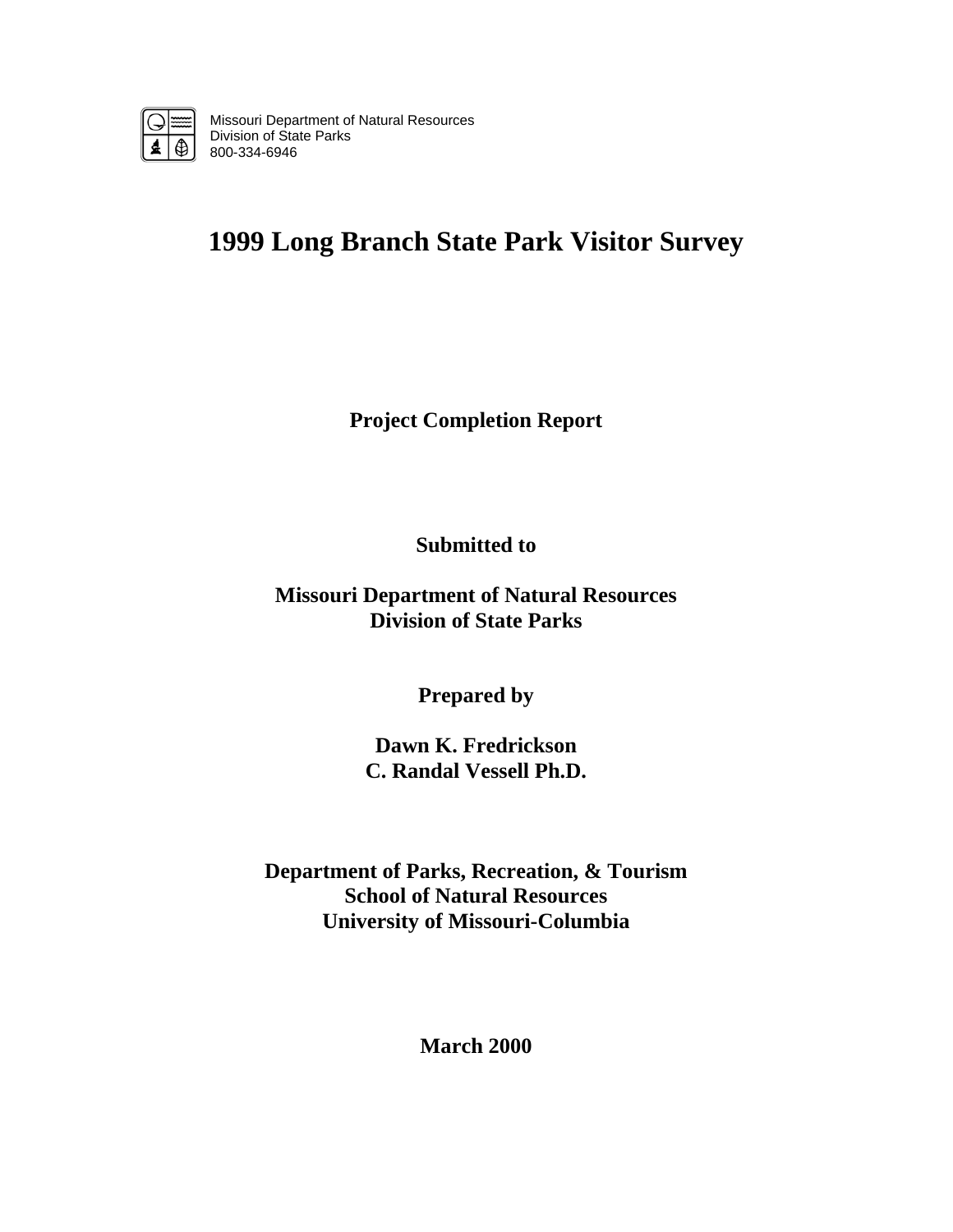# **Executive Summary**

The purpose of this study was to describe visitors' socio-demographic characteristics, patterns of use, and satisfaction with park facilities, programs and services at Long Branch State Park (LBSP).

An on-site exit survey of adult visitors to LBSP was conducted June, July, and August 1999. Three hundred one (301) surveys were collected, with an overall response rate of 71%. Results of the survey have a margin of error of plus or minus 6%. The following information summarizes the results of the study.

# **Socio-demographic Characteristics**

- LBSP visitors were comprised almost equally of males (54%) and females (46%), and the average age of the adult visitor to LBSP was 47.
- About 40% of the visitors reported a household income of between \$25,000 and \$50,000, and almost half (47%) reported having completed grade school or high school as the highest level of education completed.
- The majority (90%) of visitors was Caucasian. Almost two percent (1.5%) were African American and 7% were Native American. One percent (1%) of visitors reported being Asian and less than 1% reported being of Hispanic ethnic origin.
- Eight percent (8%) of the visitors reported having a disability.
- Eighty-eight percent (88%) of the visitors were from Missouri, 5% were from Illinois, 3% were from Iowa, and almost 2% were from Texas.
- Almost two-thirds (62%) of the visitors lived within 50 miles of LBSP.

# **Use-Patterns**

- The majority (86%) of visitors drove less than a day's drive (less than 150 miles) to visit LBSP. Of those driving 150 miles or less, 44% lived within 25 miles of the park. Within Missouri, 42% of the visitors came from the immediate vicinity (within 15 miles) of the park.
- Over four-fifths (85%) of LBSP visitors had visited the park before.
- LBSP visitors had visited the park an average of 39 times in the past year.
- Almost three-fourths of the visitors were day-users. Of the visitors staying overnight, 81% stayed in the campground at LBSP. The average number of nights overnight visitors stayed was 4 nights.
- The majority of LBSP visitors visited the park with family and/or friends.
- The most frequent recreation activities in which visitors participated were swimming, picnicking, walking, viewing wildlife, fishing, camping, and boating.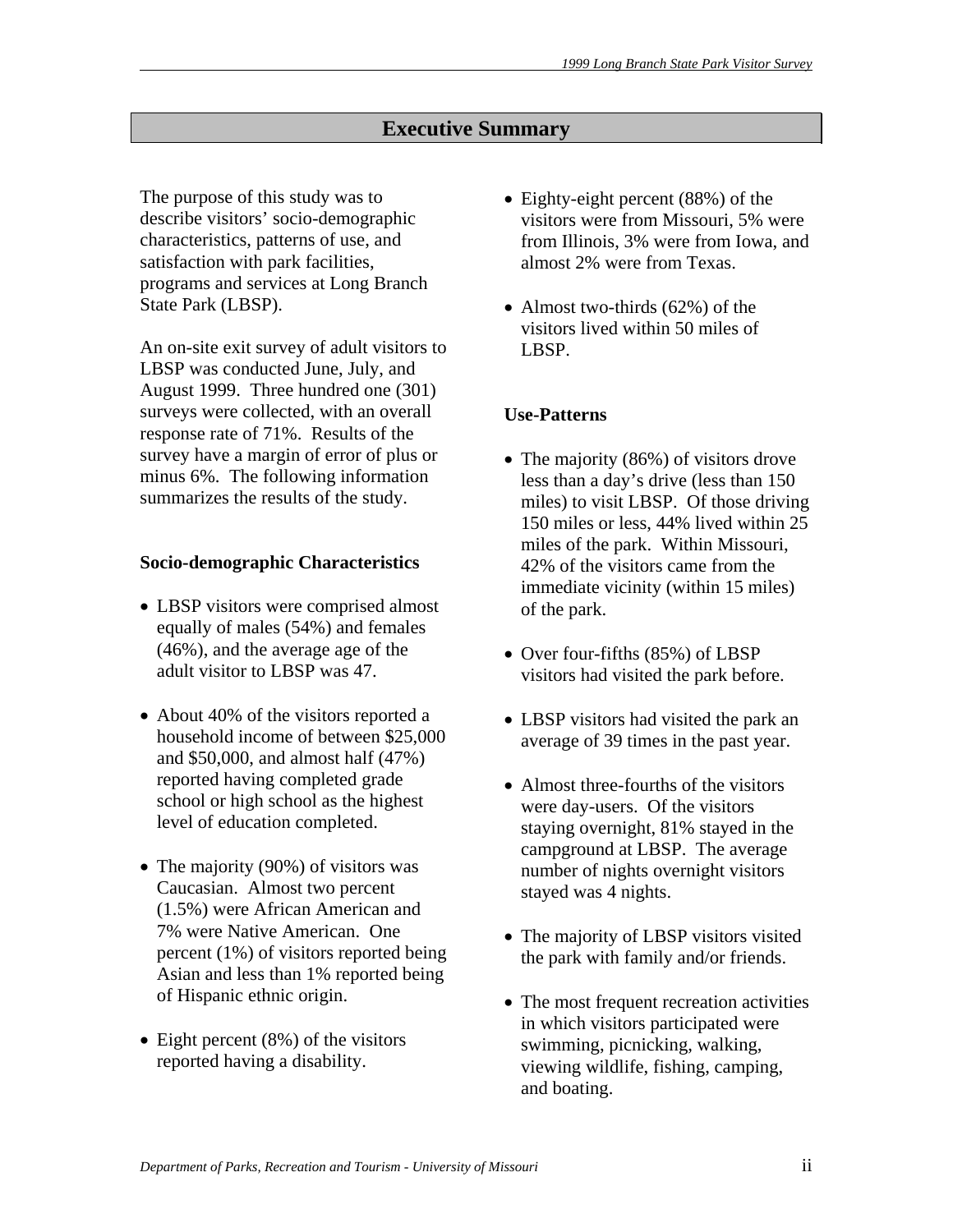# **Satisfaction and Other Measures**

- Ninety-nine percent (99%) of LBSP visitors were either satisfied or very satisfied overall.
- Of the six park features, the campground and picnic areas were given the highest satisfaction ratings and the boat launches were given the lowest satisfaction rating.
- Visitors gave higher performance ratings to the park being free of litter and trash. Disabled visitors also gave a high performance rating to the park for providing disabled accessibility.
- Visitors gave a lower performance rating to the park having clean restrooms, and a marginal performance rating to park safety.
- Less than half (44%) of the visitors to LBSP felt some degree of crowding during their visit. Of those who felt crowded, the campground and swimming beach were where most felt crowded.
- Visitors who did not feel crowded had a significantly higher overall satisfaction compared to visitors who did feel crowded.
- Over one-third (38%) of the visitors at LBSP did not give park safety an excellent rating.
- Of those visitors responding to the open-ended opportunity to express their safety concerns (41% of those

visitors not giving the park an excellent safety rating), 14% commented on the lack of lifeguards at the swimming beach.

- Although 36% of the visitors felt that nothing specific could increase their feeling of safety at LBSP, 19% did indicate that more lighting at LBSP would increase their feeling of safety.
- Visitors who felt the park was safe were more satisfied overall, less crowded, gave higher satisfaction ratings to the six park features, and gave higher performance ratings to all of the park attributes as well.
- Two-thirds (66%) of visitors reported that they would support the proposed reservation system.
- Almost two-thirds (64%) of visitors reported they would support a "carry in and carry out" trash removal system.
- Seventy-one percent (71%) of visitors felt that a marina at LBSP is either important or very important to their enjoyment of their park visits.
- Twenty-seven percent (27%) of visitors provided additional comments and suggestions, the majority (35%) of which were positive comments about the park and staff.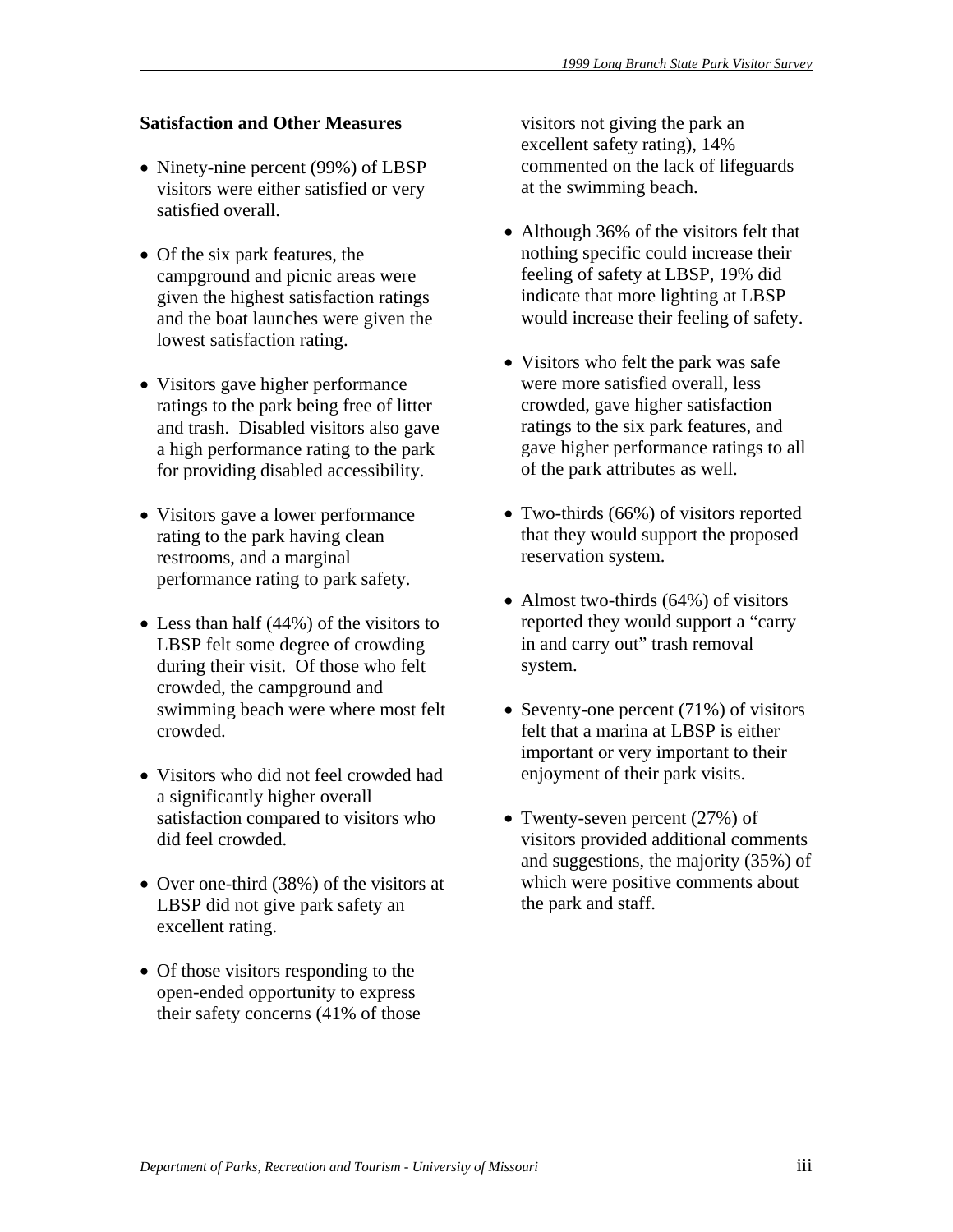# **Acknowledgements**

Conducting and successfully completing a study of this magnitude and complexity could not have been accomplished without the cooperation of many individuals. Almost 2,000 visitors to Missouri State Parks participated in the 1999 Missouri State Parks Visitor Survey. Over 300 visitors to Long Branch State Park voluntarily agreed to provide the information upon which this report is based. It is clear from their input that these visitors care very much for the recreation resources in the Missouri State Park System. Their efforts will provide invaluable input into the planning process and providing for more effective and responsive management of these resources.

Many other individuals provided assistance during the 1999 Missouri State Parks Visitor Survey, without whom the study would not have been a success. The following expressions of gratitude are in acknowledgement of their contributions. Special acknowledgement goes to the staff at Long Branch State Park for their willingness to accommodate the survey crew during the study period, and also for their assistance during sampling. Many thanks also go to the research assistants who assisted in data collection and the students at the University of Missouri who assisted in computer data entry of the questionnaires. They are: Shane Aumiller, Amy Mahon, Chis Thoele, and Laura Marsch.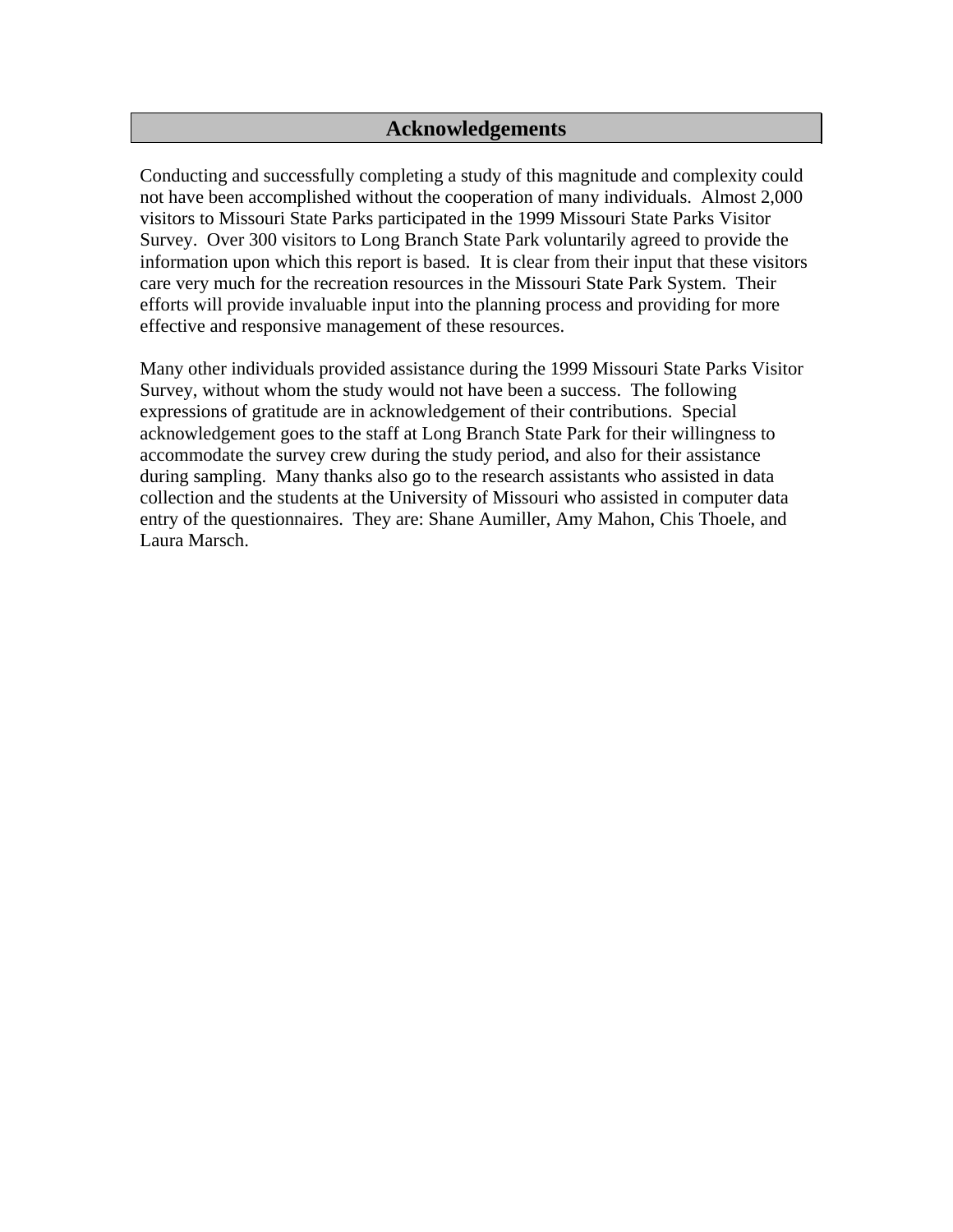# **Table of Contents**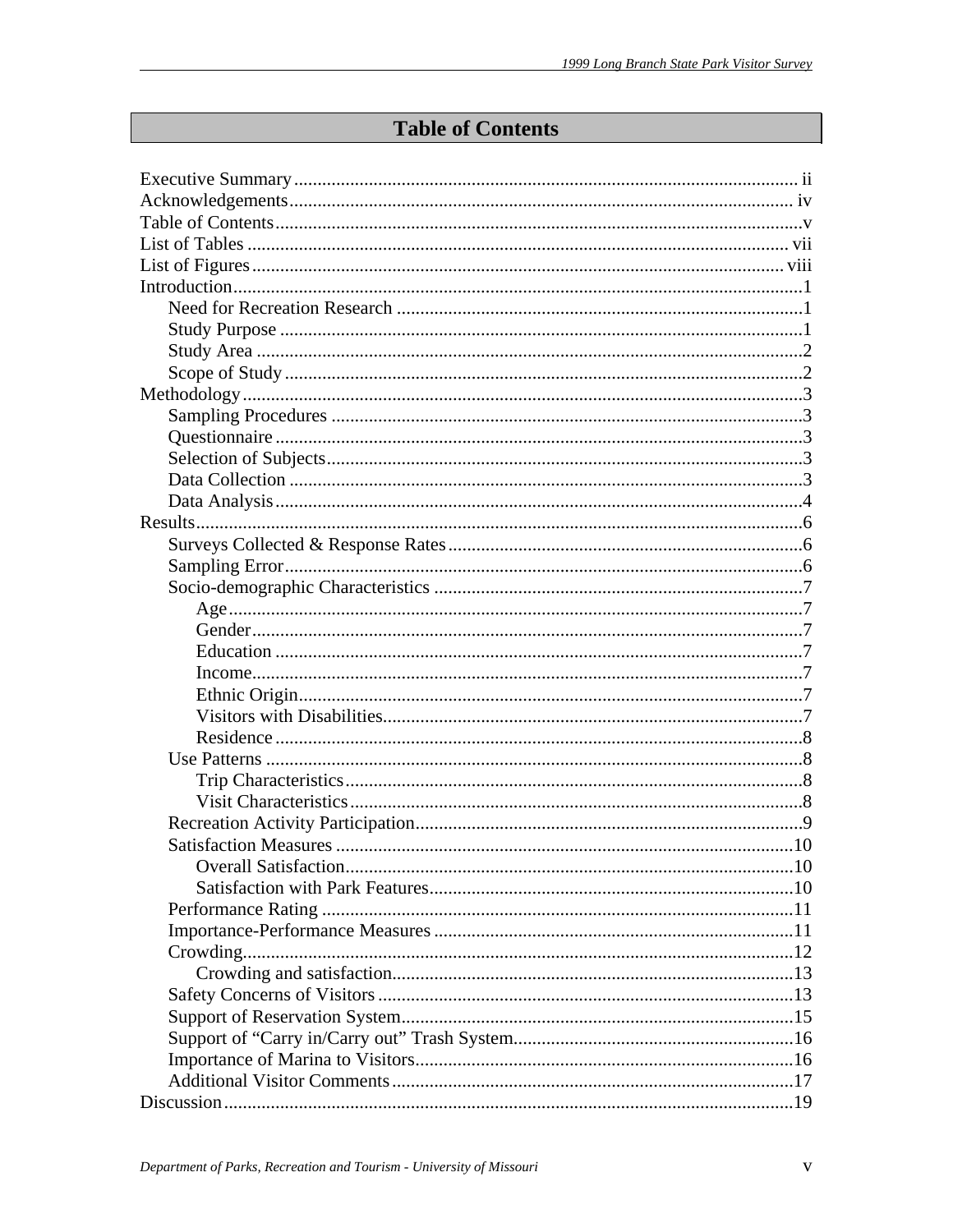| Methodology Recommendations and Considerations for LBSP and Other Parks 22 |  |
|----------------------------------------------------------------------------|--|
|                                                                            |  |
|                                                                            |  |
|                                                                            |  |
|                                                                            |  |
|                                                                            |  |
|                                                                            |  |
|                                                                            |  |
|                                                                            |  |
|                                                                            |  |
|                                                                            |  |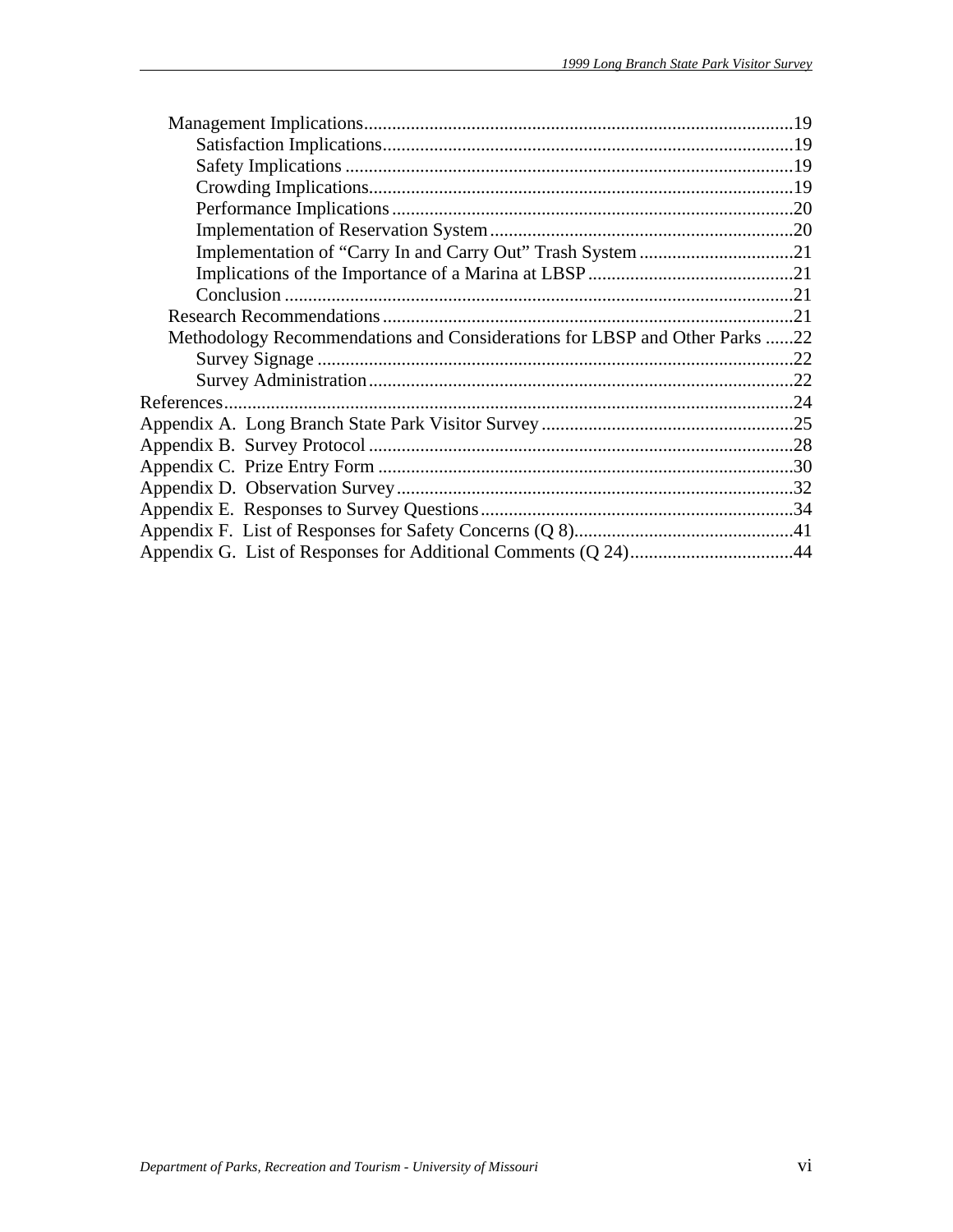# **List of Tables**

| Table 4. Mean Performance and Importance Scores for Park Attributes 11 |  |
|------------------------------------------------------------------------|--|
| Table 5. Locations Where LBSP Visitors Felt Crowded During Their Visit |  |
| Table 6. Frequency and Percentage of Comments and Suggestions from     |  |
|                                                                        |  |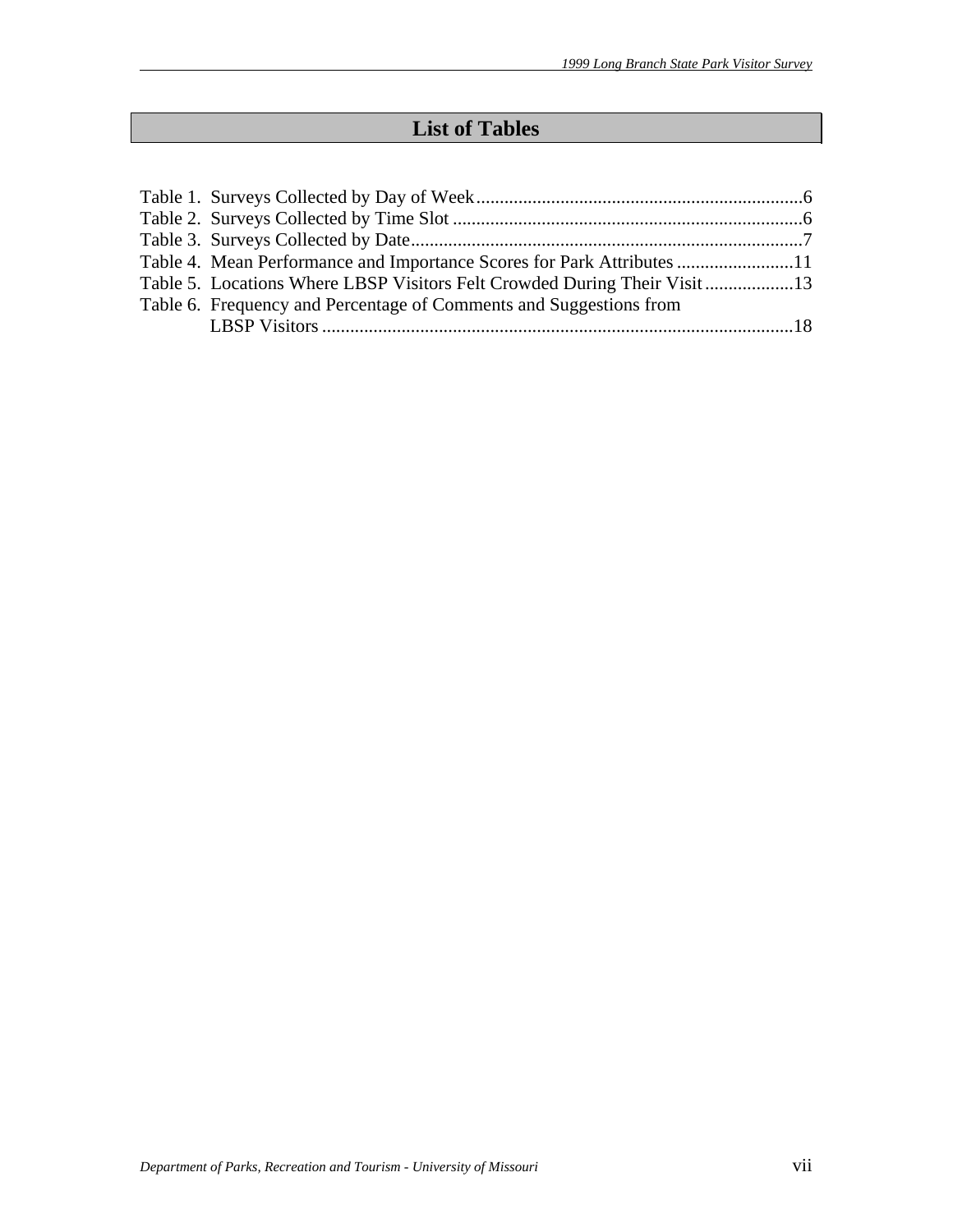# **List of Figures**

| Figure 6. Comments from Visitors Not Rating LBSP Excellent on Safety14    |  |
|---------------------------------------------------------------------------|--|
|                                                                           |  |
| Figure 8. Comparison of Support of Reservation System Between Campers     |  |
|                                                                           |  |
| Figure 9. Comparison of Support of Reservation System Between Weekend     |  |
|                                                                           |  |
| Figure 10. Support for "Carry In/Carry Out" Trash System Between Groups16 |  |
|                                                                           |  |
|                                                                           |  |
|                                                                           |  |
|                                                                           |  |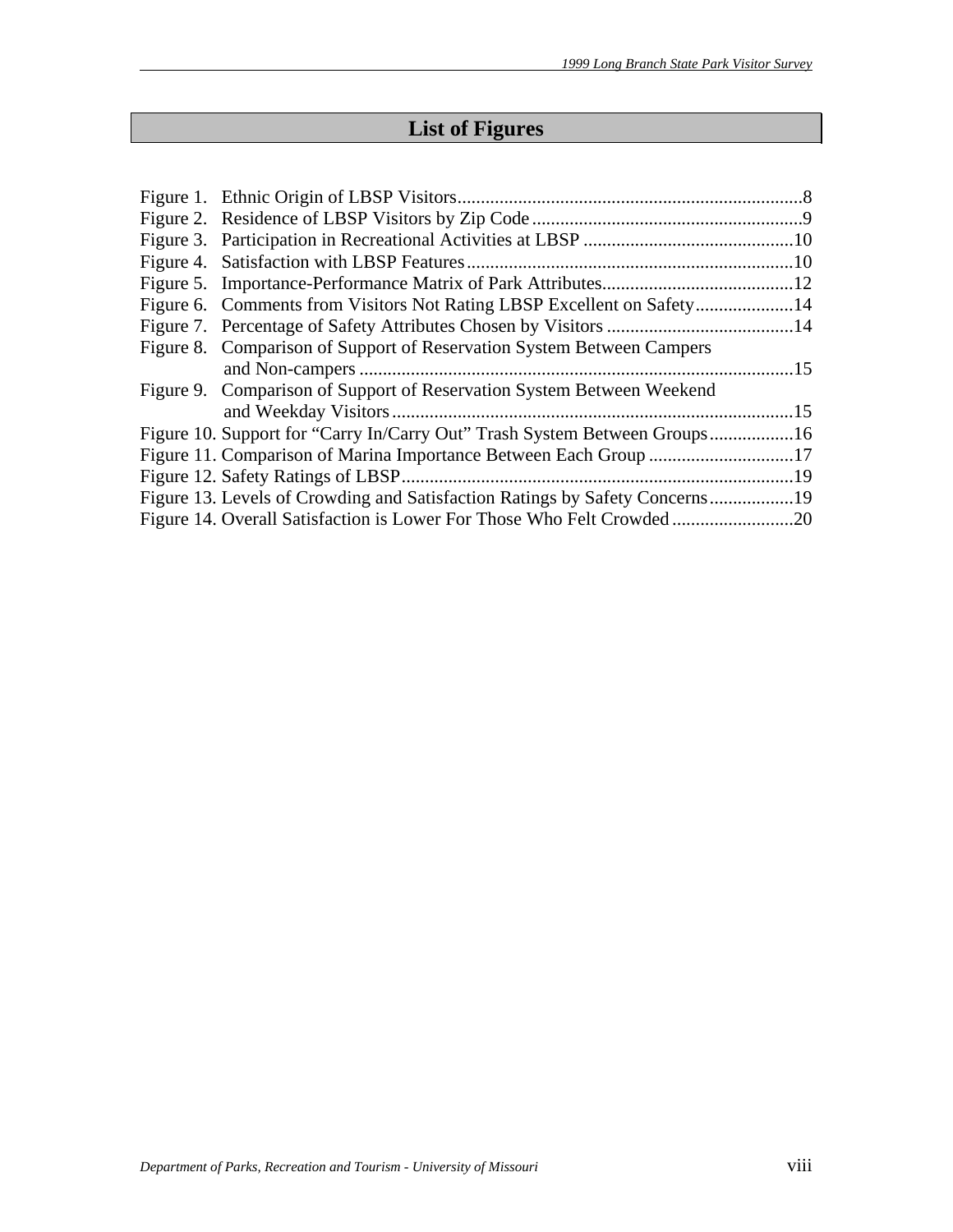# **Introduction**

#### **NEED FOR RECREATION RESEARCH**

In 1939, 15 years after Missouri obtained its first state park, 70,000 visitors were recorded visiting Missouri's state parks (Masek, 1974). Today, the increase in demand for outdoor recreation experiences has given rise to over 16 million visitors who, each year, visit the 80 parks and historic sites in Missouri's state park system (Holst & Simms, 1996). Along with this increase in demand for outdoor recreation experiences are other highly significant changes in outdoor recreation. Some of these changes include a change in the nature of vacations with a trend toward shorter, more frequent excursions; an increasing diversity of participation patterns across groups; an increase in more passive activities appropriate for an aging population; an increased concern for the health of the environment; and a realization of the positive contributions the physical environment has on the quality of one's life (Driver, Dustin, Baltic, Elsner, & Peterson, 1996; Tarrant, Bright, Smith, & Cordell, 1999).

Societal factors responsible for these changes in the way Americans recreate in the outdoors include an aging population; a perceived decline in leisure time and a faster pace of life; geographically uneven population growth; increasing immigration; changes in family structures, particularly an increase in single-parent families; increasing levels of education; a growth in minority populations; and an increasing focus on quality "lifestyle management" (Driver et al., 1996;

Tarrant et al, 1999). These factors and their subsequent changes in outdoor recreation participation have important implications for recreation resource managers, who are now faced with recreation resource concerns that are "…people issues and not resource issues alone (McLellan & Siehl, 1988)." This growing social complexity combined with the changes it has created in outdoor recreation participation have given rise to the need for research exploring why and how people recreate in the outdoors as well as how these individuals evaluate the various aspects of their outdoor recreation experiences.

#### **STUDY PURPOSE**

Visitor satisfaction tends to be a primary goal of natural resource recreation managers (Peine, Jones, English, & Wallace, 1999) and has been defined as the principal measure of quality in outdoor recreation (Manning, 1986). Visitor satisfaction, however, can be difficult to define because individual visitors are unique. Each visitor may have different characteristics, cultural values, preferences, attitudes, and experiences that influence their perceptions of quality and satisfaction (Manning, 1986).

Because of these differences in visitors, a general "overall satisfaction" question alone could not adequately evaluate the quality of visitors' experiences when they visit Missouri's state parks and historic sites. For this reason, it is necessary to gather additional information about visitor satisfaction through questions regarding: a) visitors'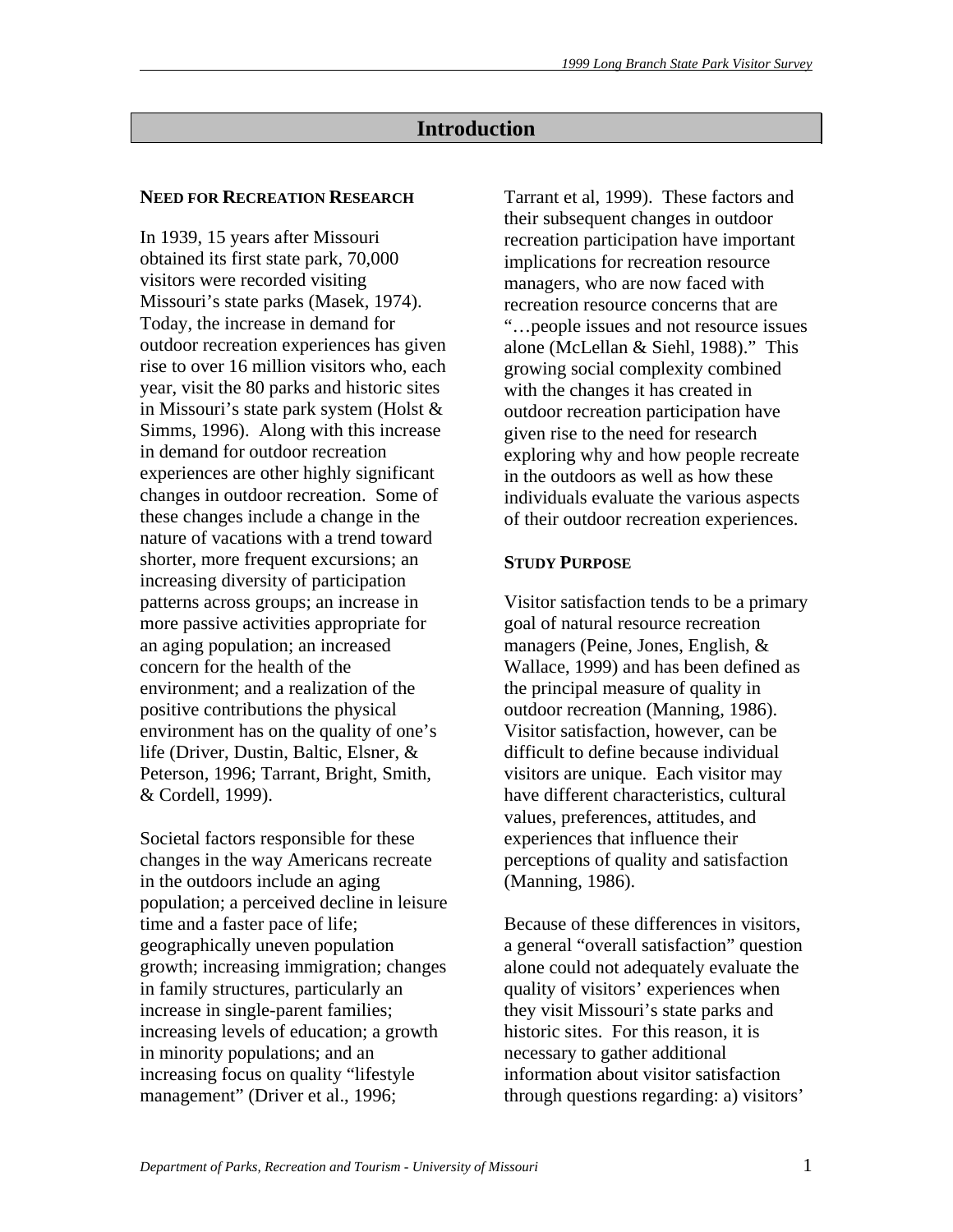socio-demographic characteristics; b) visitors' satisfaction with programs, services and facilities; c) visitors' perceptions of safety; and d) visitors' perceptions of crowding. Thus, the purpose of this study is to gain information, through these and other questions, about the use patterns, sociodemographic characteristics, and satisfaction with park programs, facilities, and services, of visitors to ten of Missouri's state parks.

This report examines the results of the visitor survey conducted at Long Branch State Park (LBSP), one of the ten parks included in the 1999 Missouri State Parks Visitor Survey. Objectives specific to this report include:

- 1. Describing the use patterns of visitors to LBSP during the study period of June through August, 1999.
- 2. Describing the socio-demographic characteristics of visitors to LBSP.
- 3. Determining if there are differences in select groups' ratings of park attributes, satisfaction with park features, overall satisfaction, and perceptions of crowding.
- 4. Determining any differences in select characteristics of visitors who rated park safety high and those who did not.

5. Gaining information about selected park-specific issues.

#### **STUDY AREA**

Set amongst woodland and restored prairie, Long Branch State Park borders the 2,450-acre Long Branch Lake well known for its great fishing opportunities. Besides fishing, Long Branch also offers access for boating, a swim beach, camping, picnicking, and an exercise trail along the lake. At one time, a marina was also located on the lake in the park, but has since been closed. Park managers concerned with providing enjoyable recreational experiences to visitors are interested in determining how important a marina is to Long Branch's visitors. For this reason, a question regarding the importance of the marina was included on the questionnaire for the 1999 Long Branch State Park Visitor Survey.

#### **SCOPE OF STUDY**

The population of the visitor study at LBSP consisted of visitors who were 18 years of age or older (adults), and who visited during the study period June through August 1999.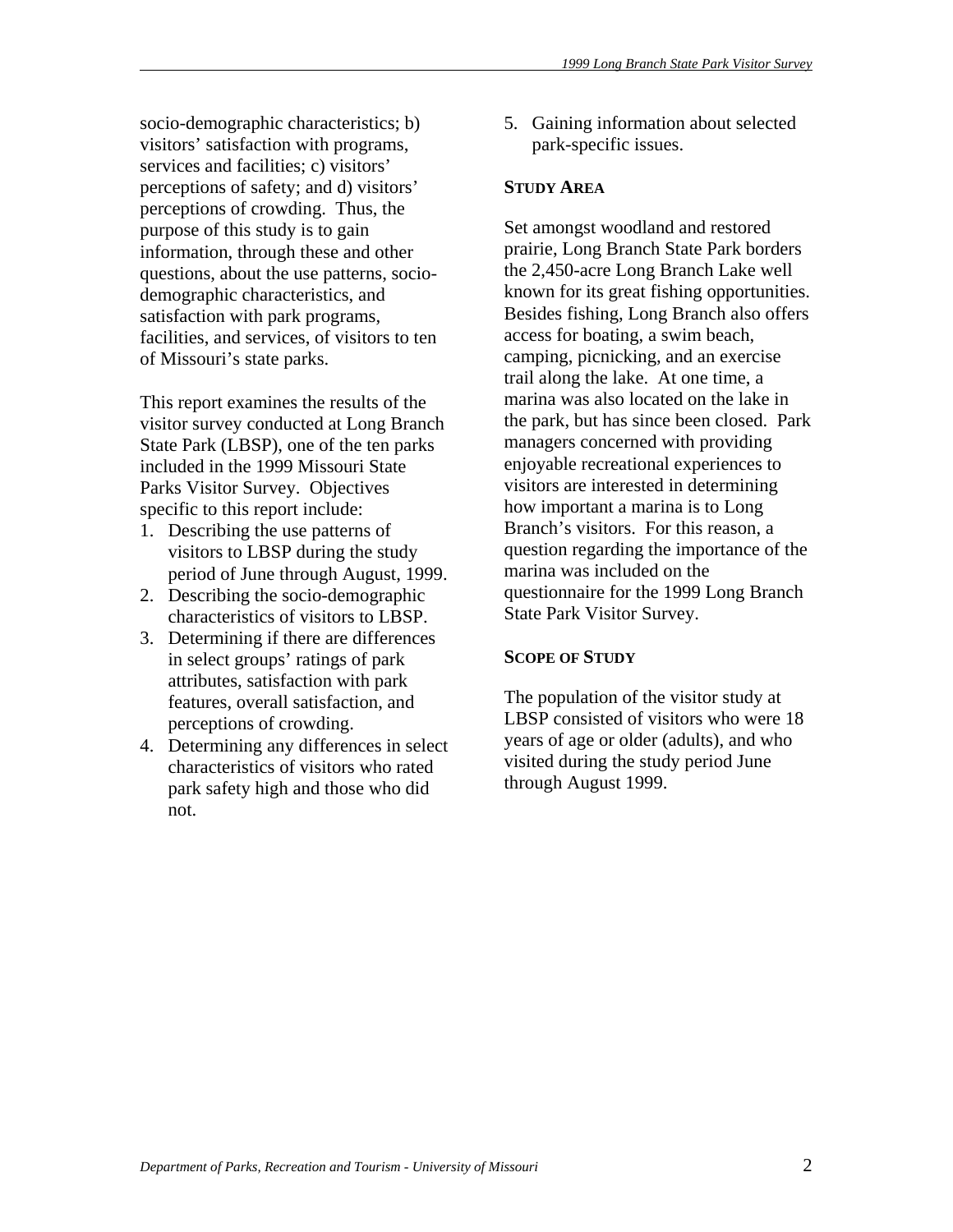# **Methodology**

# **SAMPLING PROCEDURES**

A 95% confidence interval was chosen with a plus or minus 5% margin of error. Based upon 1998 visitation data for June, July, and August, it was estimated that approximately 176,000 visitors would visit LBSP during the period between June 1 and August 31, 1999 (DNR, 1998). Therefore, with a 95% confidence interval and a plus or minus 5% margin of error, a sample size of 400 visitors was required (Folz, 1996). A random sample of adult visitors (18 years of age and older) who visited LBSP during the study period were the respondents for this study.

To ensure that visitors leaving LBSP during various times of the day would have equal opportunity for being surveyed, three time slots were chosen for surveying. The three time slots were as follows: Time Slot  $1 = 8:00$  a.m. -12:00 p.m., Time Slot  $2 = 12:00$  p.m. -4:00 p.m., and Time Slot  $3 = 4:00$  p.m. -8 p.m. A time slot was randomly chosen and assigned to the first of the scheduled survey dates. Thereafter, time slots were assigned in ranking order based upon the first time slot. Two time slots were surveyed during each survey day.

# **QUESTIONNAIRE**

The questionnaire used in this study was based on the questionnaire developed by Fink (1997) for the Meramec State Park Visitor Survey. A copy of the questionnaire for this study is provided in Appendix A.

#### **SELECTION OF SUBJECTS**

The survey of visitors at LBSP was administered on-site, to eliminate the non-response bias of a mail-back survey. An exit survey of visitors leaving the park was conducted through a systematic sample of every fifth vehicle exiting the park.

# **DATA COLLECTION**

The surveyor wore a state park t-shirt and was stationed near the entrance to the park. At the survey station, a "Visitor Survey" sign was used to inform visitors of the survey. During the selected time slot, the surveyor stopped every fifth vehicle and asked every visitor who was 18 years of age and older to voluntarily complete the questionnaire, unless he or she had previously filled one out.



*Survey Station at Long Branch State Park* 

To increase participation rates, respondents were given the opportunity to enter their name and address into a drawing for a prize package and were assured that their responses to the survey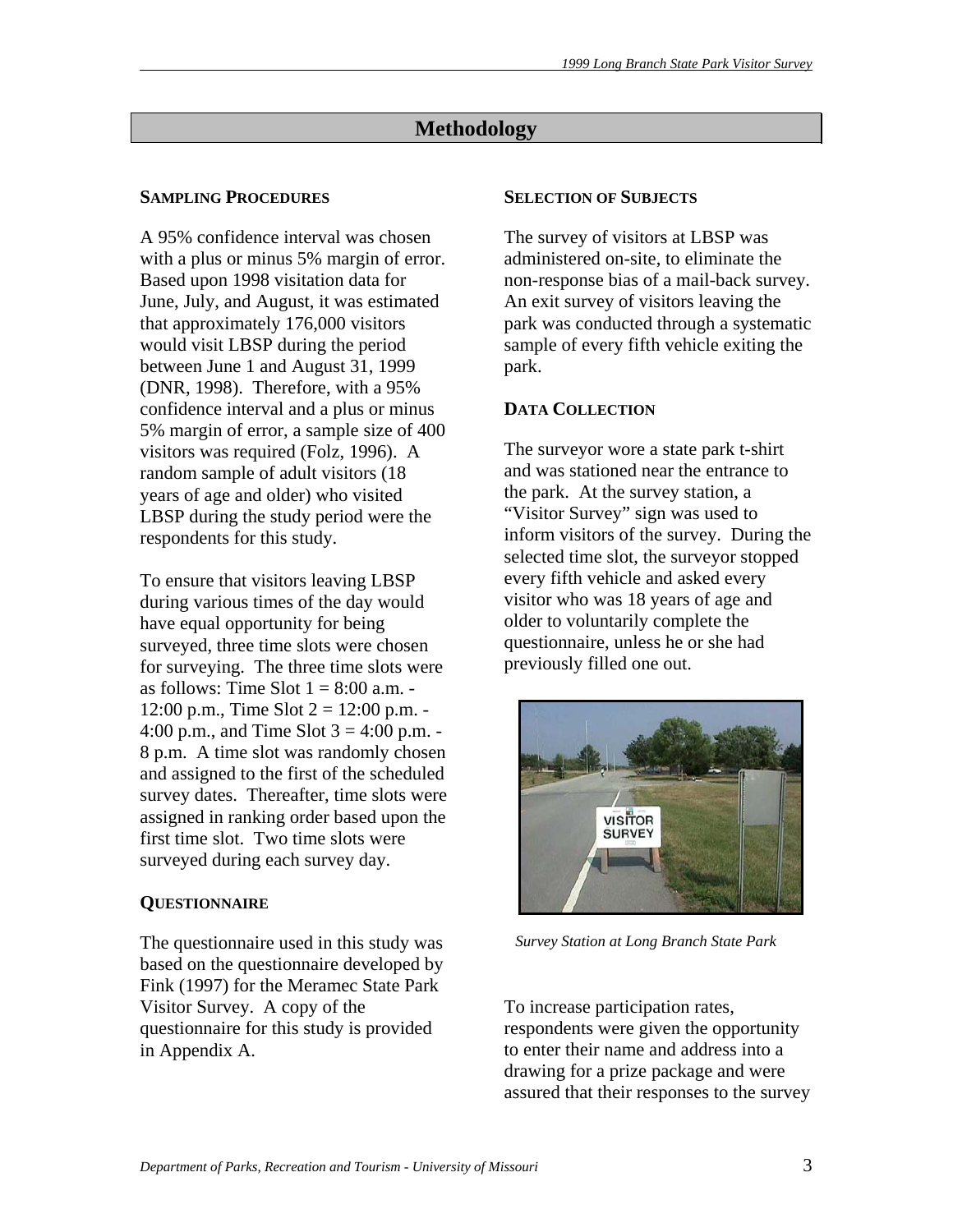questions were anonymous and would not be attached to their prize entry form. Willing participants were then given a pencil and a clipboard with the questionnaire and prize entry form attached. Once respondents were finished, the surveyor collected the completed forms, clipboards, and pencils. Survey protocol is given in Appendix B and a copy of the prize entry form is provided in Appendix C.



*Visitor filling out survey at Long Branch State Park* 

An observation survey was also conducted to obtain additional information about: date, day, time slot, and weather conditions of the survey day; the number of adults and children in each vehicle; and the number of individuals asked to fill out the questionnaire, whether they were respondents, non-respondents, or had already participated in the survey. This number was used to calculate response rate, by dividing the number of surveys collected by the number of adult visitors asked to complete a questionnaire. A copy of the observation survey form is provided in Appendix D.

# **DATA ANALYSIS**

The data obtained for the LBSP study was analyzed with the Statistical

Packages for the Social Sciences (SPSS) (SPSS, 1996).

Frequency distributions and percentages of responses to the survey questions and the observation data were determined. The responses to the open-ended questions were listed as well as grouped into categories for frequency and percentage calculations. The number of surveys completed by month, by day of week, by weekday versus weekend, and by time slot was also determined.

Comparisons using independent sample t-tests for each group were also made to determine any statistically significant differences ( $p$ <.05) in the following selected groups' satisfaction with park features (question 6), ratings of park attributes (question 7), overall satisfaction (question 14), and perceptions of crowding (question 15). The selected groups include:

- 1. First time visitors versus repeat visitors (question 1).
- 2. Campers versus non-campers (question 3). Non-campers include both day-users and the overnight visitors who did not stay overnight in the campground at LBSP.
- 3. Weekend visitors versus weekday visitors. Weekend visitors were surveyed on Saturday and Sunday, weekday visitors were surveyed Monday through Friday.

Other comparisons were made using independent sample t-tests to determine any statistically significant differences in visitors who rated the park as excellent on being safe versus visitors who rated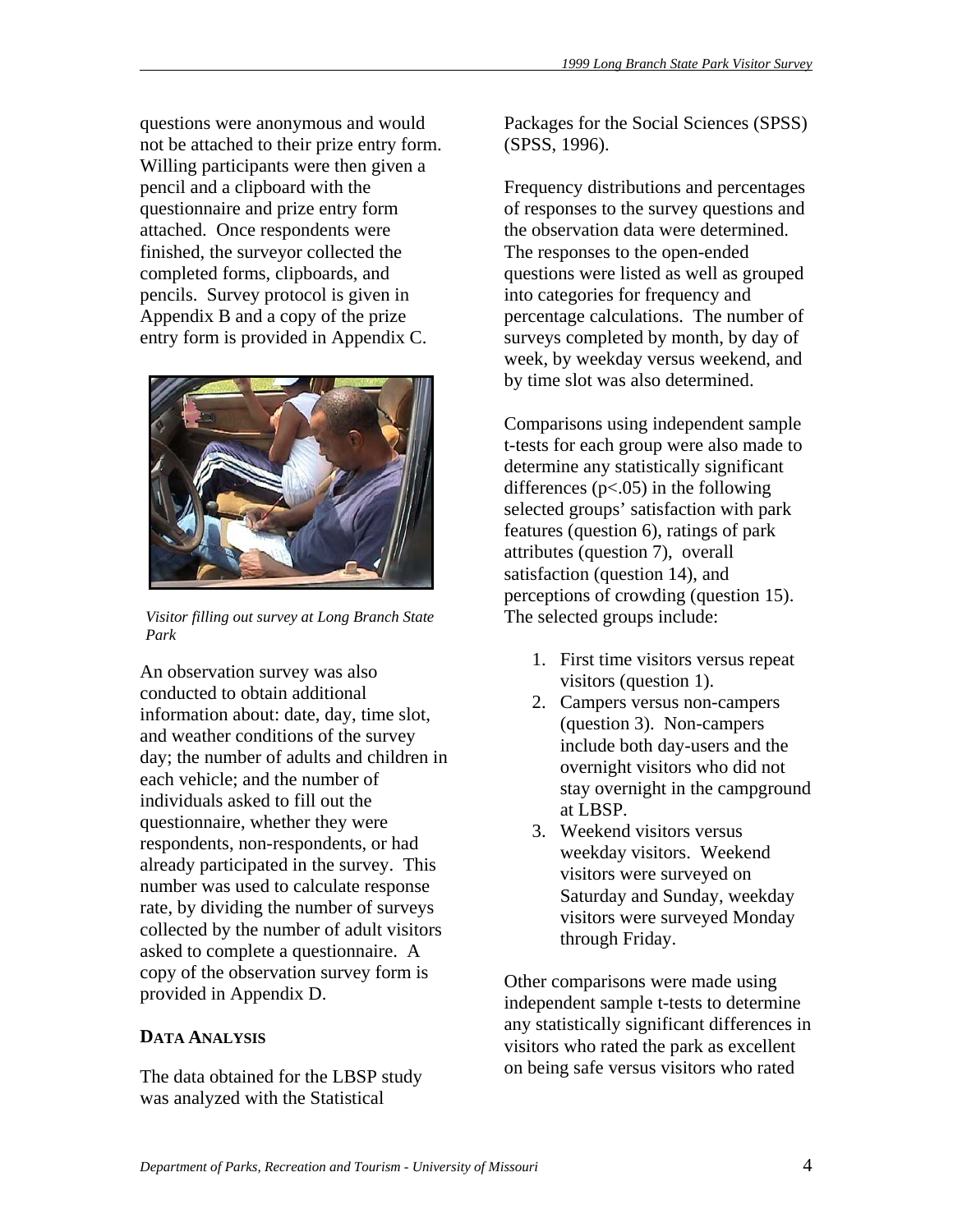the park as good, fair, or poor on being safe, for the following categories:

- 1. First time versus repeat visitors.
- 2. Campers versus non-campers.
- 3. Weekend versus weekday visitors.

Differences between visitors who rated the park as excellent on being safe versus those who did not were also compared on the following questions: differences in socio-demographic characteristics, perceptions of crowding, measures of satisfaction with park features, measures of performance of park attributes, and overall satisfaction. Chi-square tests were conducted comparing responses between select groups regarding support for a reservation system, support for a "carry in and carry out" trash system, and importance of a marina to visit enjoyment.

The selected groups include:

- 1. First time versus repeat visitors.
- 2. Campers versus non-campers.
- 3. Weekend versus weekday visitors.

Additional comparisons include:

- 1. Multiple linear regression analyses to determine which of the satisfaction variables and which of the performance variables most accounted for variation in overall satisfaction.
- 2. An independent sample t-test comparing overall satisfaction between visitors who felt some degree of crowding and those who were not at all crowded during their visit.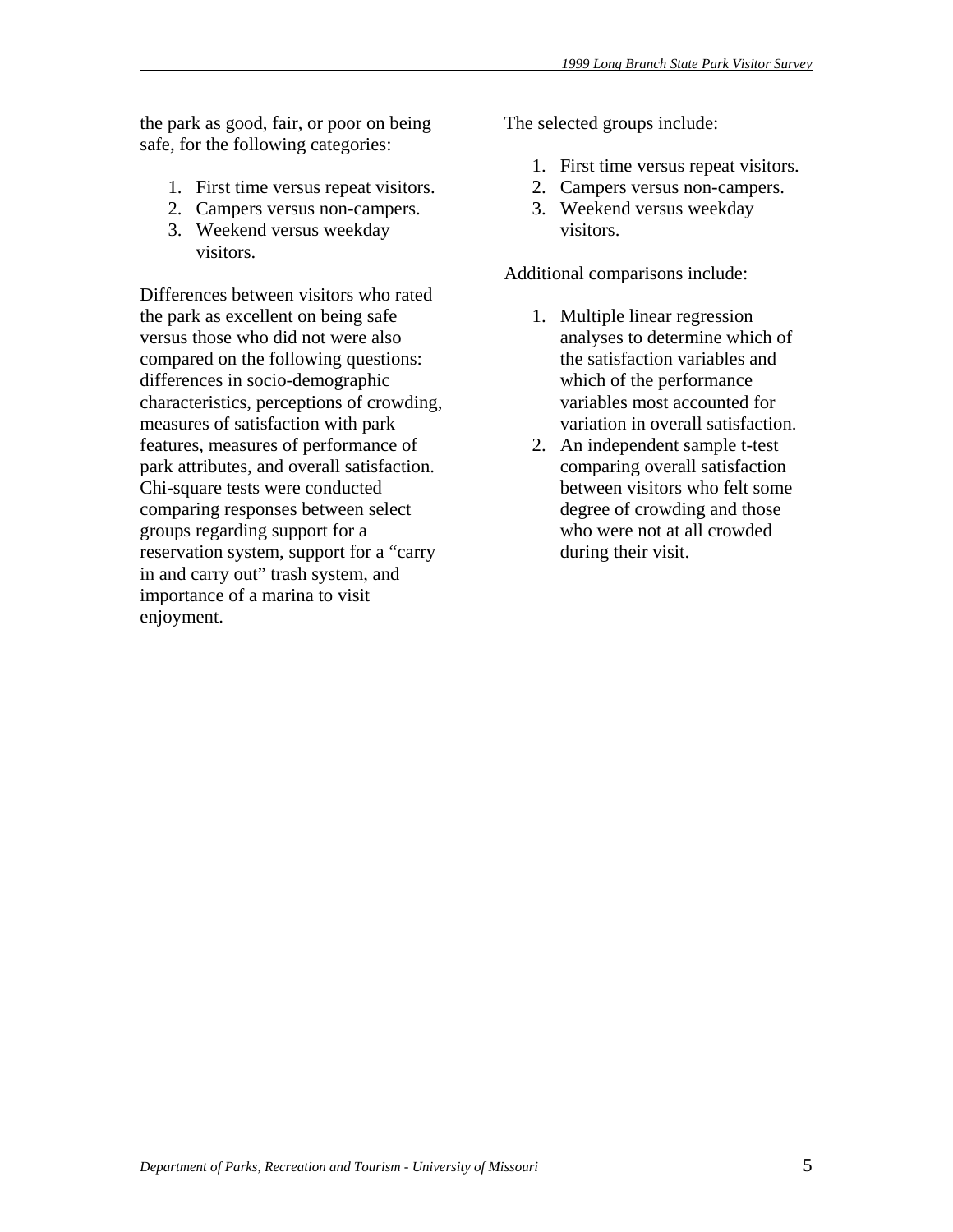# **Results**

This section describes the results of the Long Branch State Park Visitor Survey. For the percentages of responses to each survey question, see Appendix E. The number of individuals responding to each question is represented as "n=."

#### **SURVEYS COLLECTED & RESPONSE RATES**

A total of 301 surveys were collected at LBSP during the time period of June, July, and August 1999, with 84 collected in June (27.9%), 117 collected in July (38.9%), and 100 collected in August (33.2%). Tables 1, 2, and 3 show surveys collected by day of week, by time slot, and by date, respectively. Of the 301 surveys collected, 194 (64.5%) were collected on weekends (Saturday and Sunday) and 107 (35.5%) were

collected on weekdays (Monday through Friday). The overall response rate was 70.7%, with daily response rates ranging from 65.7% (July 2) to 81.8% (June 17).

#### **SAMPLING ERROR**

With a sample size of 301 and a confidence interval of 95%, the margin of error increases from plus or minus 5% to plus or minus 6%. For this study, there is a 95% certainty that the true results of the study fall within plus or minus 6% of the findings. For example, from the results that 46.4% of the visitors to LBSP during the study period were female, it can be stated that between 40.4% and 52.4% of the LBSP visitors were female.

| Day of Week | <b>Frequency</b> | Percentage |
|-------------|------------------|------------|
| Sunday      |                  | 23.6%      |
| Thursday    |                  | 20.3%      |
| Friday      | 46               | 15.3%      |
| Saturday    | -23              |            |
| Total       | 30.              | በበ በ%      |

*Table 1. Surveys Collected by Day of Week* 

|  | <b>Table 2. Surveys Collected by Time Slot</b> |  |
|--|------------------------------------------------|--|

| <b>Time Slot</b>       | Frequency | <b>Percent</b> |
|------------------------|-----------|----------------|
| 1. 8 a.m. - 12 p.m.    | 72        | 23.9%          |
| 2. $12$ p.m. $-4$ p.m. | 111       | 36.9%          |
| 3. $4$ p.m. $-8$ p.m.  | 118       | 39.2%          |
| Total                  |           | 100.0%         |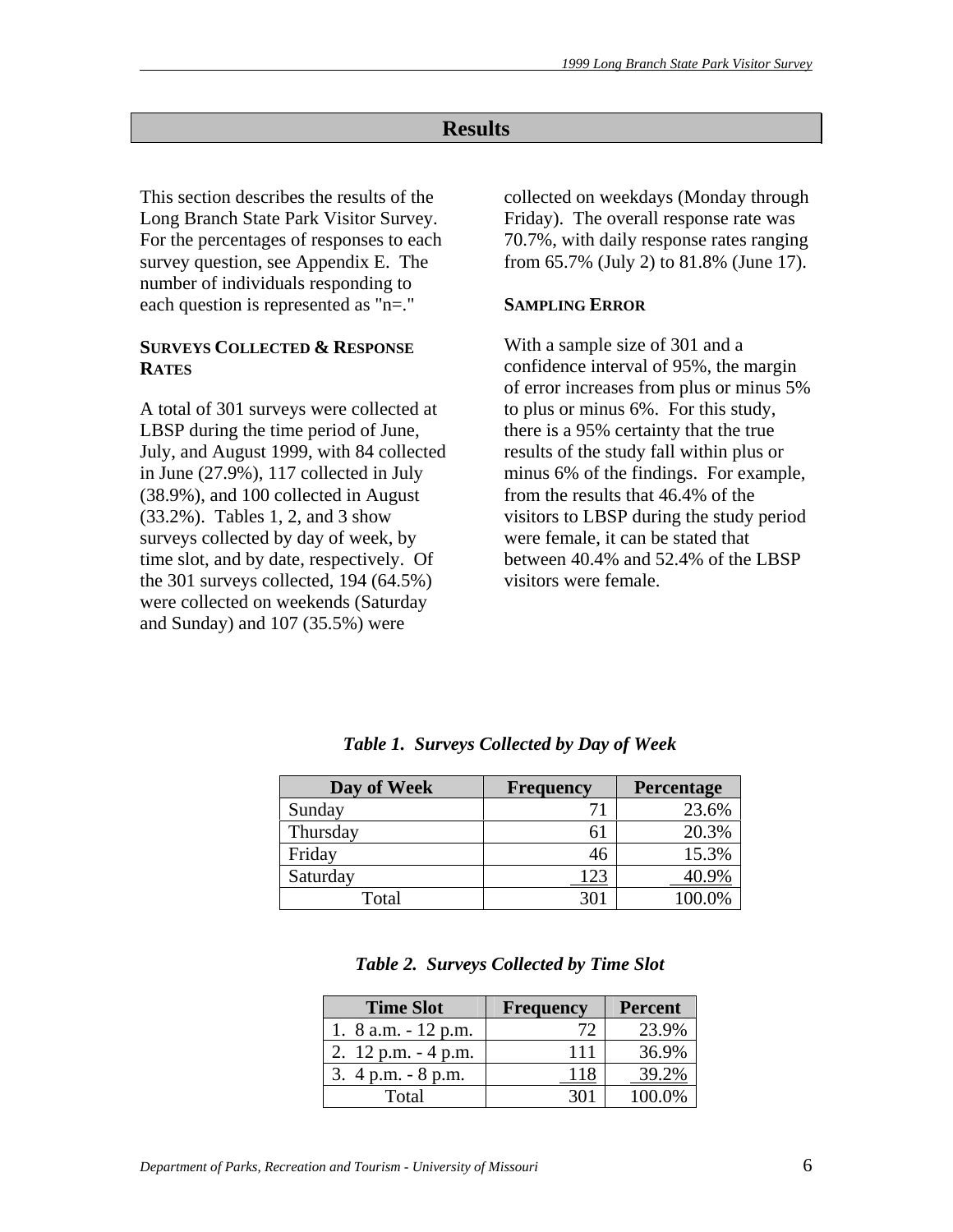| Day, Date, and Time Slots               | <b>Frequency</b> | Percentage |
|-----------------------------------------|------------------|------------|
| Thursday, June 17, time slots $1 \& 2$  | 30               | 10.0%      |
| Saturday, June 19, time slots $1 \& 3$  | 54               | 17.9%      |
| Friday, July 2, time slots $2 \& 3$     | 46               | 15.3%      |
| Sunday, July 4, time slots $1 \& 2$     | 71               | 23.6%      |
| Thursday, August 5, time slots $1 \& 3$ | 31               | 10.3%      |
| Saturday, August 7, time slots 2 & 3    | 69               | 22.9%      |
| Total                                   | 301              | 100.0%     |

# *Table 3. Surveys Collected by Date*

# **SOCIO-DEMOGRAPHIC CHARACTERISTICS**

# *Age*

The average age of adult visitors to LBSP was 47. When grouped into four age categories, 30.4% of the adult visitors were between the ages of 18-34, 31.9% were between the ages of 35-54, 18.3% were between the ages of 55-64, and 19.4% were 65 or over.

# *Gender*

Visitors to LBSP were almost equally male and female. Male visitors comprised 53.6% of all visitors, while female visitors comprised 46.4% of all visitors.

# *Education*

Almost half (47.4%) of visitors to LBSP indicated they had grade school or high school as the highest level of education completed. Less than one-third (31.7%) indicated having completed vocational school or some college, while 21% indicated having completed a four-year college degree or post-graduate education.

# *Income*

About 40% (39.1%) of the visitors to LBSP reported they had an annual household income of between \$25,000 and \$50,000. One-fourth (25.9%) of visitors had an income of less than \$25,000. Less than 20% (17.7%) of visitors had an income of between \$50,001 and \$75,000, and less than 20% (17.3%) had a household income of over \$75,000.

# *Ethnic Origin*

Figure 1 indicates the ethnic origin of LBSP visitors. The vast majority (89.5%) of visitors was Caucasian. Almost two percent (1.5%) of the visitors were African American, and 7.3% of the visitors reported being of Native American descent. One percent (1.1%) of visitors reported being Asian, and less than 1% (0.7) of visitors were Hispanic.

# *Visitors with Disabilities*

Eight percent (8.2%) of the visitors to LBSP reported having some type of disability that substantially limited one or more life activities or that required special accommodations. Most of the disabilities reported were mobility-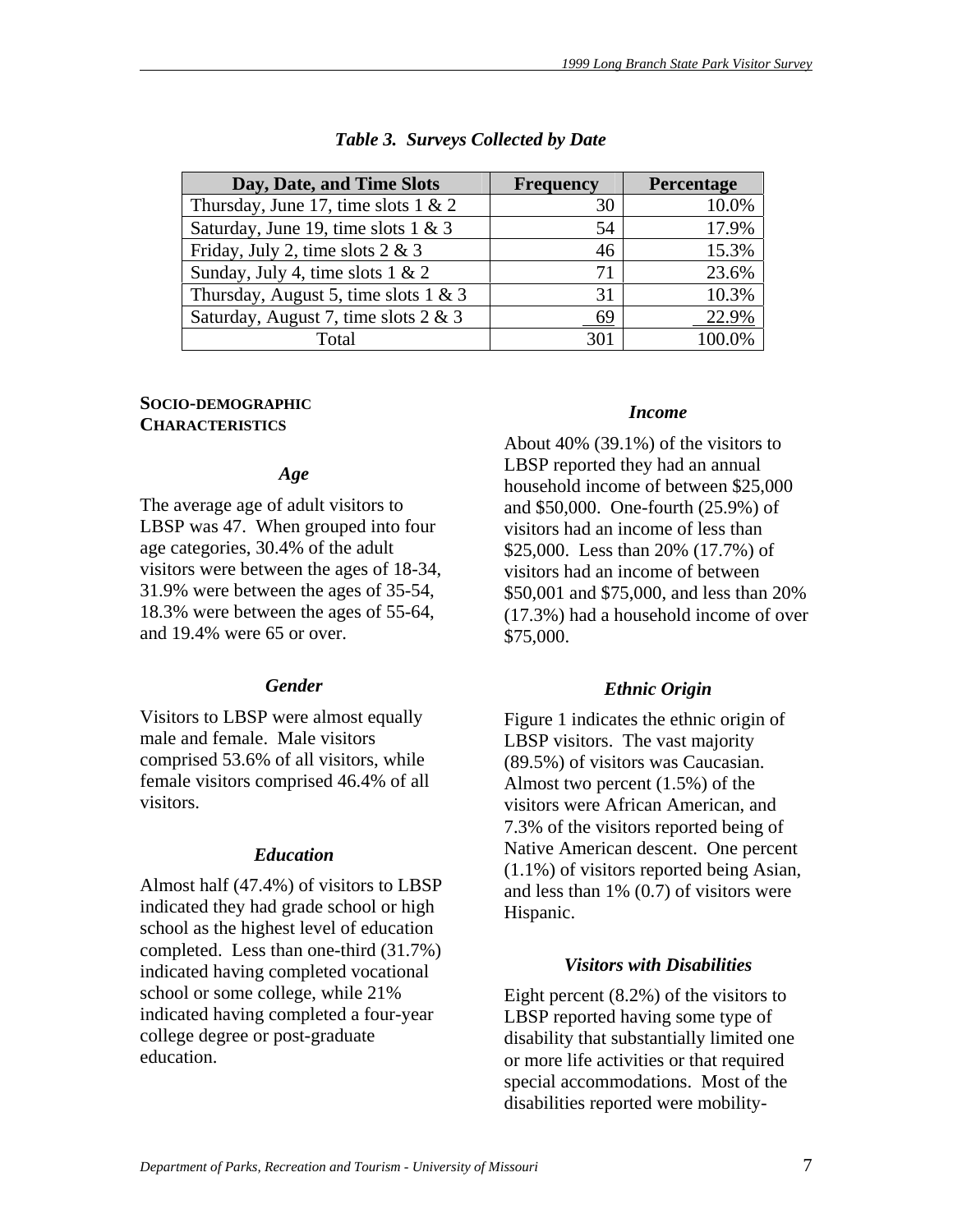

# *Figure 1. Ethnic Origin of LBSP visitors.*

impairing disabilities, but also included other disabilities such as heart and lung diseases, cancer, and diabetes.

# *Residence*

Almost 90% (87.9%) of LBSP visitors were from Missouri, while 12.1% of visitors were from out of state including Illinois  $(5.3\%)$ , Iowa  $(2.7\%)$ , and Texas (1.5%). Two-thirds (62.3%) of the visitors to LBSP lived within 50 miles of the park. Figure 2 shows the residence of visitors by zip code.

# **USE PATTERNS**

# *Trip Characteristics*

The majority (85.6%) of visitors to LBSP traveled less than a day's drive to visit the park (a day's drive is defined as 150 miles or less, not exceeding 300 miles round trip). Of those traveling less than a day's drive, 44.3% lived within 25 miles of the park. Within Missouri, 41.8% came from the immediate vicinity (within 15 miles) of the park, including Macon, Bevier, and Callao. In fact,

Macon accounted for 33.2% of Missouri visitors.

Sixty percent (60.7%) of visitors either drove cars, vans, jeeps, or sport utility vehicles. One-fourth (25.9%) of visitors drove pickup trucks, while 1.6% drove RVs. Eight percent (8.1%) of the vehicles towed some type of trailer. The average number of axles per vehicle was 2.1, the average number of adults per vehicle was 1.8, and the average number of children per vehicle was 1.6.

# *Visit Characteristics*

Over four-fifths (85%) of the visitors to LBSP were repeat visitors, with 15% of the visitors being first time visitors. The average number of times all visitors reported visiting LBSP within the past year was 38.5 times.

Most of the visitors (71.1%) to LBSP during the study period indicated that they were day-users, with 28.9% indicating that they were staying overnight. Of those staying overnight during their visit, most (81.3%) stayed in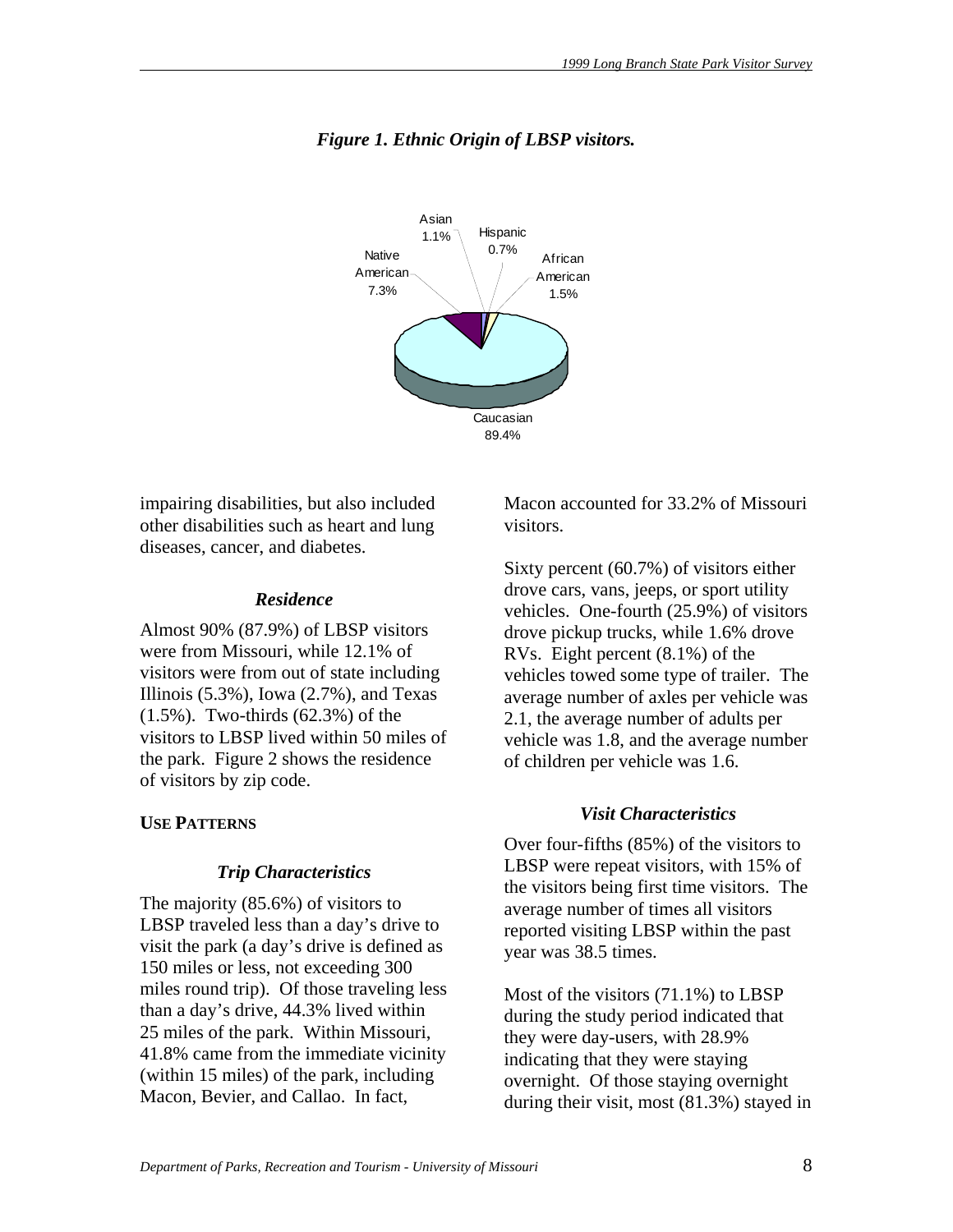

*Figure 2. Residence of LBSP Visitors by Zip Code* 

the campground at LBSP. Of those camping in the campground at LBSP, 46.3% reported camping in a tent and 53.7% reported staying in a RV, trailer, or van conversion.

Of those reporting overnight stays, 16.9% stayed one night, 26.2% stayed two nights, 30.8% stayed three, and 25.9% stayed four or more nights. The average stay for overnight visitors was 3.9 nights. The median number of nights was three nights, indicating that half of the overnight visitors stayed less than three nights and half of the overnight visitors stayed more than three nights. The highest percentage of visitors stayed three nights.

Over forty percent (42.4%) of the visitors to LBSP visited the park with family. Nineteen percent (18.8%) visited with family and friends, while 16.5% visited with friends, and 20.8% visited the park alone. Less than two percent (1.2%) of visitors indicated visiting the park with a club or organized group.

#### **RECREATION ACTIVITY PARTICIPATION**

Respondents to the survey were asked what activities they participated in during their visit to LBSP. Figure 3 shows the percentage of visitor participation in the seven highest activities. Swimming was the highest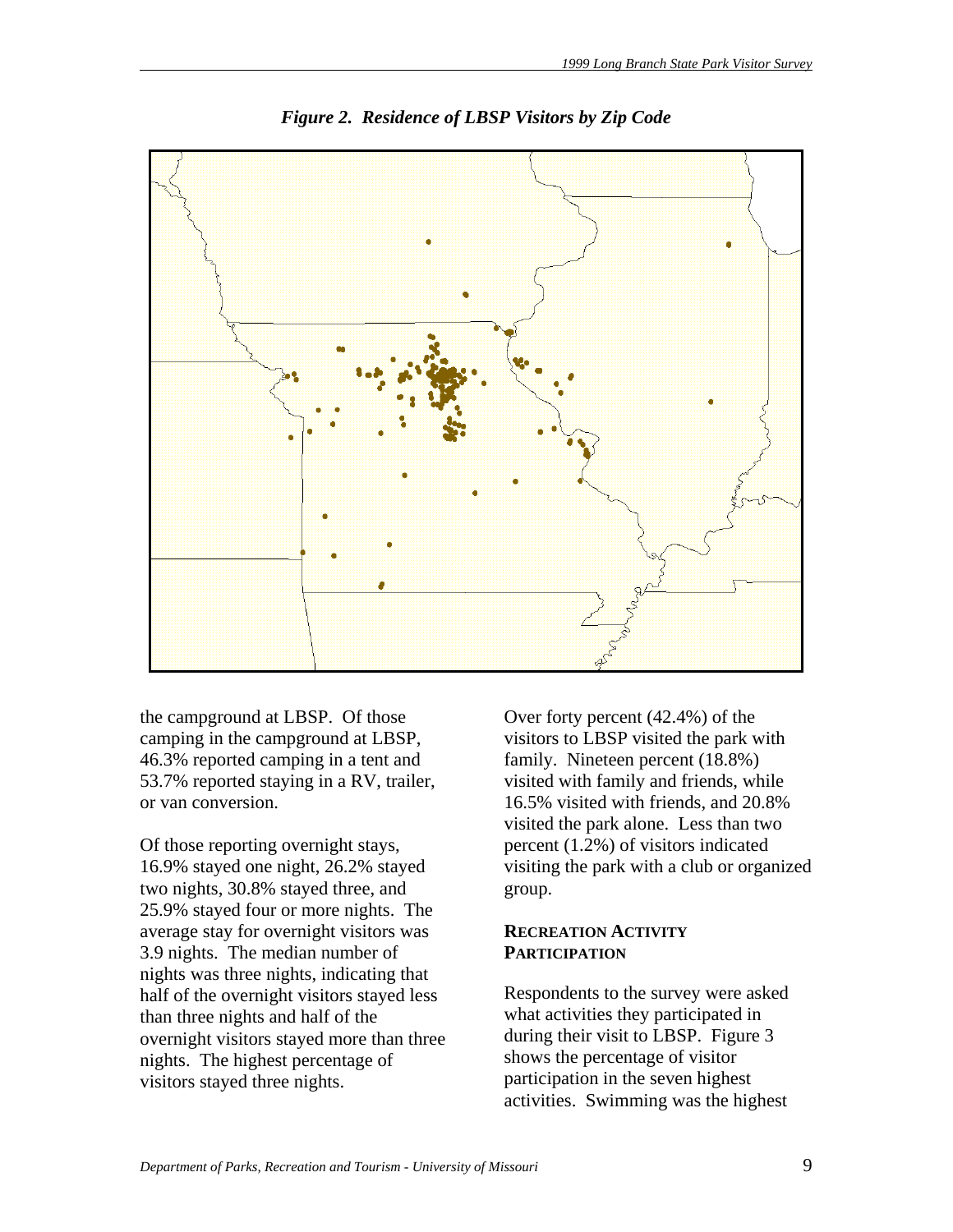# *Figure 3. Participation in Recreational Activities at LBSP*



reported (38.5%), picnicking was the second (35.5%), and walking was third (33.9%). Viewing wildlife (31.9%), fishing (30.6%), camping (27.2%), and boating (26.2%) were next.

LBSP visitors reported engaging in other activities, including hiking (8.3%), running/jogging (4.7%), and attending a special event (3.0%). Nine percent (9.3%) of visitors reported engaging in an "other" activity, including driving through the park and sightseeing.

# **SATISFACTION MEASURES**

# *Overall Satisfaction*

When asked about their overall satisfaction with their visit, only one percent (1.0%) of visitors reported being dissatisfied or very dissatisfied with their visit. Ninety-nine percent (99%) of LBSP visitors were either satisfied or very satisfied. Visitors' mean score for

overall satisfaction was 3.63, based on a 4.0 scale with 4 being very satisfied and 1 being very dissatisfied.

No significant difference  $(p<.05)$  was found in overall satisfaction between first time and repeat visitors, with mean overall satisfaction scores of 3.74 and 3.61 respectively. Nor was there any significant difference in overall satisfaction between campers and noncampers, with mean overall satisfaction scores of 3.67 and 3.62 respectively. There was no significant difference between weekend and weekday visitors either, with mean overall satisfaction scores of 3.62 and 3.66 respectively.

# *Satisfaction with Park Features*

Respondents were also asked to express how satisfied they were with six park features. Figure 4 shows the mean scores for the six features and also for visitors' overall satisfaction. The satisfaction scores for the campground and the picnic areas (3.59) were the highest, with the other scores ranging from 3.52 (park signs) to the lowest of 3.47 (boat launches). A multiple linear

# *Figure 4. Satisfaction with LBSP Features*

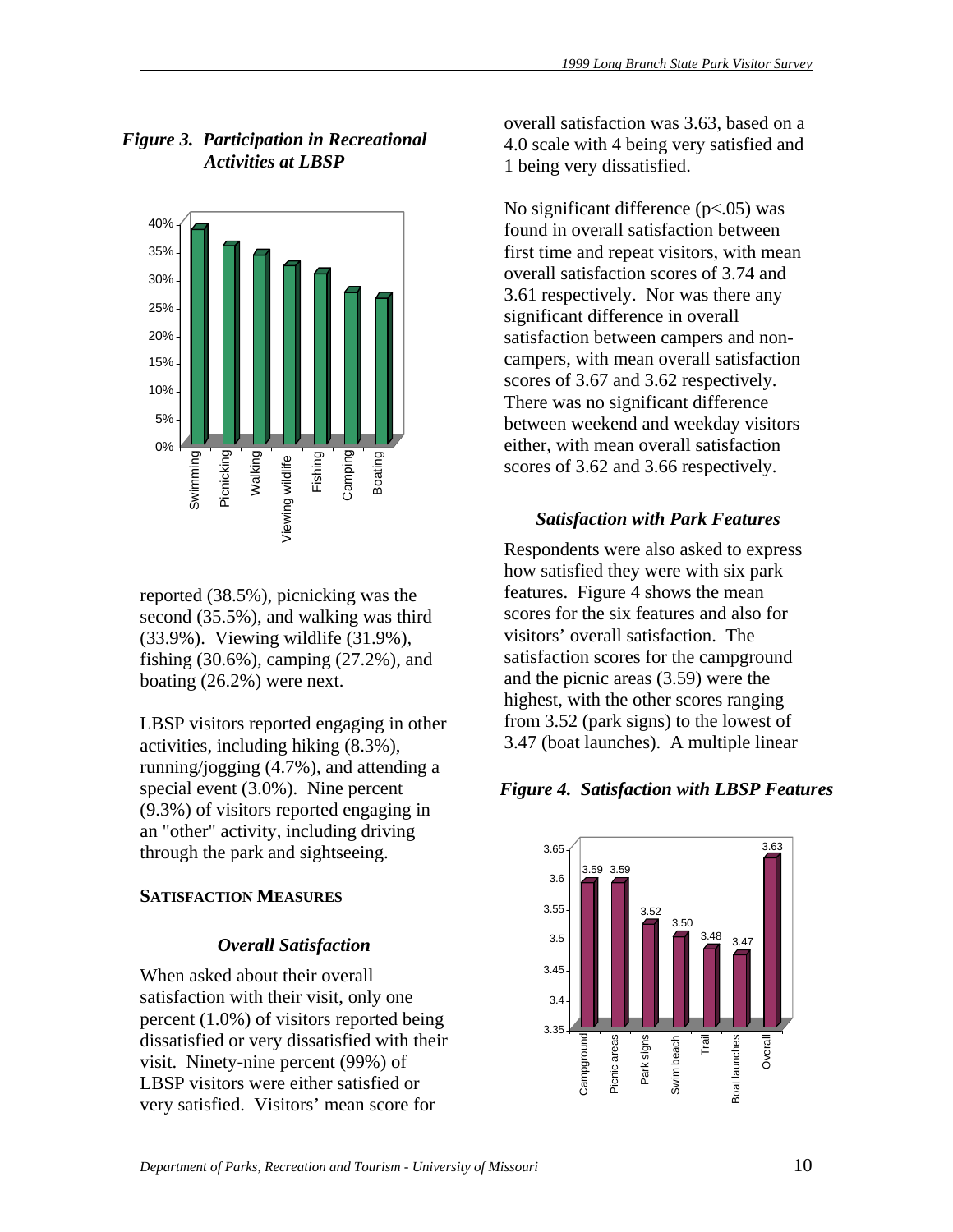regression analysis  $(r^2=19)$  of the six park features showed that all the variables combined to only marginally account for the variation in overall satisfaction. No significant differences were found in mean satisfaction ratings of park features between first time and repeat visitors, between campers and non-campers, or between weekend and weekday visitors.

# **PERFORMANCE RATING**

Visitors were asked to rate the park's performance of seven select park attributes (question 7): being free of litter and trash, having clean restrooms, upkeep of park facilities, having helpful and friendly staff, access for persons with disabilities, care of natural resources, and being safe. Performance scores were based on a 4.0 scale, with 4 being excellent and 1 being poor.

No significant differences were found between weekend and weekday visitors and their performance ratings of the eight park attributes. Repeat visitors,

however, had a significantly higher (p=.01) performance rating (3.49) regarding the park having clean restrooms than had first time visitors (3.16). Campers had a significantly higher (p<.05) performance rating (3.77) regarding the park being free of litter and trash than non-campers (3.59). A multiple linear regression analysis  $(r^2 = 26)$  showed that the eight performance attributes combined to account for only about one-fourth of the overall satisfaction rating.

#### **IMPORTANCE-PERFORMANCE MEASURES**

The Importance-Performance (I-P) Analysis approach was used to analyze questions 7 and 13. Mean scores were calculated for the responses of the two questions regarding visitors' ratings of the performance and importance of the seven select park attributes. Table 4 lists the scores of these attributes, which were based on a 4.0 scale of 4 being excellent and 1 being poor, and 4 being very important and 1 being very unimportant.

|                                              | <b>Mean Performance</b> | <b>Mean Importance</b> |
|----------------------------------------------|-------------------------|------------------------|
| <b>Attribute</b>                             | Score*                  | Score*                 |
| A. Being free of litter/trash                | 3.63                    | 3.82                   |
| B. Having clean restrooms                    | 3.46                    | 3.87                   |
| C. Upkeep of park facilities                 | 3.61                    | 3.79                   |
| D. Having helpful $&$ friendly staff         | 3.59                    | 3.65                   |
| $E_1$ . Access for persons with disabilities | 3.55                    | 3.58                   |
| $E_2$ . Access for persons with disabilities | 3.74                    | 3.83                   |
| F. Care of natural resources                 | 3.55                    | 3.77                   |
| G. Being safe                                | 3.60                    | 3.85                   |

*Table 4. Mean Performance and Importance Scores for Park Attributes* 

 $E_1$  = All visitors

 $E_2$  = Disabled visitors only

\* 1 = Poor performance or low importance rating, 4 = excellent performance or high importance rating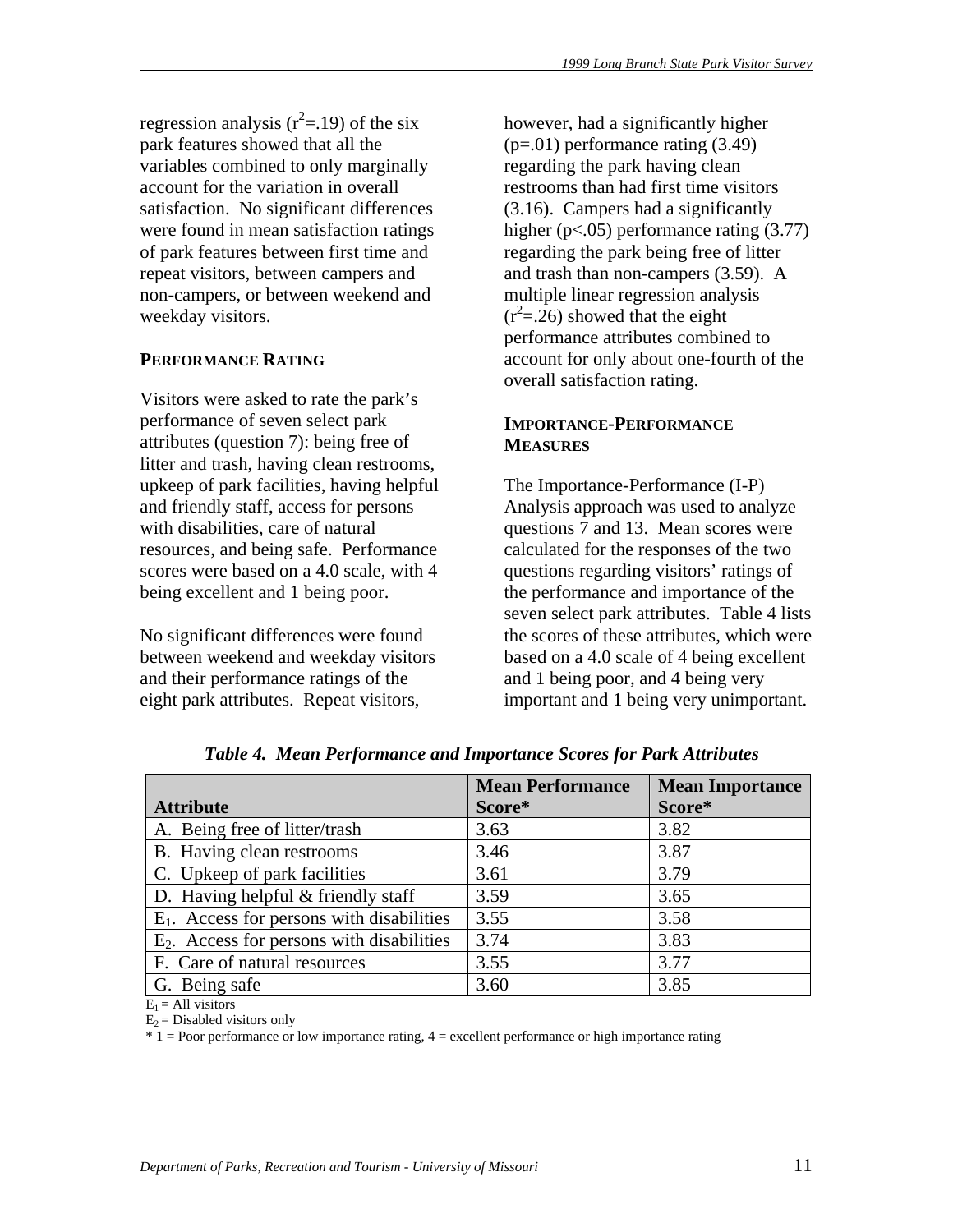

*Figure 5. Importance-Performance Matrix of Park Attributes* 

Figure 5 shows the Importance-Performance (I-P) Matrix. The mean scores were plotted on the I-P Matrix to illustrate the relative performance and importance rating of the attributes by park visitors.

The I-P Matrix is divided into four quadrants to provide a guide to aid in possible management decisions. For example, the upper right quadrant is labeled "high importance, high performance" and indicates the attributes in which visitors feel the park is doing a good job. The upper left quadrant indicates that management may need to focus on these attributes, because they are important to visitors but were given a lower performance rating. The lower left and right quadrants are less of a concern for managers, because they exhibit attributes that are not as important to visitors.

LBSP was given high performance and importance ratings for being free of litter and trash. Disabled visitors also gave high performance and importance ratings to the park providing disabled accessibility. The characteristic that visitors felt was important but rated LBSP low on performance was having clean restrooms. LBSP visitors also felt that being safe was of high importance, but gave the park a marginal performance rating regarding being safe.

#### **CROWDING**

Visitors to LBSP were asked how crowded they felt during their visit. The following nine-point scale was used to determine visitors' perceptions of crowding:

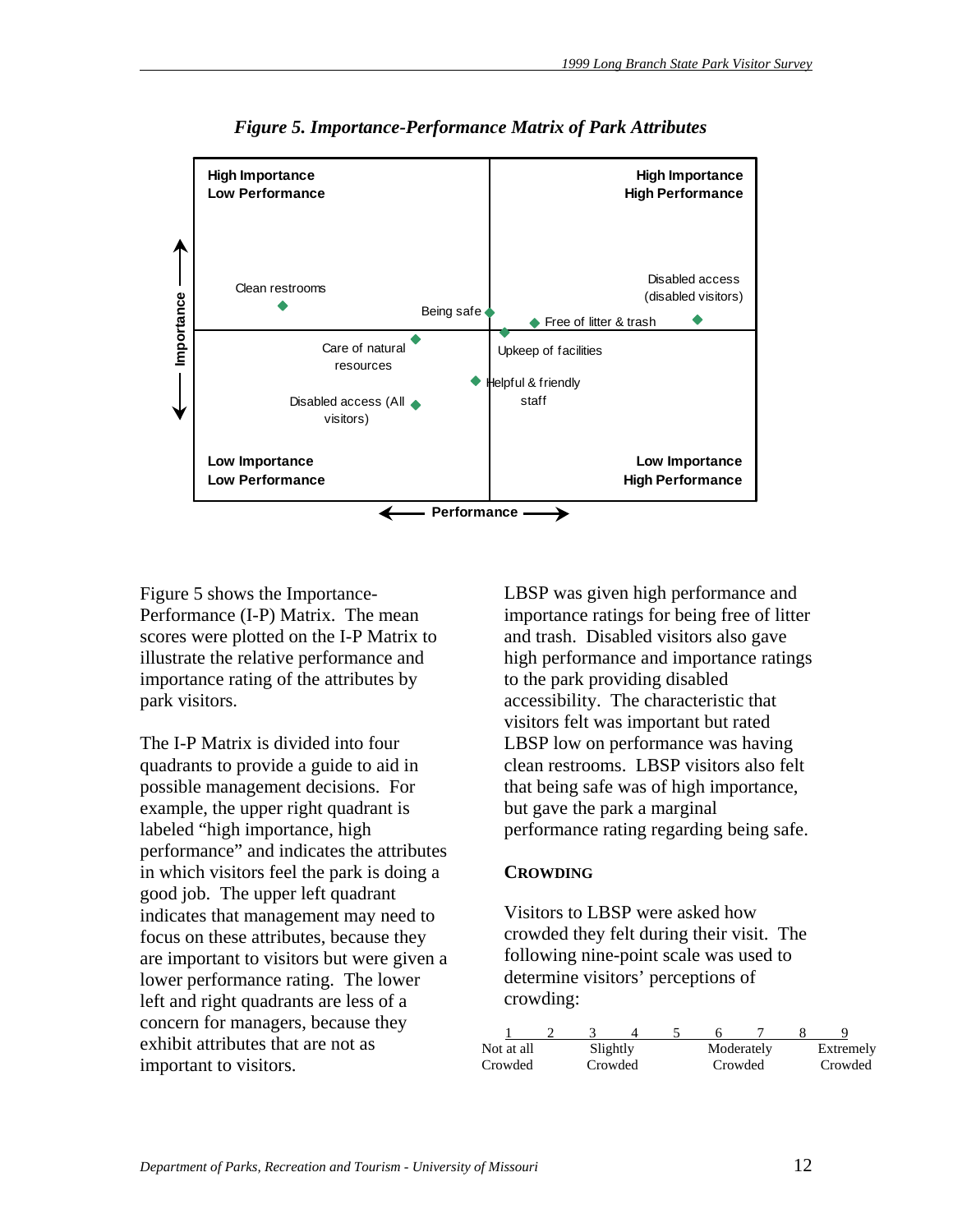| <b>Location</b>            | <b>Frequency</b> | <b>Percent</b> |
|----------------------------|------------------|----------------|
| Campground                 | 16               | 28.6%          |
| Swimming beach             | 12               | 21.4%          |
| Restrooms/shower houses    | 7                | 12.5%          |
| Parking lots               | 5                | 8.9%           |
| Boat ramps                 | 4                | 7.1%           |
| On the lake                | 3                | 5.4%           |
| Crowded because of weekend | $\overline{2}$   | 3.6%           |
| Dam                        | $\overline{2}$   | 3.6%           |
| Park roads                 | $\overline{2}$   | 3.6%           |
| Other                      | 3                | 5.4%           |
| Total                      | 56               | 100.0%         |

*Table 5. Locations Where LBSP Visitors Felt Crowded During Their Visit* 

Visitors' overall mean response to this question was 2.2. Over half (55.8%) of the visitors to LBSP did not feel at all crowded (selected 1 on the scale) during their visit. The rest (44.2%) felt some degree of crowding (selected 2-9 on the scale) during their visit.

Visitors who indicated they felt crowded during their visit were also asked to specify where they felt crowded (question 16). Forty-three percent (43.1%) of the visitors who indicated some degree of crowding answered this open-ended question. Table 5 lists the locations where visitors felt crowded at LBSP. Of those who answered the open-ended question, the majority felt crowded in the campground (28.6%) and at the swimming beach (21.4%).

No significant differences in perceptions of crowding were found between first time and repeat visitors, and between campers and non-campers. Weekend visitors had significantly higher (p<.05) perceptions of crowding when compared to weekday visitors. Weekend visitors had a mean crowded score of 2.4, while

weekday visitors had a mean crowded score of 1.9.

# *Crowding and satisfaction*

A significant difference  $(p<.05)$  was found in visitors' mean overall satisfaction with their visit and whether they felt some degree of crowding or not. Visitors who did not feel crowded had a mean overall satisfaction score of 3.72, whereas visitors who felt some degree of crowding had a mean overall satisfaction score of 3.57.

# **SAFETY CONCERNS OF VISITORS**

Over one-third (37.8%) of the visitors to LBSP did not rate the park as excellent for safety. Of those, 41.4% noted what influenced their rating. Their comments were grouped into categories and are shown in Figure 6. Appendix F provides a list of the comments.

One-fourth (26%) of the open-ended responses were from visitors who either had no reason for not rating safety excellent, or who felt that no place was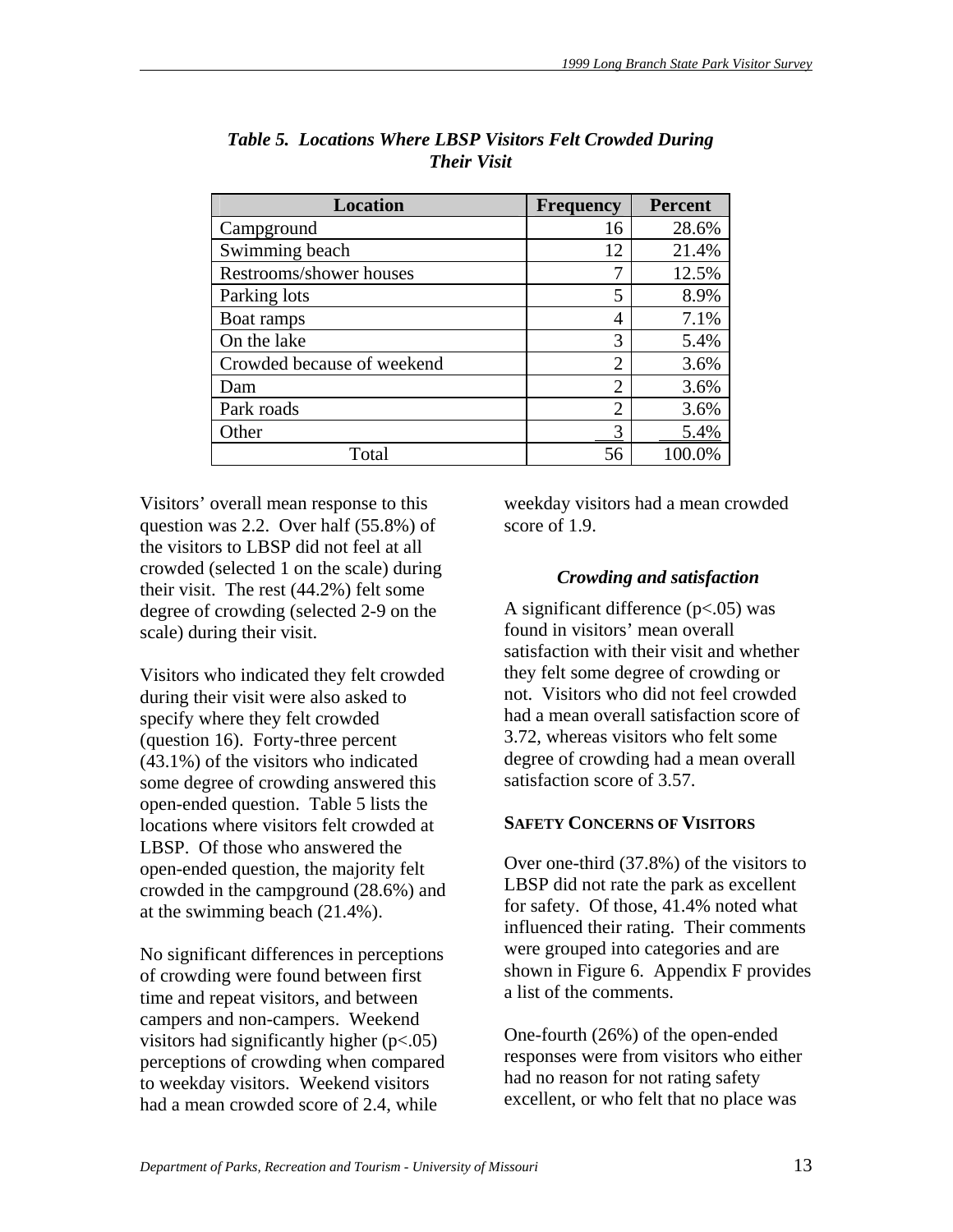# *Figure 6. Comments from Visitors Not Rating LBSP Excellent on Safety*



perfect and could always improve. Fourteen percent (14%) of the openended responses, however, were from visitors who commented on the lack of lifeguards at the swimming beach.

Visitors were also given a list of nine attributes and were asked to indicate which of the nine would most increase their feeling of safety at LBSP. Although instructed to select only one attribute, many visitors selected more than one; consequently, 284 responses were given by 241 visitors. Figure 7 shows the percentage of responses given by visitors. Most (35.6%) felt that nothing specific would increase their feeling of safety, but 18.7% felt that more lighting would increase safety.

Visitors who felt that more lighting in the park would most increase their feeling of safety were asked to indicate where they felt more lighting was necessary. Over two-thirds (69.8%) of those visitors who felt more lighting would increase safety answered this open-ended question. Their comments

include more lighting at the campground  $(35.1\%)$ , along the bridge/dam  $(27\%)$ , everywhere in the park (13.5%), at the restrooms/shower houses (8.1%), at the boat ramps (8.1%), and other places in the park (8.1%).

Almost 6% (5.6%) of visitors chose an "other" safety attribute that would most increase their feeling of safety at LBSP. The majority of the "other" safety attribute comments regarded providing lifeguards at the swimming beach.

# *Figure 7. Percentage of Safety Attributes Chosen by Visitors*



There were no significant differences in the rating of safety by first time visitors versus repeat visitors, by campers versus non-campers, or by weekend versus weekday visitors. There were no significant differences  $(p<.05)$  in safety ratings by socio-demographic characteristics.

To determine if there were differences in perceptions of crowding, satisfaction with park features, and overall satisfaction, responses were divided into two groups based on how they rated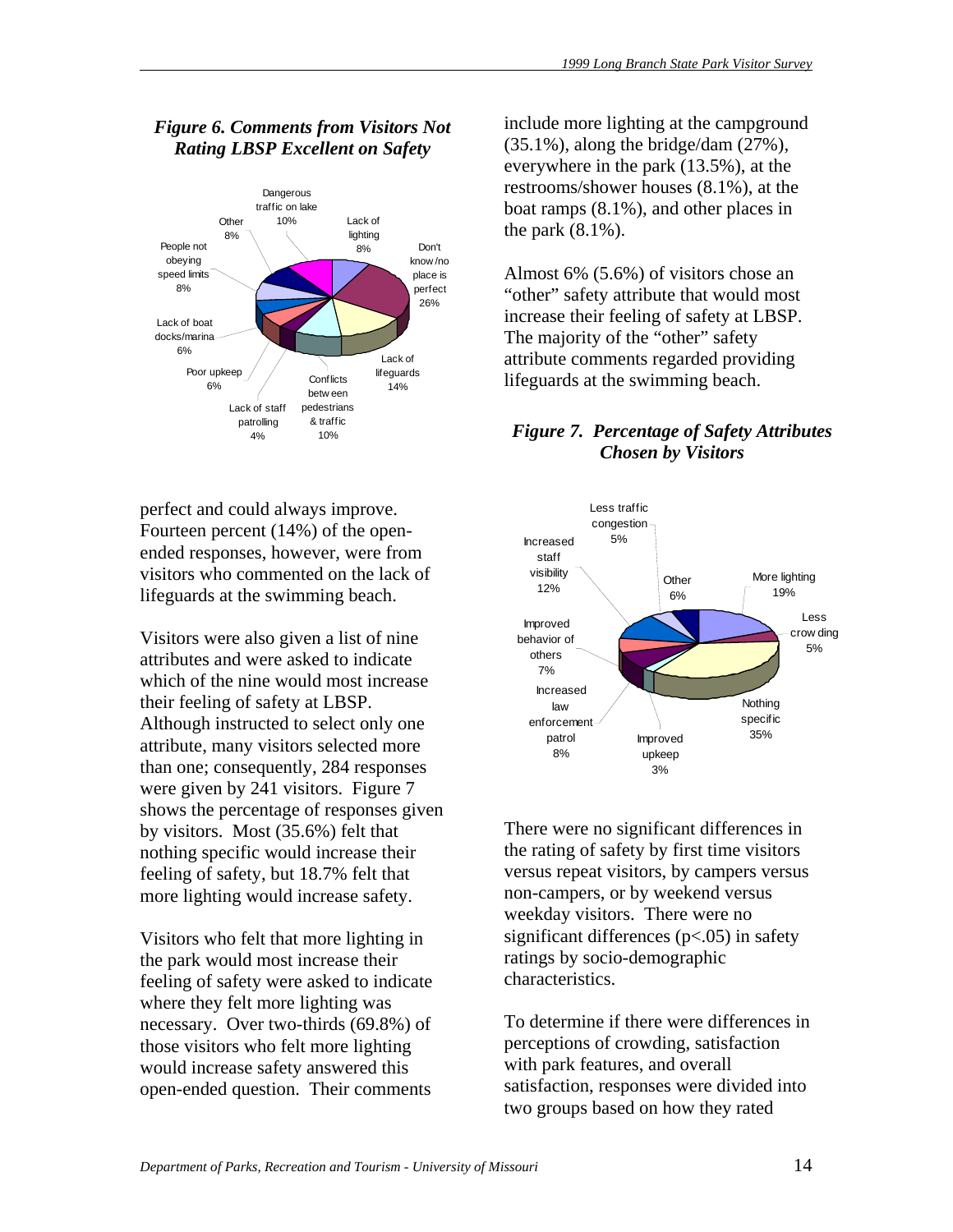LBSP on being safe. Group 1 included those who rated the park excellent, and Group 2 included those who rated the park as good, fair, or poor.

Group 1 was significantly  $(p<.01)$  more satisfied overall and significantly less crowded than Group 2, with an overall satisfaction score of 3.77 and a mean crowded score of 2.0, whereas Group 2 had an overall satisfaction score of 3.42 and a mean crowded score of 2.7. Group 1 also had significantly  $(p<.01)$  higher satisfaction ratings for all of the satisfaction features than Group 2, as well as significantly higher  $(p<.001)$ performance ratings for all of the park attributes.

# **SUPPORT OF RESERVATION SYSTEM**

LBSP visitors were asked whether they would support setting aside at least 50% of all campsites in a reservation system, and charging a reservation fee not to exceed \$7.00. Sixty-six percent (65.7%) of visitors would support such a system, while 34.3% reported that they would not.

There was no significant difference between first time and repeat visitors and the percentage of each that would or would not support a reservation system, both more likely to support (69.8% and 64.7% respectively) than oppose (30.2% and 35.3% respectively) a reservation system. There was a significant difference (p<.001) between campers and non-campers, however, and the percentage of each that would or would not support a reservation system. Noncampers were much more likely to support  $(70.8\%)$  than oppose  $(29.2\%)$  a reservation system, while campers were slightly more likely to oppose (51.6%)

than support (48.4%) implementing a reservation system (Figure 8).

# *Figure 8. Comparison of Support of Reservation System Between Campers and Non-campers*



Weekend and weekday visitors also showed a significant difference (p<.05) between their percentage of support of a reservation system. While weekend visitors were significantly more likely to support (69.9%) than oppose the proposed reservation system, weekday visitors were only slightly more likely to support (58%) rather than oppose (42%) it (Figure 9).

# *Figure 9. Comparison of Support of Reservation System Between Weekend and Weekday Visitors*

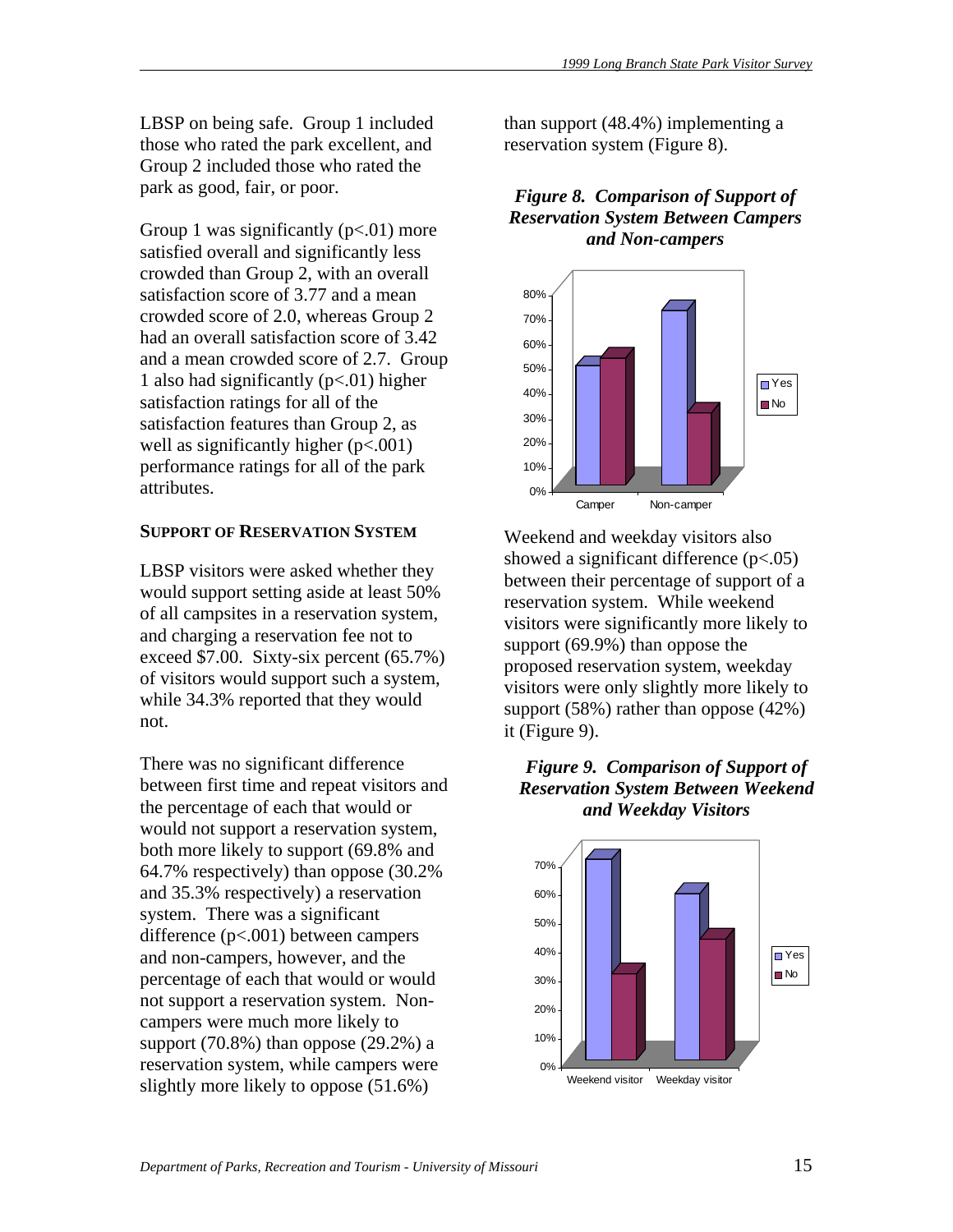# **SUPPORT OF "CARRY IN/CARRY OUT" TRASH SYSTEM**

LBSP visitors were also asked to indicate whether they would be willing for the park to establish a "carry in and carry out" trash removal system, thereby promoting recycling and reducing the burden of handling trash in the park. Visitors were more likely to support (63.8%) the carry in/carry out trash system than oppose it (36.2%).

No significant difference was found between the percentages of weekend and weekday visitors and whether each would support or oppose this type of trash system. Both were more likely to support than oppose the proposed system. There was, however, a significant difference (p=.056) between first time and repeat visitors, and whether each group would support this type of trash system. First time visitors were equally divided on this issue, with 50% for and 50% against the proposed trash removal system. Repeat visitors were more likely to support (65.5%) the carry in/carry out trash system than oppose it (34.5%).

There was also a significant difference (p<.001) between whether campers and non-campers would support the carry in/carry out trash system. Campers were more likely to oppose (63.5%) than support (36.5%) the proposed system, while non-campers were significantly more likely to support (71.8%) the system rather than oppose it (28.2%). Figure 10 shows the percentage of support or opposition between each group.

# *Figure 10. Support for "Carry In/Carry Out" Trash System Between Groups*



# **IMPORTANCE OF MARINA TO VISITORS**

LBSP visitors were asked to describe how important a marina is to their enjoyment of their visits to the park. Two-fifths (43.3%) of visitors felt that a marina is very important to their enjoyment, while over one-fifth (27.8%) felt that a marina is important. Only 18% of visitors felt that a marina is unimportant or very unimportant to their enjoyment, and 10.9% didn't know. No significant differences were found between weekend and weekday visitors and how important each felt a marina would be to their enjoyment of their visits. Both were more likely to feel that a marina is very important to their enjoyment.

There was a significant difference (p<.001) between first time and repeat visitors and the importance of a marina to each group. More first time visitors didn't know (27.9%) how important a marina is to them compared to repeat visitors (7.2%), while more repeat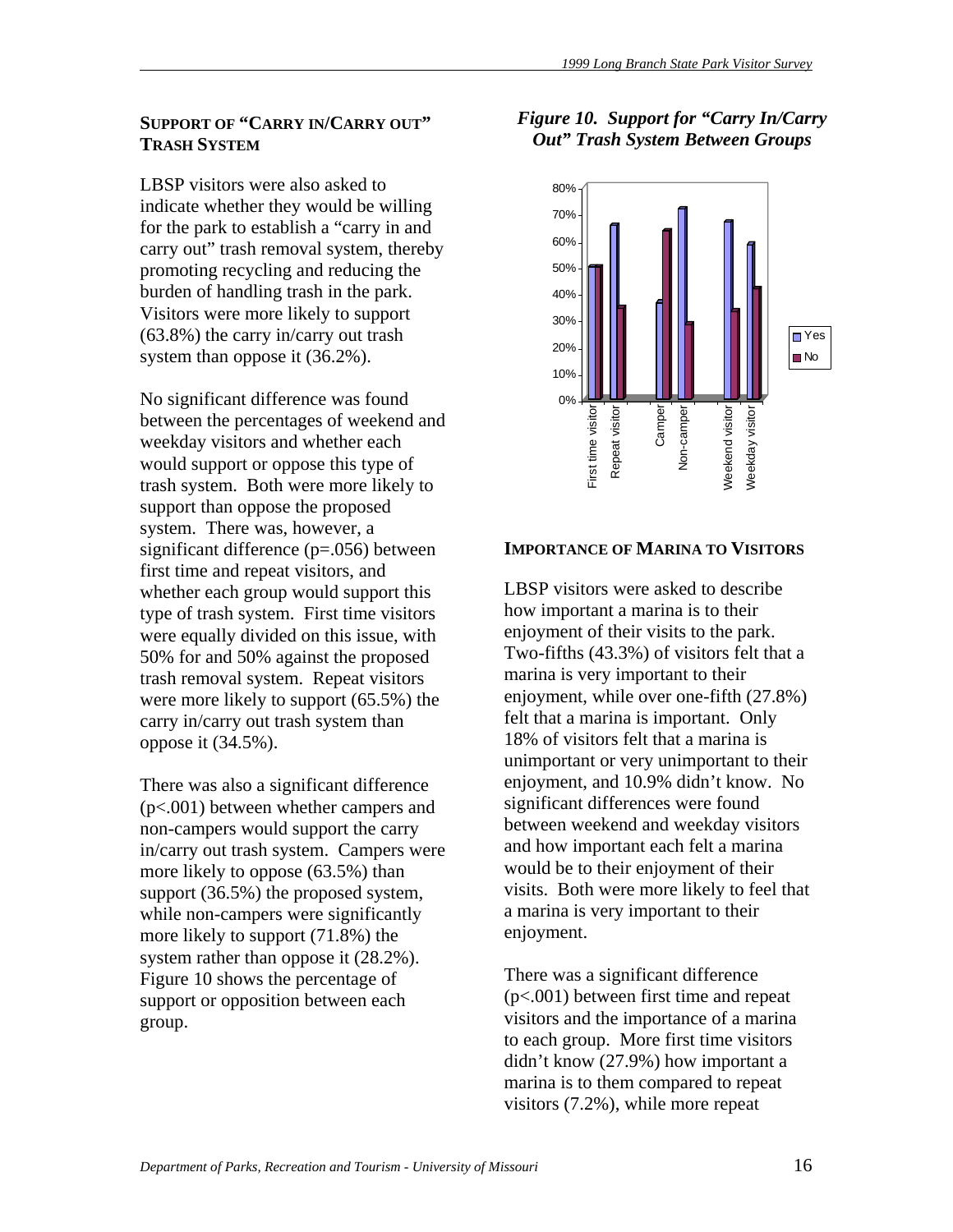

*Figure 11. Comparison of Marina Importance Between Each Group* 

visitors felt that a marina is very important (45.8%) compared to first time visitors (30.2%).

A significant difference (p<.05) was also found between campers and noncampers regarding the importance of a marina at LBSP. Non-campers (46.8%) were more likely to feel that a marina is very important when compared to campers (30.6%), while a larger percentage of campers (16.1%) didn't know how important a marina is when compared to non-campers (9.5%). Figure 11 shows the percentages of importance between each group.

# **ADDITIONAL VISITOR COMMENTS**

Respondents to the survey were also given the opportunity to write any additional comments or suggestions on how DNR could make their experience at LBSP a better one (question 24). Over one-fifth (27.2%) of the total survey participants responded to this question, with 100 responses given by

82 respondents. The comments and suggestions were listed and grouped by similarities into 10 categories for frequency and percentage calculations. The list of comments and suggestions is found in Appendix G. Table 6 lists the frequencies and percentages of the comments and suggestions by category.

The majority (35%) of comments were general positive comments, such as: "Beautiful! Keep up the good work", "Great place to visit," and "Very proud of our park". The rest of the comments were categorized based on similar suggestions or comments, such as comments or suggestions about the campground, needing improvement to present facilities or providing additional facilities, needing a marina, and other suggestions not falling into any other category.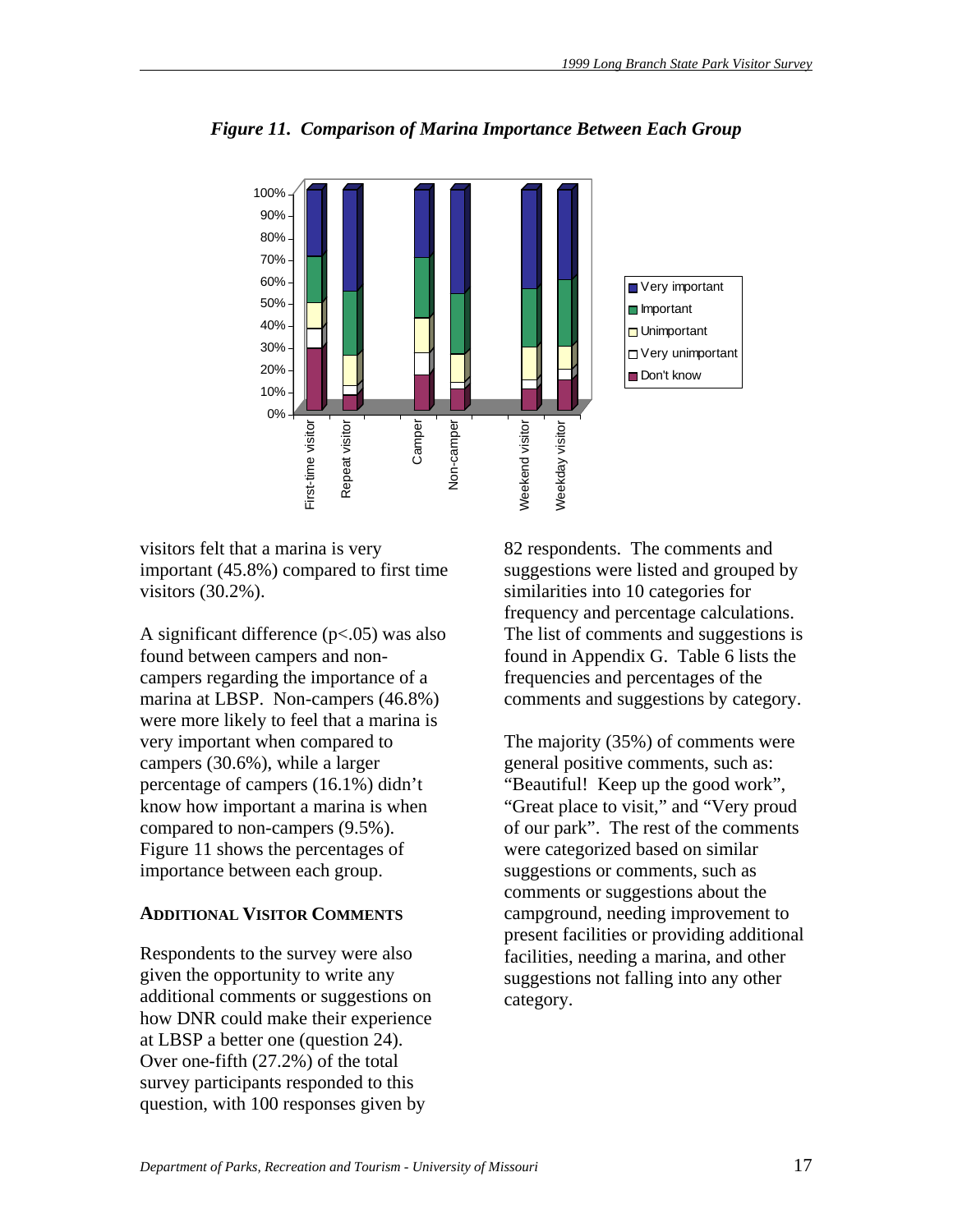| Category                                                 | <b>Frequency</b> | <b>Percent</b> |
|----------------------------------------------------------|------------------|----------------|
| 1. General positive comments                             | 35               | 35%            |
| Comments/suggestions about campround<br>2.               | 18               | 18%            |
| Improve facilities/provide additional facilities<br>3.   | 13               | 13%            |
| Need a marina<br>4.                                      | 12               | 12%            |
| 5.<br>Comments/suggestions about restrooms/shower houses | 6                | 6%             |
| Suggestions about stocking the lake<br>6.                | 4                | 4%             |
| Need better signage<br>7.                                | 3                | 3%             |
| Comments/suggestions about swimming beach<br>8.          | 3                | 3%             |
| Comments/suggestions about reservation system<br>9.      | $\overline{2}$   | 2%             |
| 10. Other                                                |                  | 4%             |
| Total                                                    | 100              |                |

# *Table 6. Frequency and Percentage of Comments and Suggestions from LBSP Visitors*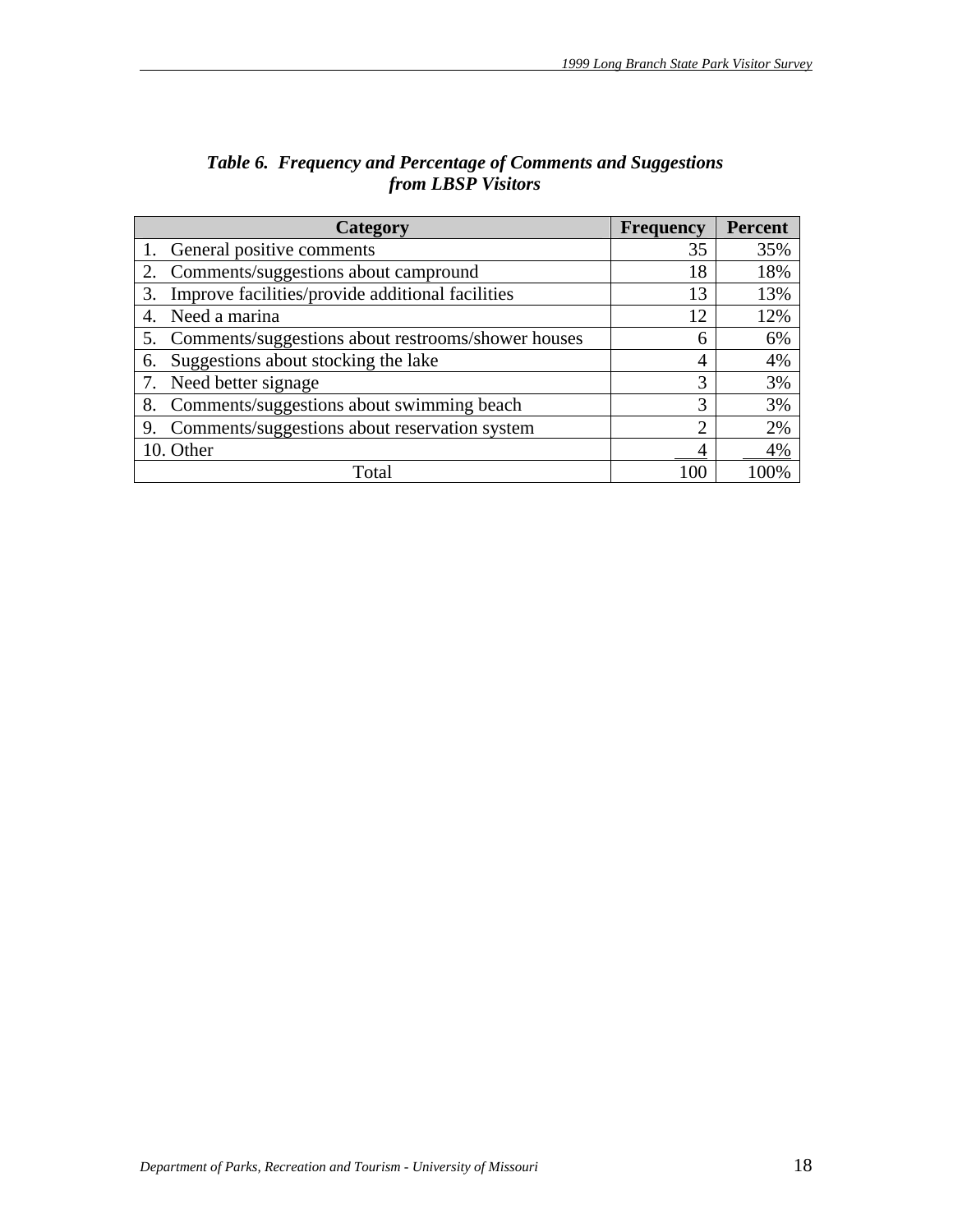# **Discussion**

#### **MANAGEMENT IMPLICATIONS**

The results of this study provide relevant information concerning LBSP visitors. However, the results should be interpreted with caution. The surveys were collected only during the study period of June, July, and August 1999; therefore, visitors who visit during other seasons of the year are not represented in the study's sample. The results, however, are still very useful to park managers and planners, because much of the annual visitation occurs during this period.

#### *Satisfaction Implications*

Two-thirds (65%) of visitors reported that they were very satisfied with their park visit. Williams (1989) states that visitor satisfaction with previous visits is a key component of repeat visitation. The high percentage of repeat visitation (85%) combined with their positive comments provide evidence that LBSP visitors are indeed satisfied with their park experience.

#### *Safety Implications*

Although almost two-thirds (62%) of visitors gave park safety an excellent rating (Figure 12), the I-P Matrix showed park safety having a marginal performance rating and a high importance rating. Visitors' perception of safety should be a management concern as visitors' safety concerns influenced their overall satisfaction and perceptions of crowding (Figure 13). Of particular concern to visitors is the lack

#### *Figure 12. Safety Ratings of LBSP.*



of lifeguards at the swimming beach and the lack of lighting throughout the park.

#### *Crowding Implications*

Visitors' perceptions of crowding at LBSP were fairly low. Over half (56%) of visitors did not feel at all crowded, and the mean crowded score for visitors was only 2.2. However, visitors' perceptions of crowding did influence

#### *Figure 13. Levels of Crowding and Satisfaction Ratings by Safety Concerns*

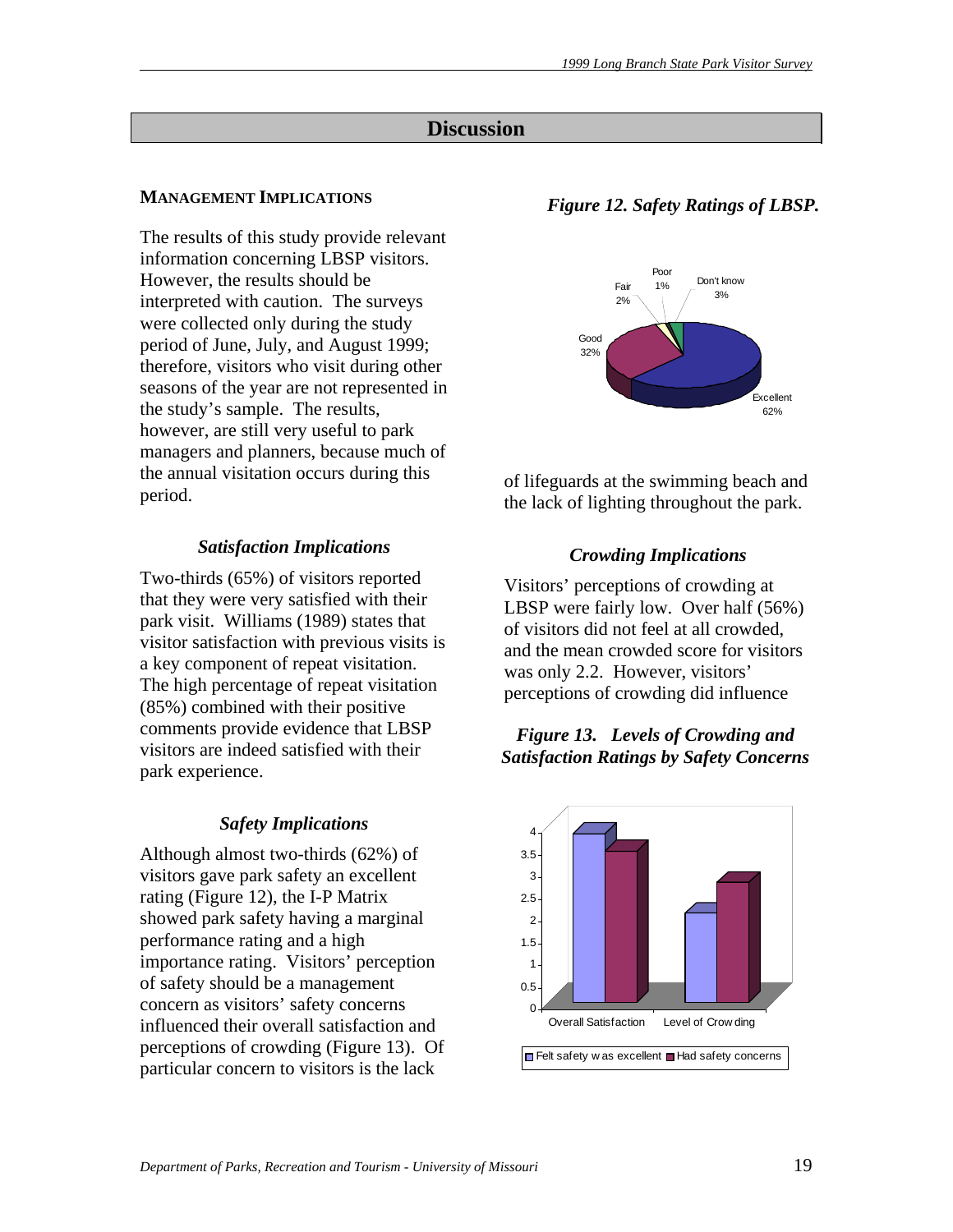their overall satisfaction at LBSP, indicating that visitors' perceptions of crowding should be a management concern. Visitors who felt crowded had a significantly lower overall satisfaction than visitors who did not feel crowded (Figure 14).

*Figure 14. Overall Satisfaction is Lower for Those Who Felt Crowded* 



Crowding is a perceptual construct not always explained by the number or density of other visitors. Expectations of visitor numbers, the behavior of other visitors, and visitors' perception of resource degradation all play a significant role in crowding perceptions (Armistead & Ramthun, 1995; Peine et al., 1999). In addressing the issue of crowding, one option is to review comments relating to crowding and consider options that would reduce crowding perceptions. For example, most of the comments from those visitors who felt crowded listed the campground and swimming beach as where they felt crowded. Further study could determine if crowding perceptions here are due to the number of people or perhaps the behavior of those in the campground or at the swimming beach.

# *Performance Implications*

Visitors felt that clean restrooms were very important but rated LBSP lower in performance in this area. Restroom cleanliness is often given a lower rating by visitors to state parks (Fredrickson & Moisey, 1999), and in this case could be a result of the large number of visitors experienced by LBSP during the peak season. Noteworthy is the fact that repeat visitors gave a significantly higher performance rating than first time visitors regarding the park having clean restrooms, suggesting that repeat visitors are noticing an improvement in restroom cleanliness from previous visits.

# *Implementation of Reservation System*

Although two-thirds (66%) of the visitors reported that they would support the proposed reservation system, campers (the users most likely to be affected by such a system) responded with a slight majority (52%) who would not support such a system.

Further analysis of campers was conducted comparing tent and RV campers and the percentage of each in support of or opposed to a reservation system. RV campers (those campers who might be expected to use the reservation system more) were more likely to oppose (72%) than support (28%) the proposed reservation system while tent campers were more likely to support (67%) than oppose (33%) the system.

However, the fact that weekend campers were more likely to support (63%) the proposed reservation system than weekday campers (25%) suggests that campers might appreciate the convenience of a reservation system. In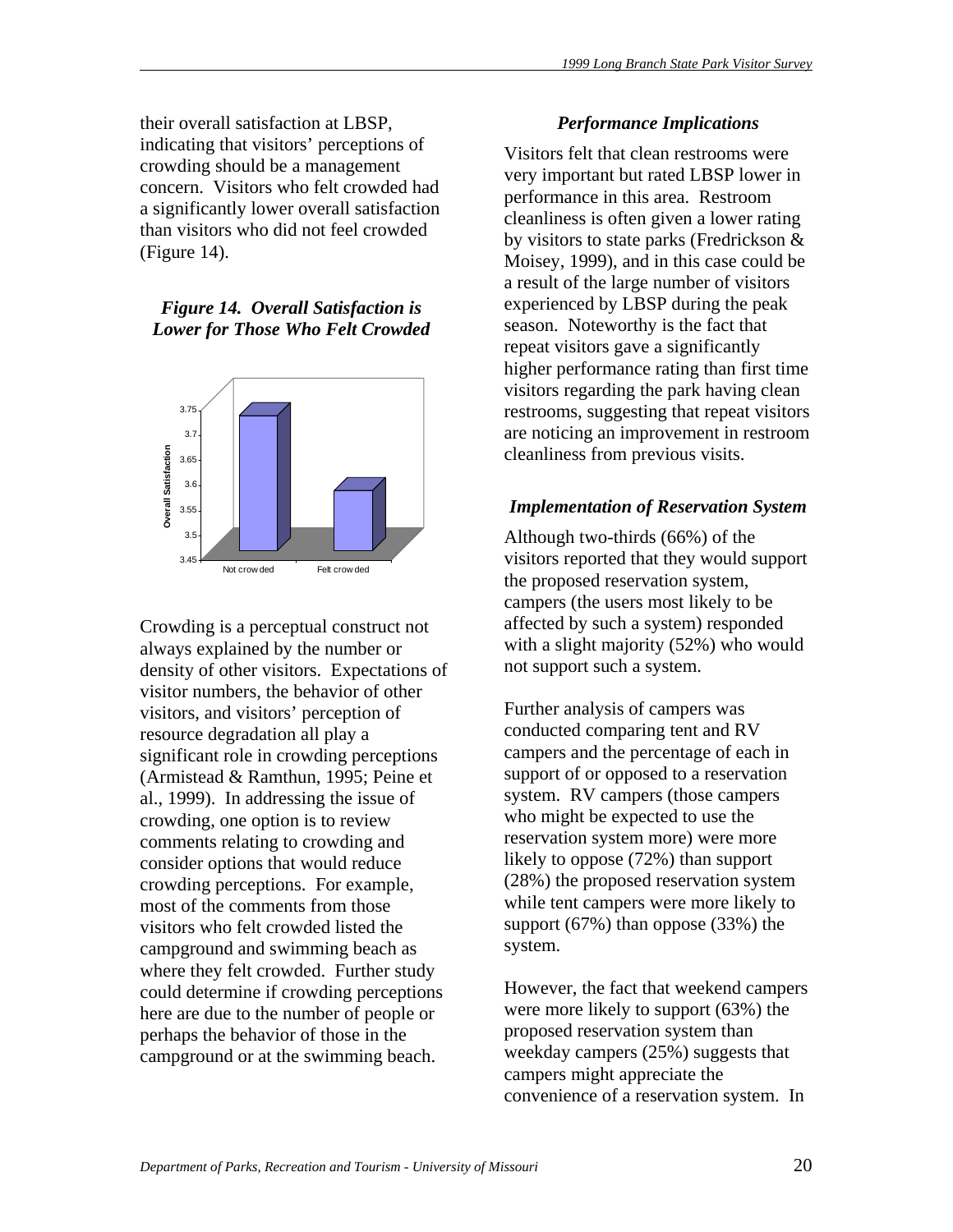fact, two of the additional comments provided by visitors were in favor of implementing a reservation system.

# *Implementation of "Carry In and Carry Out" Trash System*

Two-thirds (64%) of visitors favored the proposed trash removal system. Further analysis of the users who might be most affected by this type of trash removal system (picnickers and campers) revealed that a majority (64%) of campers opposed the proposal while a majority (61%) of picnickers supported it.

# *Implications of the Importance of a Marina at LBSP*

The majority (71%) of visitors felt that a marina at the park either is important or very important to the enjoyment of their visits. In fact, several of the safety comments and 12% of the additional comments and suggestions provided by visitors were from visitors who felt that a marina is needed at LBSP.

Further analysis of those visitors who would most likely benefit from a marina at the park (fishermen and boaters) revealed that the majority (77%) of fishermen felt a marina was important  $(31\%)$  or very important  $(46\%)$  to their enjoyment. Not unexpectedly, the majority (85%) of boaters also felt that a marina was important to their enjoyment, with 23% indicating that a marina was important and 62% indicating that a marina was very important to their enjoyment of their visits.

# *Conclusion*

LBSP managers should be commended in that LBSP visitors are very satisfied with LBSP, as evidenced by the high percentage of visitors who were repeat visitors, and also by their high satisfaction ratings and low crowding perceptions. The results of the present study suggest some important management and planning considerations for LBSP. Even though LBSP visitors rated their visits and the park features relatively high, felt fairly safe, and did not feel very crowded, continued attention to safety, crowding, and facility upkeep and maintenance can positively effect these ratings.

Just as important, on-going monitoring of the effects of management changes will provide immediate feedback into the effectiveness of these changes. On-site surveys provide a cost effective and timely vehicle with which to measure management effectiveness and uncover potential problems.

# **RESEARCH RECOMMENDATIONS**

The results of the present study serve as baseline visitor information of LBSP. The frequency and percentage calculations of survey responses provide useful information concerning sociodemographic characteristics, use patterns, and satisfaction of LBSP visitors. In addition, the "sub-analysis" of data is important in identifying implications for management of LBSP. (The sub-analysis in the present study included comparisons using Chi-square and ANOVA between selected groups, multiple linear regression, and the Importance-Performance analysis.) Additional relevant information may be determined from further sub-analysis of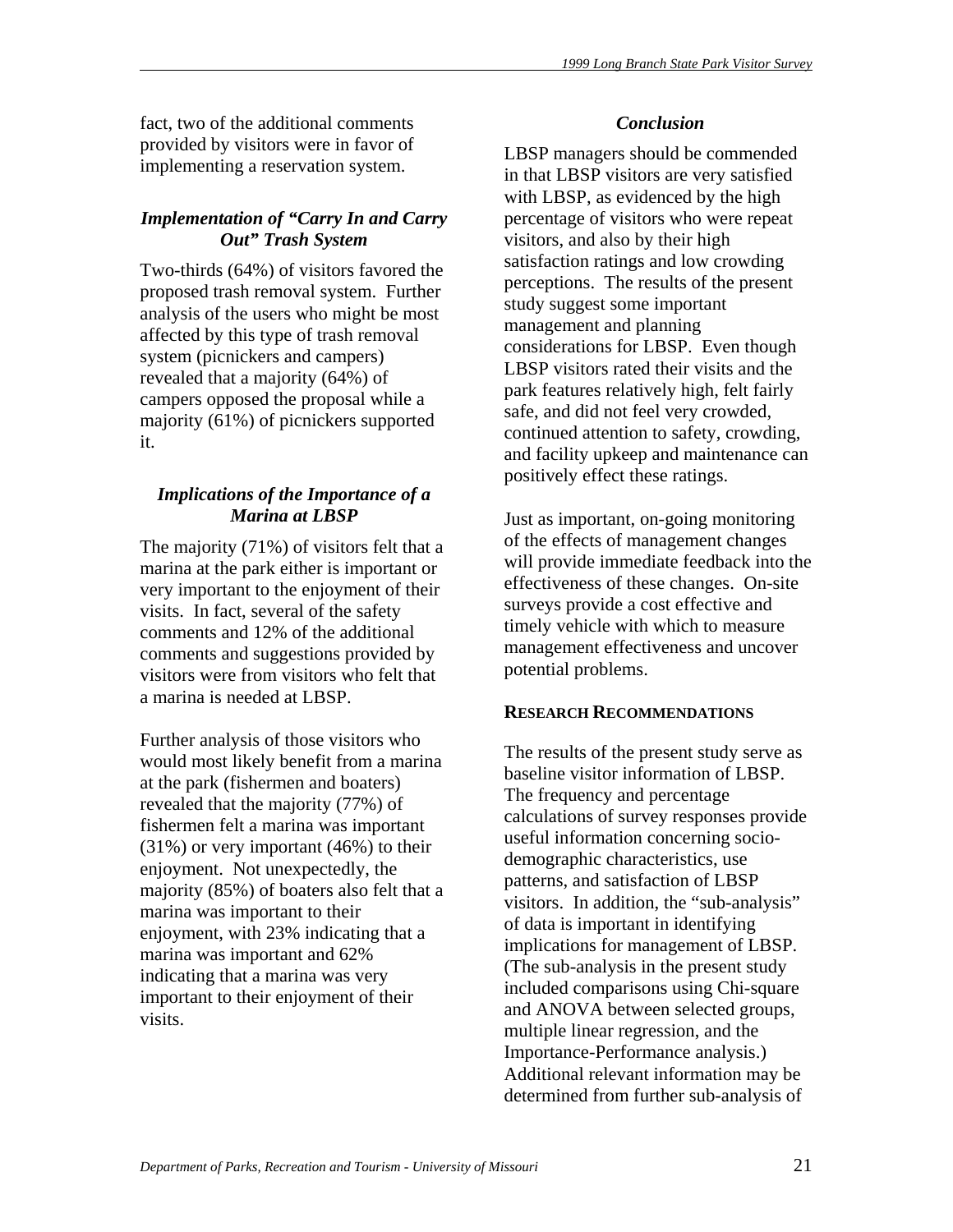existing data. Therefore, it is recommended additional sub-analysis be conducted to provide even greater insight to management of the park.

Data collection should be on a continuum (Peine et al., 1999), which is why additional visitor surveys at LBSP should also be conducted on a regular basis (e.g., every three, four, or five years). Future LBSP studies can identify changes and trends in sociodemographic characteristics, use patterns, and visitors' satisfaction at LBSP.

The methodology used in this study serves as a standard survey procedure that the DSP can use in the future. Because consistency should be built into the design of the survey instrument, sampling strategy and analysis (Peine et al., 1999), other Missouri state parks and historic sites should be surveyed similarly to provide valid results for comparisons of visitor information between parks, or to measure change over time in other parks.

The present study was conducted only during the study period of June, July, and August 1999. Therefore, user studies at LBSP and other parks and historic sites might be conducted during other seasons for comparison between seasonal visitors.

# **METHODOLOGY RECOMMENDATIONS AND CONSIDERATIONS FOR LBSP AND OTHER PARKS**

The on-site questionnaire and the methodology of this study were designed to be applicable to other Missouri state parks. Exit surveys provide the most robust sampling strategy to precisely define the visitor population (Peine et

al., 1999); therefore, it is recommended that exit surveys be conducted at other state parks and historic sites if at all possible.

# *Survey Signage*

It is recommended that adequate signage be utilized when collecting surveys onsite. A "Visitor Survey" sign was used in the present study to inform visitors exiting the park that a survey was being conducted. Having the sign for that purpose aided in the workability of the methodology, as many visitors slowed their vehicles and some stopped before being asked to do so. However, the "survey station" often became an "information station" when visitors would stop to ask questions. Many visitors would also engage the surveyor in conversation regarding their feelings about LBSP. For these reasons, an assistant to help administer the surveys would be helpful.

# *Survey Administration*

Achieving the highest possible response rate (within the financial constraints) should be a goal of any study. To achieve higher response rates, the following comments are provided.

The prize package drawing and the onepage questionnaire undoubtedly helped attain the high response rate in the present study. Continued use of the onepage questionnaire and the prize package drawing is suggested.

The most frequent reasons that visitors declined to fill out a survey were because they did not have enough time and because of the heat during the summer. Most non-respondents were very pleasant and provided positive comments about the park. Some even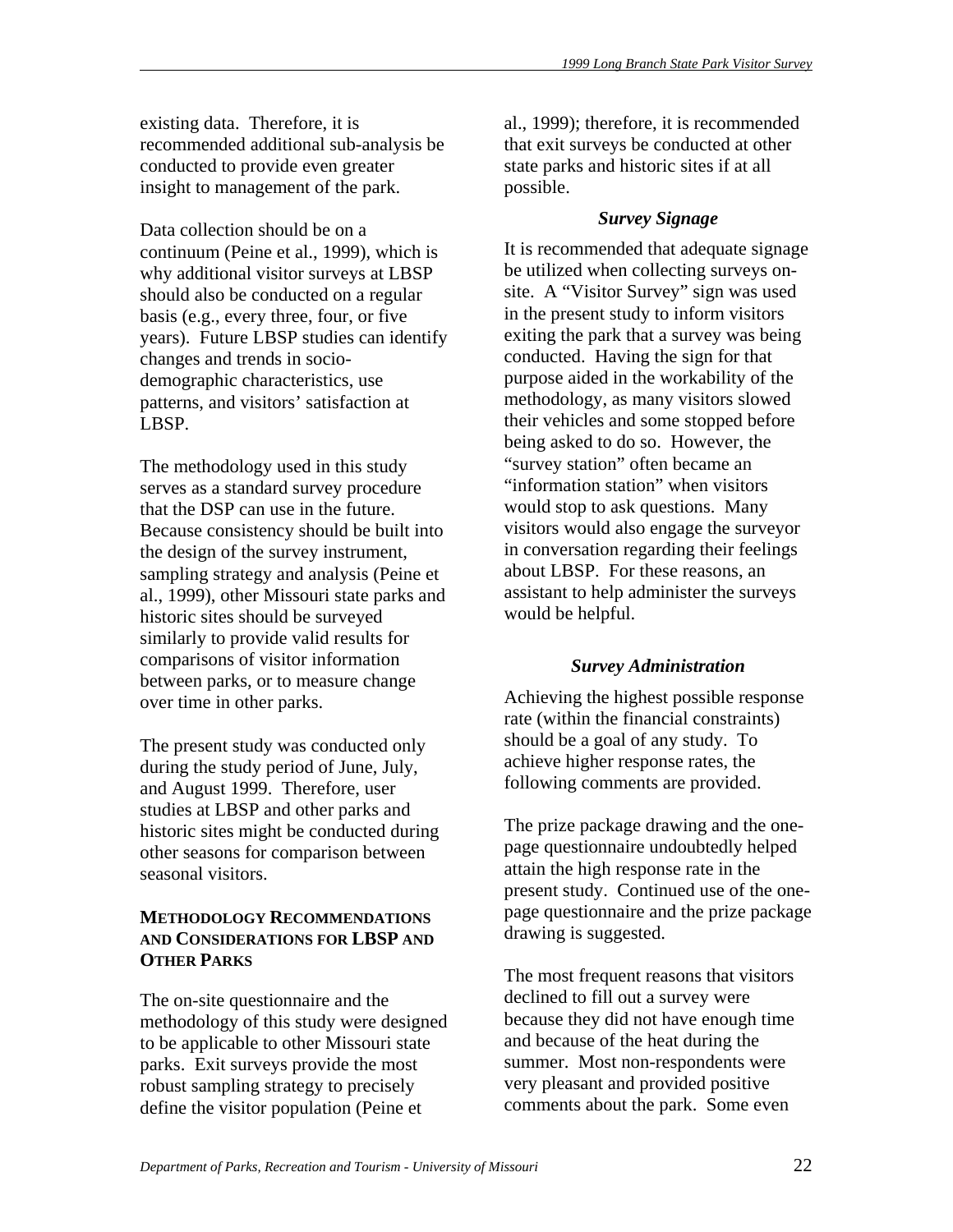asked if they could take a survey and mail it back. One recommendation would be to have self-addressed, stamped envelopes available in future surveys to offer to visitors only after they do not volunteer to fill out the survey on-site. This technique may provide higher response rates, with

minimal additional expense. One caution, however, is to always attempt to have visitors complete the survey onsite, and to only use the mail-back approach when it is certain visitors would otherwise be non-respondents.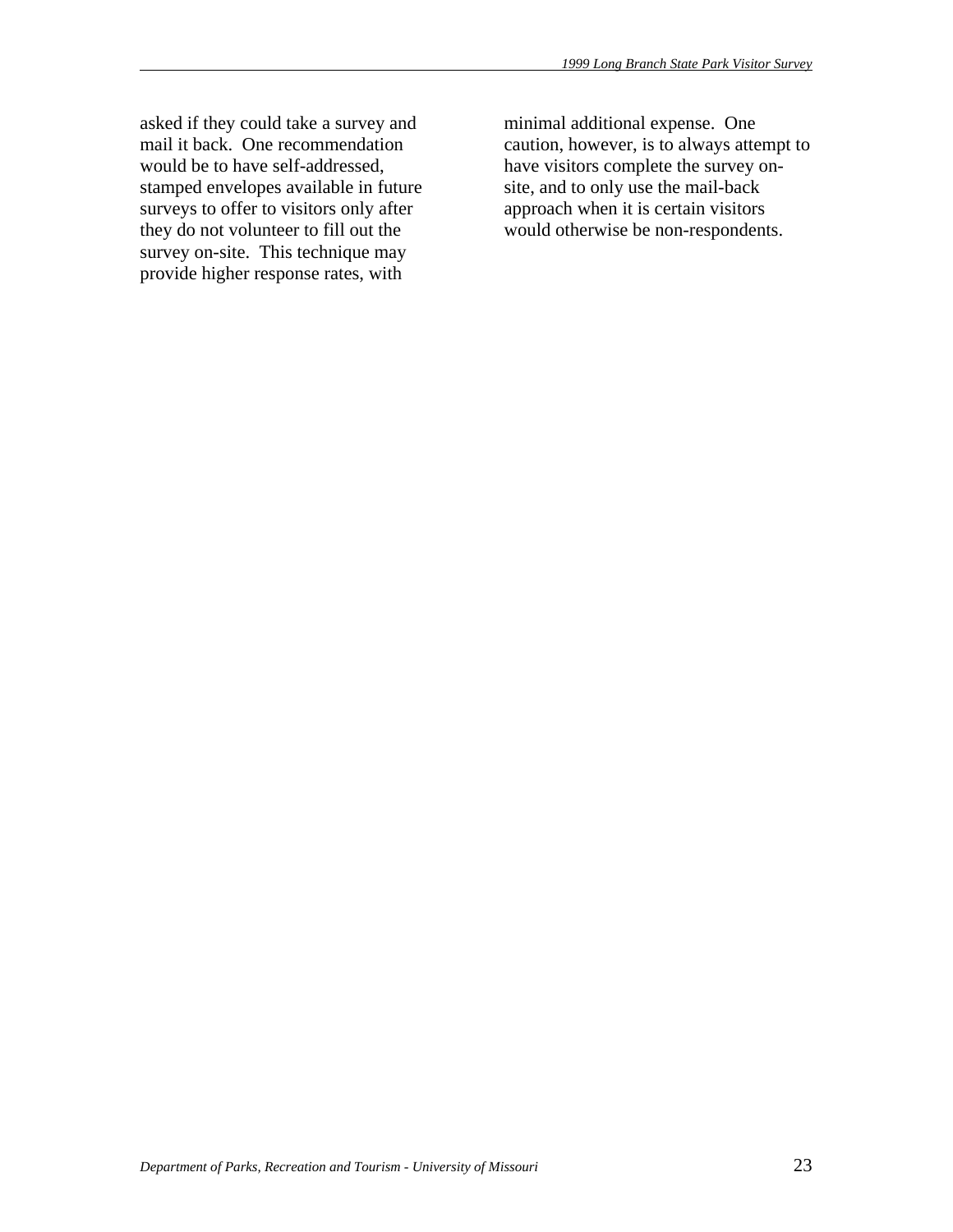# **References**

Armistead, J., & Ramthun, R. (1995). Influences on perceived crowding and satisfaction on the Blue Ridge Parkway. In Proceedings of the 1995 Northeastern Recreation Research Symposium (Forest Service General Technical Report NE-128, pp. 93-95). Saratoga Springs, NY: Department of Agriculture, Forest Service, Northeastern Forest Experiment Station.

Driver, B.L., Dustin, D., Baltic, T., Elsner, G., & Peterson, G. (1996). Nature and the human spirit: Overview. In B.L. Driver, D. Dustin, T. Baltic, G. Elsner, & G. Peterson (Eds.), Nature and the human spirit: Toward an expanded land management ethic (pp. 3-8). State College, PA: Venture Publishing, Inc.

Fink, D. A. (1997). Meramec State Park user survey. Unpublished master's research project, University of Missouri, Columbia.

Fredrickson, D. K. & Moisey, R. N. (1999). 1998 Missouri State Parks Visitor Survey. Report submitted to the Missouri Department of Natural Resources.

Folz, D. H. (1996). Survey research for public administration. Thousand Oaks, CA: Sage Publications.

Holst, S., & Simms, L. (1996). Park & soils: A decade of success for camps and crops. Missouri Resources, 13(2), 8-15.

Manning, R. E. (1986). Studies in outdoor recreation. Corvallis, OR: Oregon State University Press.

Masek, M. L. R. (1974). A park user fee survey for the Missouri state parks. Unpublished master's thesis, University of Missouri, Columbia.

McLellan, G., & Siehl, G. (1988). Trends in leisure and recreation: How we got where we are. Trends, 25 (4), 4-7.

Missouri Department of Natural Resources (DNR) (1998). [Missouri state park attendance]. Unpublished raw data.

Peine, J. D., Jones, R. E., English, M. R., & Wallace, S. E. (1999). Contributions of sociology to ecosystem management. In H. K. Cordell & J. C. Bergstrom (Eds.), Integrating social sciences with ecosystem management: Human dimensions in assessment, policy, and management (pp. 74-99). Champaign, IL: Sagamore Publishing.

Statistical Package for the Social Sciences (SPSS) (1996). Version 6.1 [Computer software]. Chicago: SPSS.

Tarrant, M. A., Bright, A. D., Smith, E., & Cordell, H. K. (1999). Motivations, attributes, preferences, and satisfactions among outdoor recreationists. In H. K. Cordell (Ed.), Outdoor recreation in American life: A national assessment of demand and supply trends (pp. 403-431). Champaign, IL: Sagamore Publishing.

Williams, D. R. (1989). Great expectations and the limits to satisfaction: a review of recreation and consumer satisfaction research. Outdoor Recreation Benchmark 1988: Proceedings of the National Outdoor Recreation Forum, Tampa, Florida, 422-438.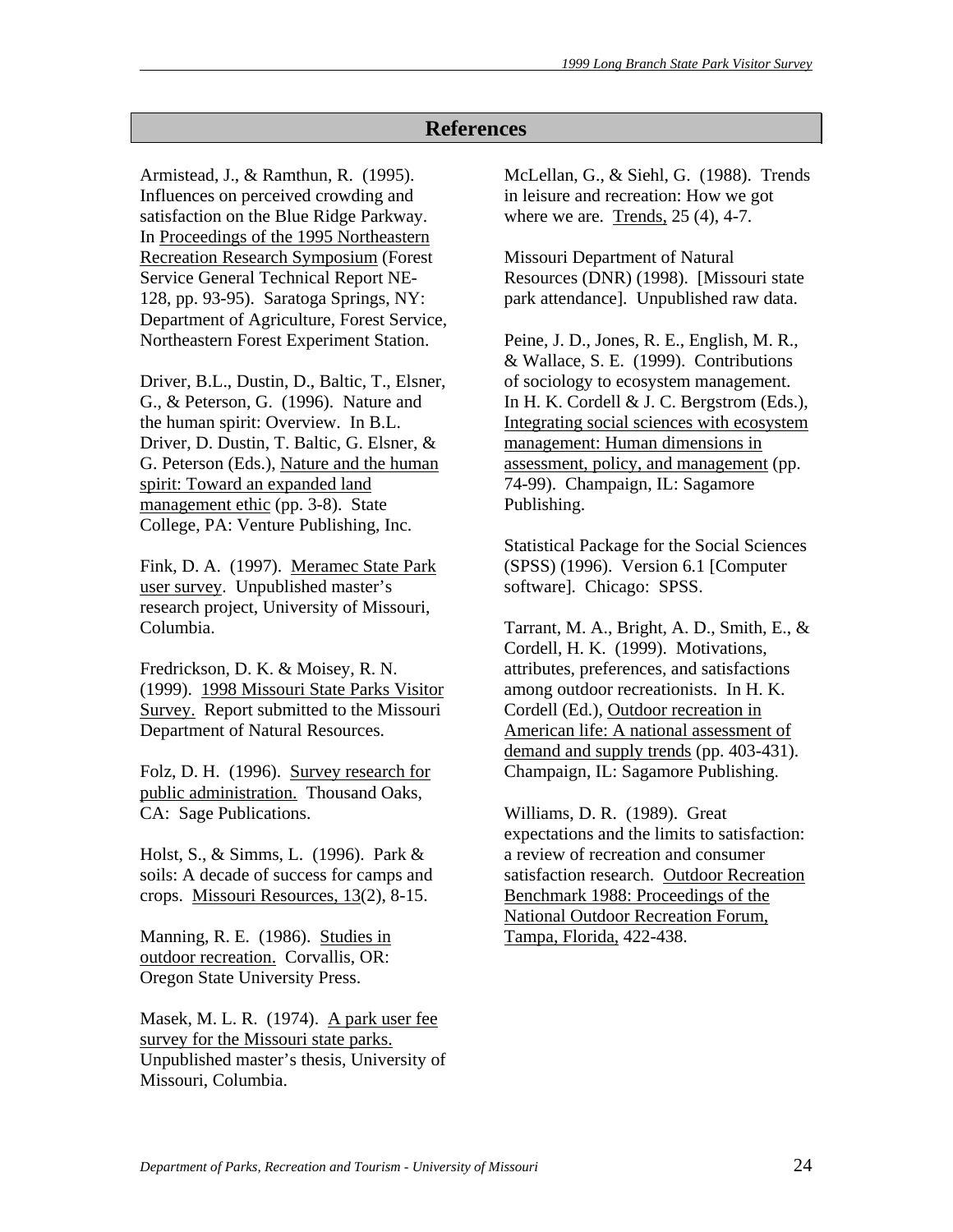# **Appendix A. Long Branch State Park Visitor Survey**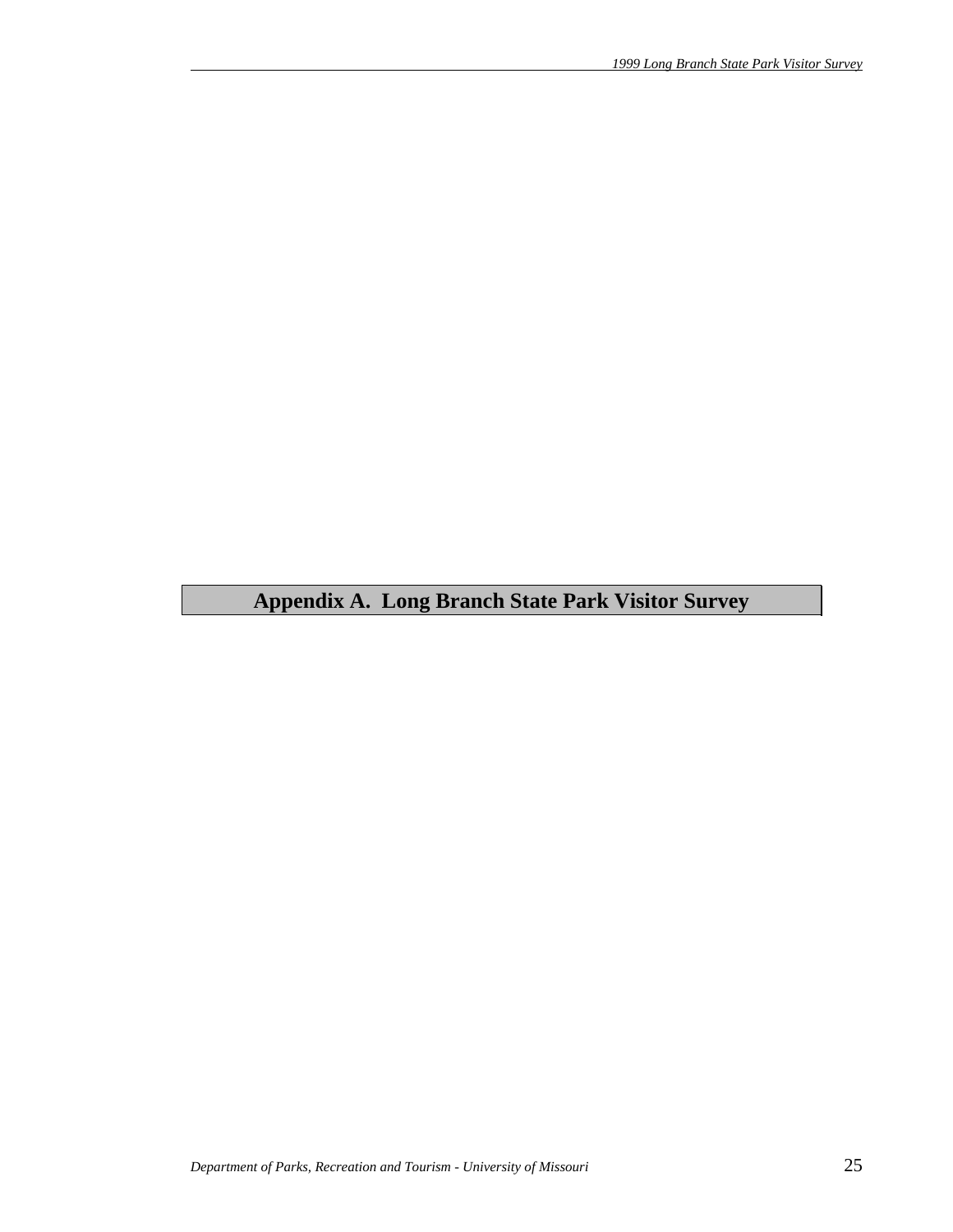

# **Long Branch State Park**



The Missouri Department of Natural Resources and the University of Missouri are seeking your evaluation of Long Branch State Park. This survey is voluntary and completely anonymous. Your cooperation is important in helping us make decisions about managing this park. Thank you for your time.

1. Is this your first visit to Long Branch State Park? (Check only one box.)

- If no, how many times have you visited this park in the  $\square$  yes  $\square$  no past year?
- During this visit to the park, are you staying overnight? (Check only one  $\overline{2}$ box.)
	- If yes, how many nights are you staying at or near the park during  $\square$  yes this visit?
	- (If no, skip to question 4.)  $\square$  no
- If staying overnight, where are you staying? (Check only one box.) 3. □ campground in Long Branch State Park
	- RV/trailer/camper  $\square$  tent
	- □ nearby lodging facilities
	- □ nearby campground
	- $\square$  friends/relatives

- 
- With whom are you visiting the park? (Check only one box.) 4.

| $\square$ alone | $\Box$ family and friends |
|-----------------|---------------------------|
| $\Box$ family   | $\Box$ friends            |

club or organized group □ other (Please specify.)

- Which recreational activities have you engaged in during this park visit? 5. (Check all that apply.)
	- $\square$  picnicking  $\Box$  hiking  $\square$  walking  $\Box$  fishing □ running/jogging  $\Box$  camping  $\square$  swimming  $\square$  boating

□ viewing wildlife  $\square$  studying nature □ attending special event □ other (Please specify.)

6. How satisfied are you with each of the following in Long Branch State Park? (Check one box for each feature.)

|    |               | Very<br>Satisfied | Satisfied | <b>Dissatisfied</b> | Ven<br><b>Dissatisfied</b> | Don't<br>Know |
|----|---------------|-------------------|-----------|---------------------|----------------------------|---------------|
|    | campgrounds   |                   |           |                     | I B                        |               |
| D. | park signs    |                   |           |                     |                            | н             |
|    | picnic areas  |                   |           |                     |                            | ٠             |
|    | swim beach    |                   |           |                     |                            |               |
|    | boat launches |                   |           |                     |                            |               |
|    | trail         |                   |           |                     |                            | п             |

7. How do you rate Long Branch State Park on each of the following? (Check one box for each feature.)

|    |                                      | Excellent | Good | Fair | Poor | nou r<br>Know |
|----|--------------------------------------|-----------|------|------|------|---------------|
|    | being free of litter/trash           |           |      |      | в    |               |
|    | having clean restrooms               |           |      |      |      | ◻             |
|    | upkeep of park facilities            |           |      |      |      | σ             |
| đ. | having a helpful & friendly staff    |           |      |      |      | ◻             |
|    | access for persons with disabilities |           |      | н    |      | Ξ             |
|    | care of natural resources            |           |      |      |      |               |
|    | being safe                           |           |      |      |      |               |

- 8. If you did not rate this park as excellent on being safe, what influenced your rating?
- 9. Which of the following would most increase your feeling of being safe at Long Branch State Park? (Check only one box.)
	- $\square$  more lighting where?
	- $\square$  less crowding
	- □ nothing specific
	- $\Box$  improved upkeep of facilities
	- □ increased law enforcement patrol

 $\Box$  improved behavior of others □ increased visibility of park staff  $\Box$  less traffic congestion □ other (Please specify.)



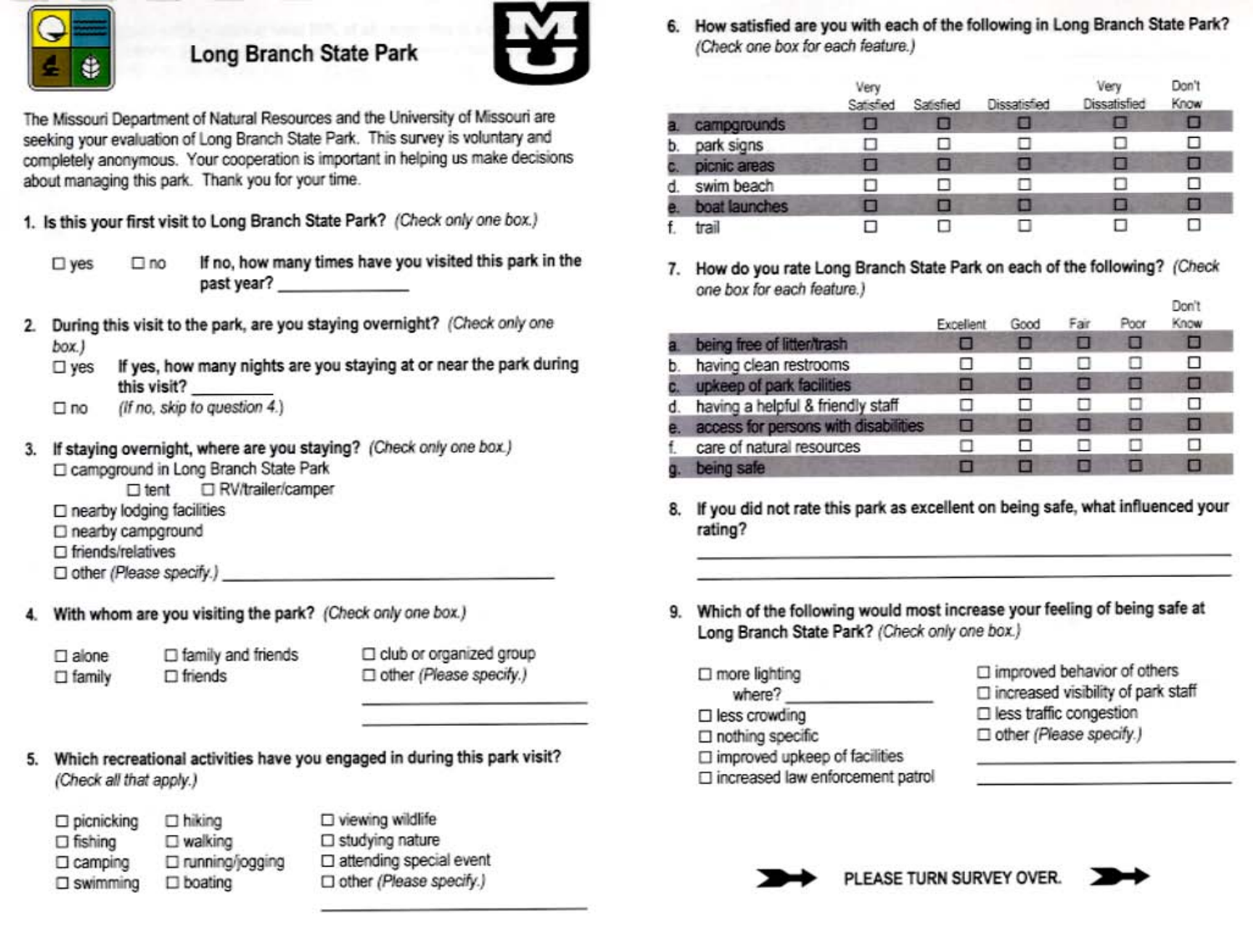- 10. Do you support setting aside at least 50% of all campsites in a reservation system in order to guarantee a site, and charging a reservation fee not to exceed \$7.00? (Check only one box.)  $\square$  ves  $\square$  no
- 11. Do you support establishing a "carry in and carry out" system as a means of promoting recycling and reducing the burden of handling trash in this park? (Check only one box.)  $\square$  yes  $\square$  no
- 12. A marina area with boat slips and a store has been provided at Long Branch State Park in the past. How important is this service to your enjoyment of your park visit? (Check only one box.)

| Very      |           |             | Very        | Don't |
|-----------|-----------|-------------|-------------|-------|
| Important | Important | Unimportant | Unimportant | Know  |
| п         | □         |             |             |       |

13. When visiting any state park, how important are each of these items to you? (Check one box for each feature.)

|    |                                                | Very<br><b>Important</b> | Important | Unimportant | Ven<br><b>Unimportant</b> | Don't<br>Know |
|----|------------------------------------------------|--------------------------|-----------|-------------|---------------------------|---------------|
|    | being free of litter/trash                     | □                        |           | О           |                           | □             |
| b. | having clean restrooms                         | □                        | O.        | П           |                           |               |
|    | upkeep of park facilities                      | П                        |           | ■           |                           | ٠             |
| d. | having a helpful &<br>friendly staff           |                          | п         |             |                           | п             |
|    | access for persons with<br><b>disabilities</b> |                          | ш         | п           |                           |               |
|    | care of natural resources                      |                          |           | п           |                           |               |
|    | being safe                                     |                          |           | п           |                           |               |

14. Overall, how satisfied are you with this visit to Long Branch State Park? (Check only one box.)

| Very      |           |              | Very         |
|-----------|-----------|--------------|--------------|
| Satisfied | Satisfied | Dissatisfied | Dissatisfied |
| □         | п         | п            | u            |

15. During this visit, how crowded did you feel? (Circle one number.)

| $\mathbf{1}$       |  |          |  | 5       | 6 |            | 8 |           |
|--------------------|--|----------|--|---------|---|------------|---|-----------|
| Not at all         |  | Slightly |  |         |   | Moderately |   | Extremely |
| Crowded<br>Crowded |  |          |  | Crowded |   | Crowded    |   |           |

16. If you felt crowded on this visit, where did you feel crowded? 17. What is your age?  $\Box$  male 19. What is the highest level of education you have completed? (Check only one box.) □ graduate of 4-year college  $\square$  grade school D vocational school  $\square$  some college post-graduate education  $\Box$  high school 20. What is your ethnic origin? (Check only one box.) □ Native American/American Indian  $\Box$  Asian □ African American Other (Please specify.) □ Hispanic □ Caucasian/White 21. Do you have a disability that substantially limits one or more life activities or might require special accommodations? If yes, what disability or disabilities do you have?  $\square$  yes  $\square$  no 22. What is your 5-digit zip code (or country of residence, if you live outside the  $U.S.P.$ 23. What is your annual household income? contented reduction consideration and

| $\Box$ less than \$25,000  | $\Box$ \$50.001 - \$75,000 |
|----------------------------|----------------------------|
| $\Box$ \$25,000 - \$50,000 | $\square$ over \$75,000    |
|                            |                            |

24. Please write any additional comments about your park visit or suggestions on how the Missouri Department of Natural Resources can make your experience in Long Branch State Park a better one.

> THANK YOU FOR YOUR HELP. YOU ARE ALWAYS WELCOME IN MISSOURI STATE PARKS.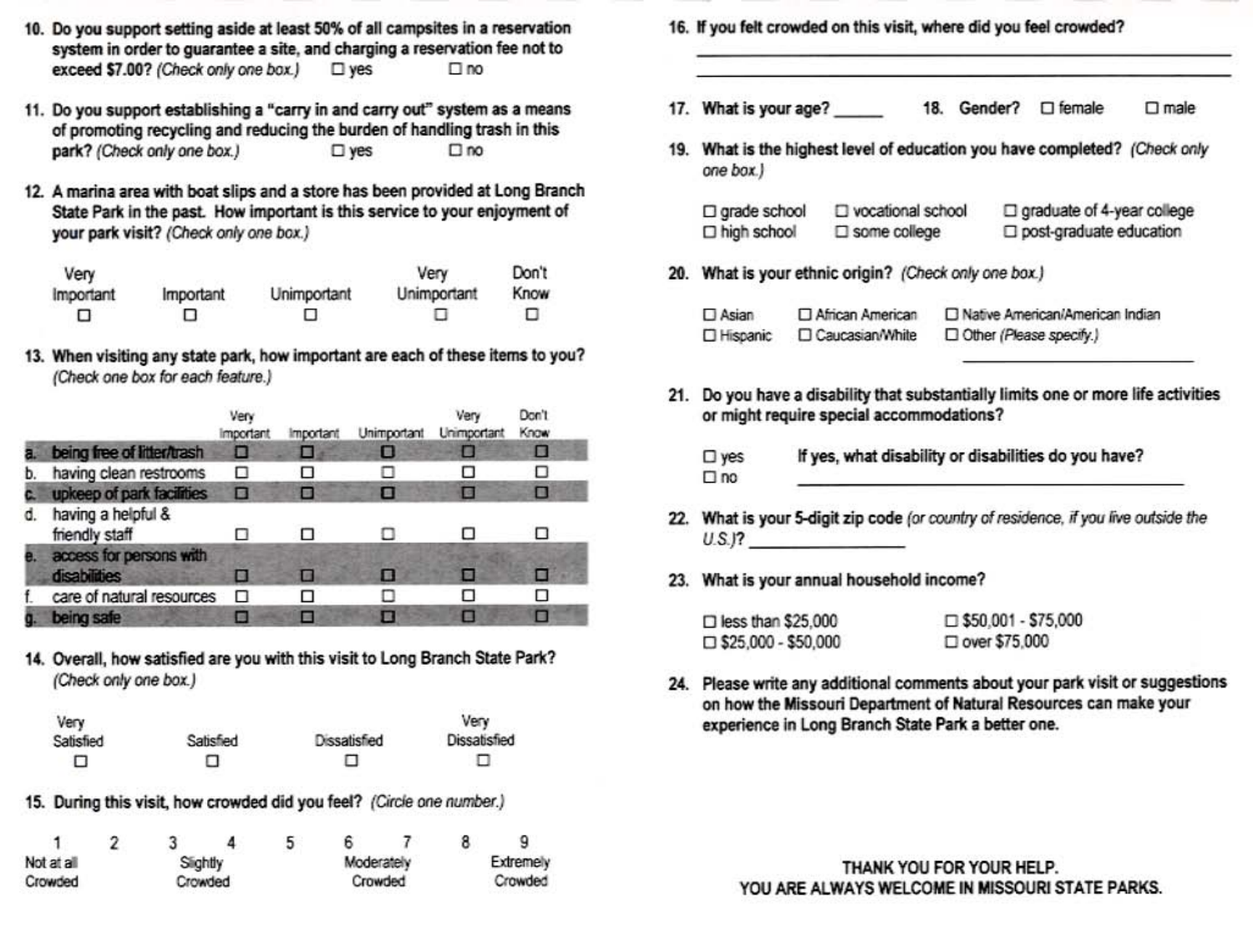**Appendix B. Survey Protocol**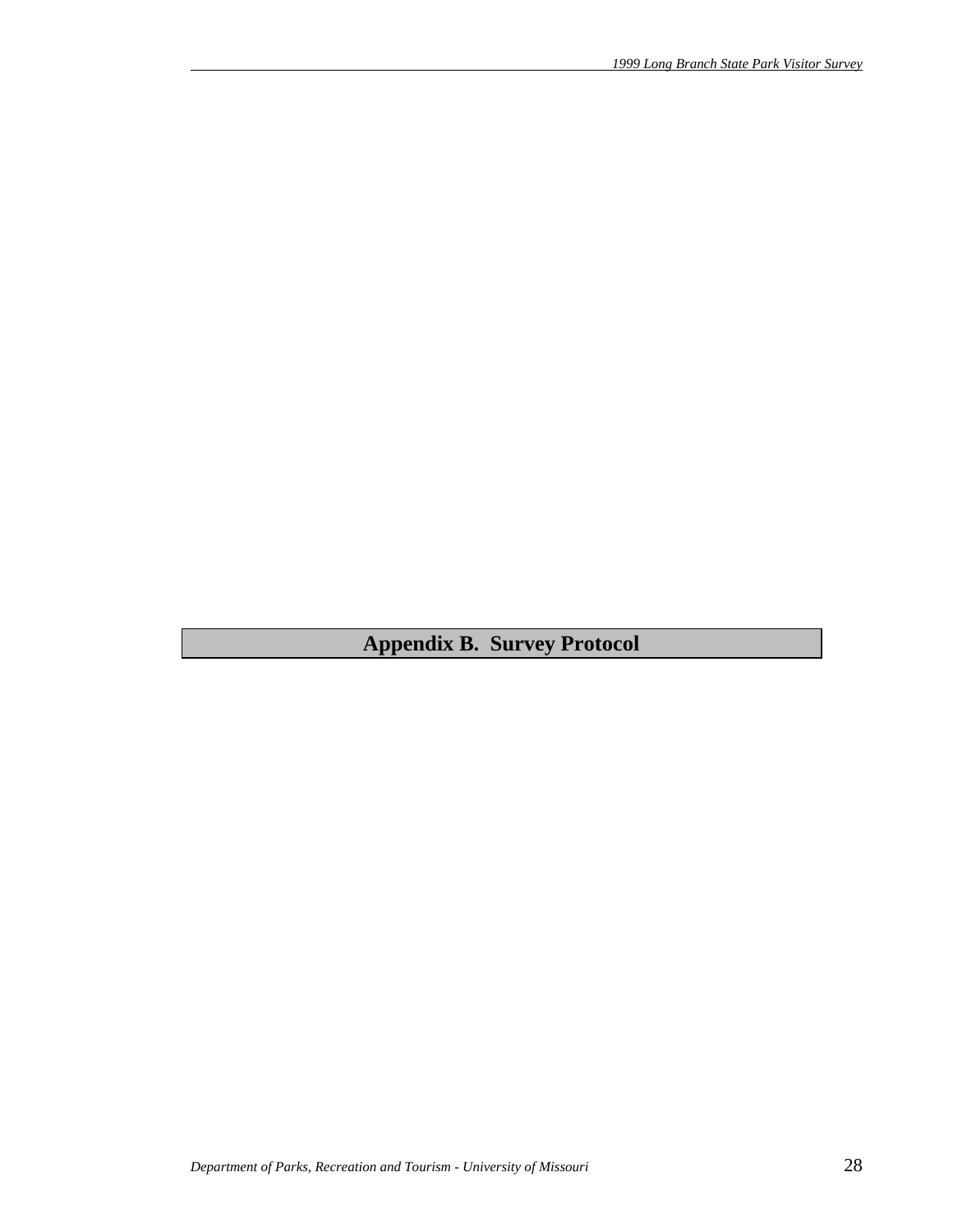# **Protocol for Long Branch State Park Visitor Survey**

 Hi, my name is \_\_\_\_\_, and I am conducting a survey of park visitors for Missouri state parks. The information that I am collecting will be useful for future management of Long Branch State Park.

 The survey is one page, front and back side, and only takes about 3-5 minutes to complete. Anyone who is 18 or older may complete the survey, and by completing the survey, you have the opportunity to enter your name in a drawing for a prize package of \$100 worth of concession coupons. Your participation is voluntary, and your responses will be completely anonymous.

 Your input is very important to the management of Long Branch State Park. Would you be willing to help by participating in the survey?

[If no,] Thank you for your time. Have a nice day.

[If yes,]

 Here is a pencil and clipboard with the survey attached (for each respondent). Please complete the survey on both sides. When finished, return the survey(s), clipboard(s), pencils, and prize entry form(s) to me.

 Thank you for taking time to complete the survey. Your help is greatly appreciated. Have a nice day.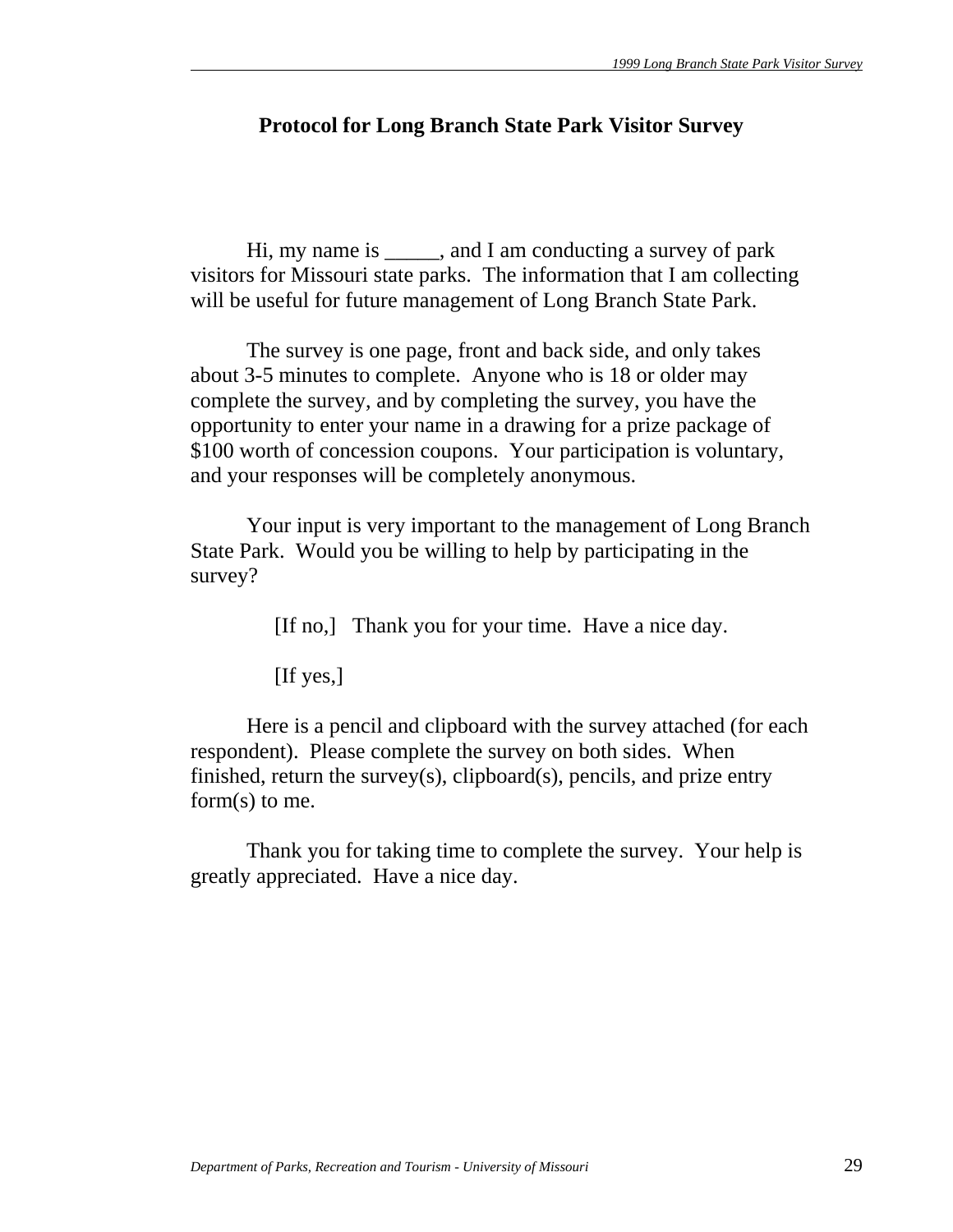# **Appendix C. Prize Entry Form**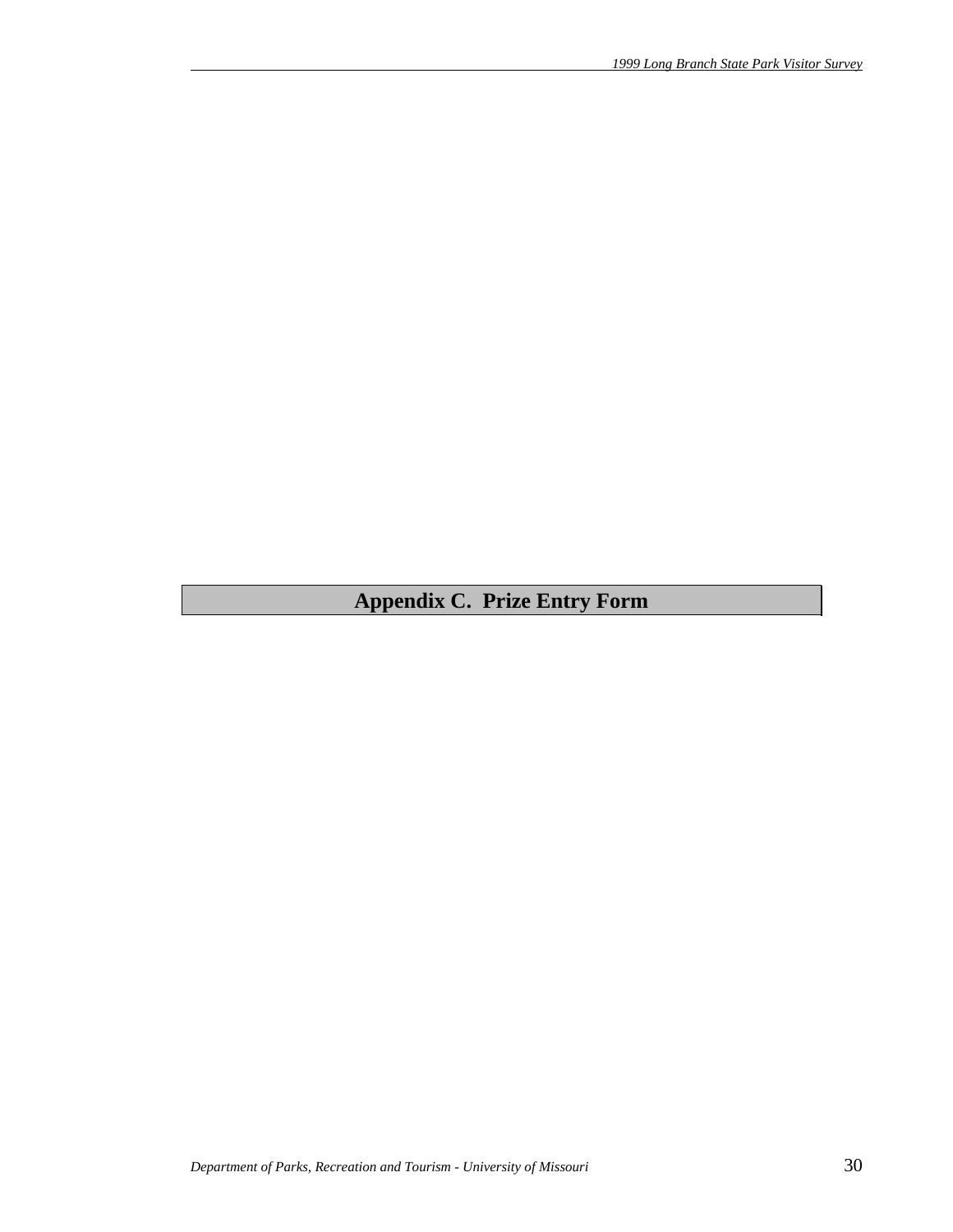#### **WIN A PRIZE PACKAGE OF CONESSION COUPONS WORTH \$100**

 **Enter a drawing to win \$100 worth of gift certificates! These certificates are good for any concessions at any state park or historic site. Concessions include cabin rentals, canoe rentals, boat rentals, restaurant dining, horseback riding, etc.** 

 **You many enter the drawing by simply filling out the back of this entry form and returning it to the surveyor. Your name, address, and telephone number will be used only for this drawing; thus, your survey responses will be anonymous. The drawing will be held November 1, 1999. Winners will be notified by telephone or mail. Redemption of gift certificates is based on dates of availability through August 31, 2000.** 

|  | $\sim$ 0.000 $\sim$ |  |  |
|--|---------------------|--|--|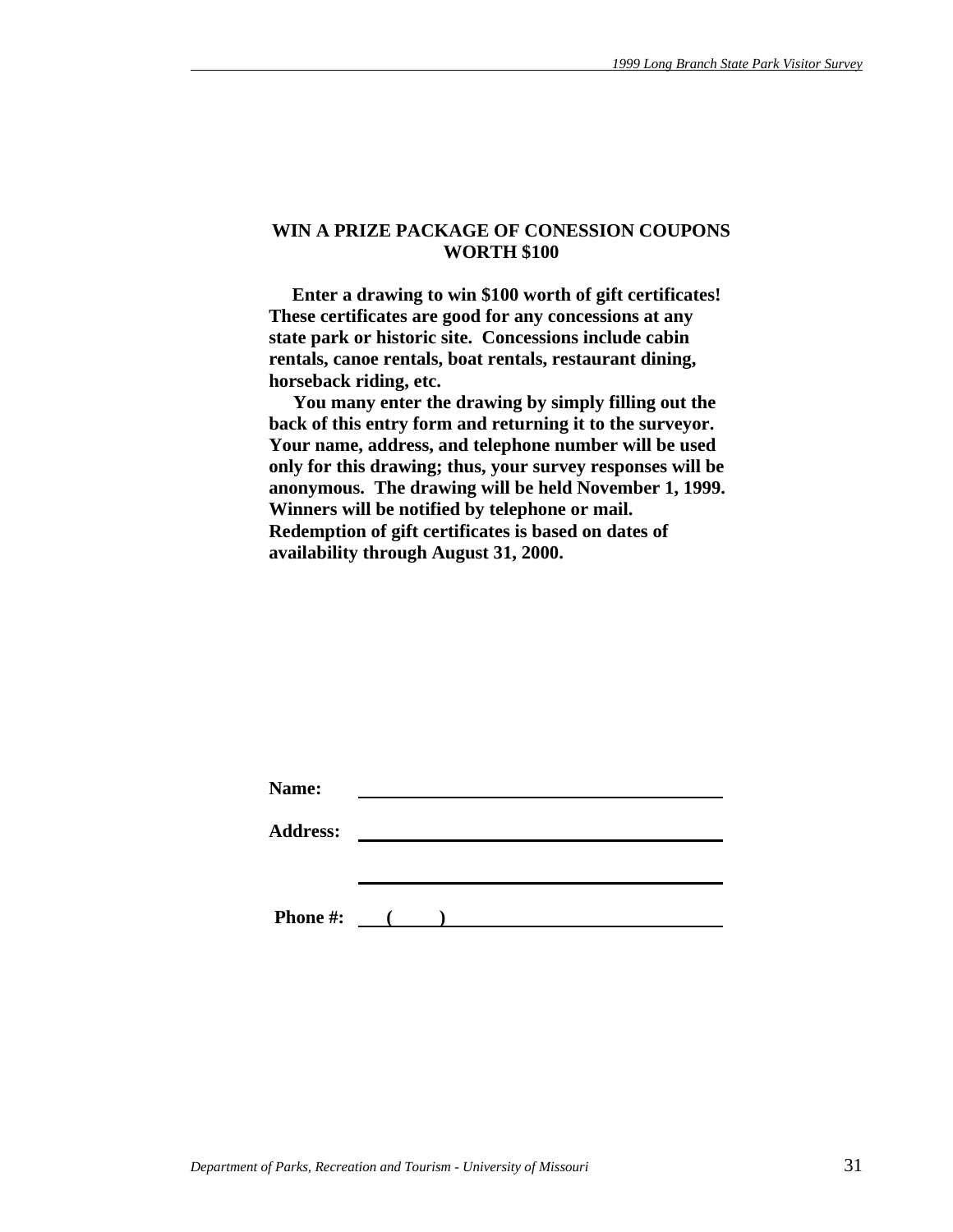**Appendix D. Observation Survey**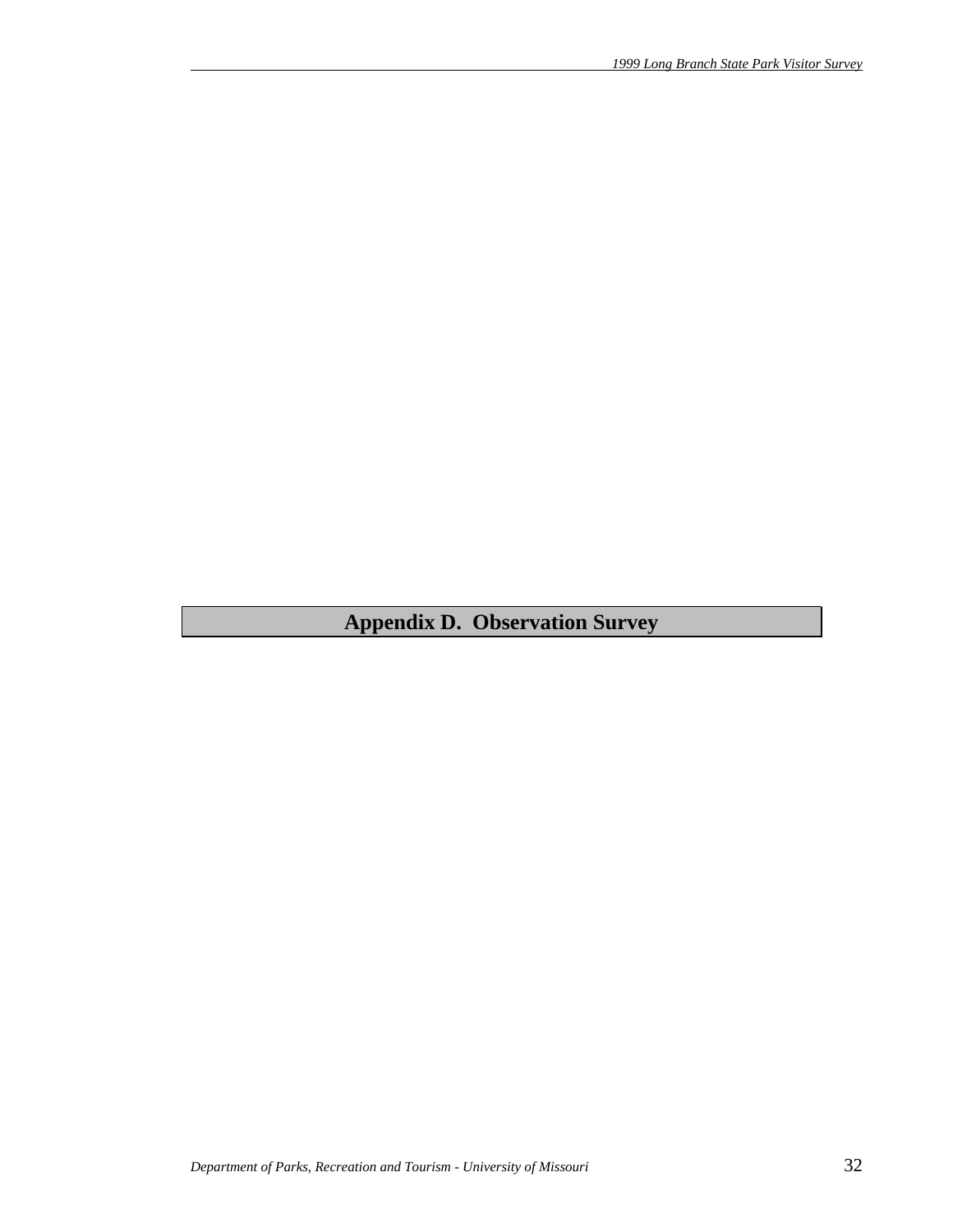|                  |                          |                                              |                         |                        | Weather Temperature Fernandezer Park/Site |                             |  |
|------------------|--------------------------|----------------------------------------------|-------------------------|------------------------|-------------------------------------------|-----------------------------|--|
|                  |                          |                                              |                         |                        |                                           |                             |  |
|                  | <b>Survey</b><br>$\#$ 's | $\overline{\# \text{ of }}$<br><b>Adults</b> | # of<br><b>Children</b> | Vehicle<br><b>Type</b> | <b>Additional</b><br><b>Axles</b>         | # of Visits<br><b>Today</b> |  |
| $\mathbf{1}$     |                          |                                              |                         |                        |                                           |                             |  |
| $\sqrt{2}$       |                          |                                              |                         |                        |                                           |                             |  |
| $\overline{3}$   |                          |                                              |                         |                        |                                           |                             |  |
| $\overline{4}$   |                          |                                              |                         |                        |                                           |                             |  |
| $\overline{5}$   |                          |                                              |                         |                        |                                           |                             |  |
| $\sqrt{6}$       |                          |                                              |                         |                        |                                           |                             |  |
| $\boldsymbol{7}$ |                          |                                              |                         |                        |                                           |                             |  |
| $\overline{8}$   |                          |                                              |                         |                        |                                           |                             |  |
| $\overline{9}$   |                          |                                              |                         |                        |                                           |                             |  |
| $10\,$           |                          |                                              |                         |                        |                                           |                             |  |
| $11\,$           |                          |                                              |                         |                        |                                           |                             |  |
| $\overline{12}$  |                          |                                              |                         |                        |                                           |                             |  |
| 13               |                          |                                              |                         |                        |                                           |                             |  |
| 14               |                          |                                              |                         |                        |                                           |                             |  |
| $\overline{15}$  |                          |                                              |                         |                        |                                           |                             |  |
| 16               |                          |                                              |                         |                        |                                           |                             |  |
| $17\,$           |                          |                                              |                         |                        |                                           |                             |  |
| $18\,$           |                          |                                              |                         |                        |                                           |                             |  |
| 19               |                          |                                              |                         |                        |                                           |                             |  |
| $20\,$           |                          |                                              |                         |                        |                                           |                             |  |
| 21               |                          |                                              |                         |                        |                                           |                             |  |
| $22\,$           |                          |                                              |                         |                        |                                           |                             |  |
| 23               |                          |                                              |                         |                        |                                           |                             |  |
| 24               |                          |                                              |                         |                        |                                           |                             |  |
| $\overline{25}$  |                          |                                              |                         |                        |                                           |                             |  |
| $26\,$           |                          |                                              |                         |                        |                                           |                             |  |
| $\overline{27}$  |                          |                                              |                         |                        |                                           |                             |  |
| 28               |                          |                                              |                         |                        |                                           |                             |  |
| 29               |                          |                                              |                         |                        |                                           |                             |  |
| 30               |                          |                                              |                         |                        |                                           |                             |  |
| 31               |                          |                                              |                         |                        |                                           |                             |  |
| 32               |                          |                                              |                         |                        |                                           |                             |  |
| 33               |                          |                                              |                         |                        |                                           |                             |  |
| 34               |                          |                                              |                         |                        |                                           |                             |  |
| 35               |                          |                                              |                         |                        |                                           |                             |  |

# **Time Slot Codes: Weather Codes (examples):**

| Time Slot $1 = 8:00 - 12:00$ p.m. | Hot & Sunny  | Windy |
|-----------------------------------|--------------|-------|
| Time Slot $2 = 12:00 - 4:00$ p.m. | Cold & Rainy | Sunny |
| Time Slot $3 = 4:00 - 8:00$ p.m.  | Cloudy       | Humid |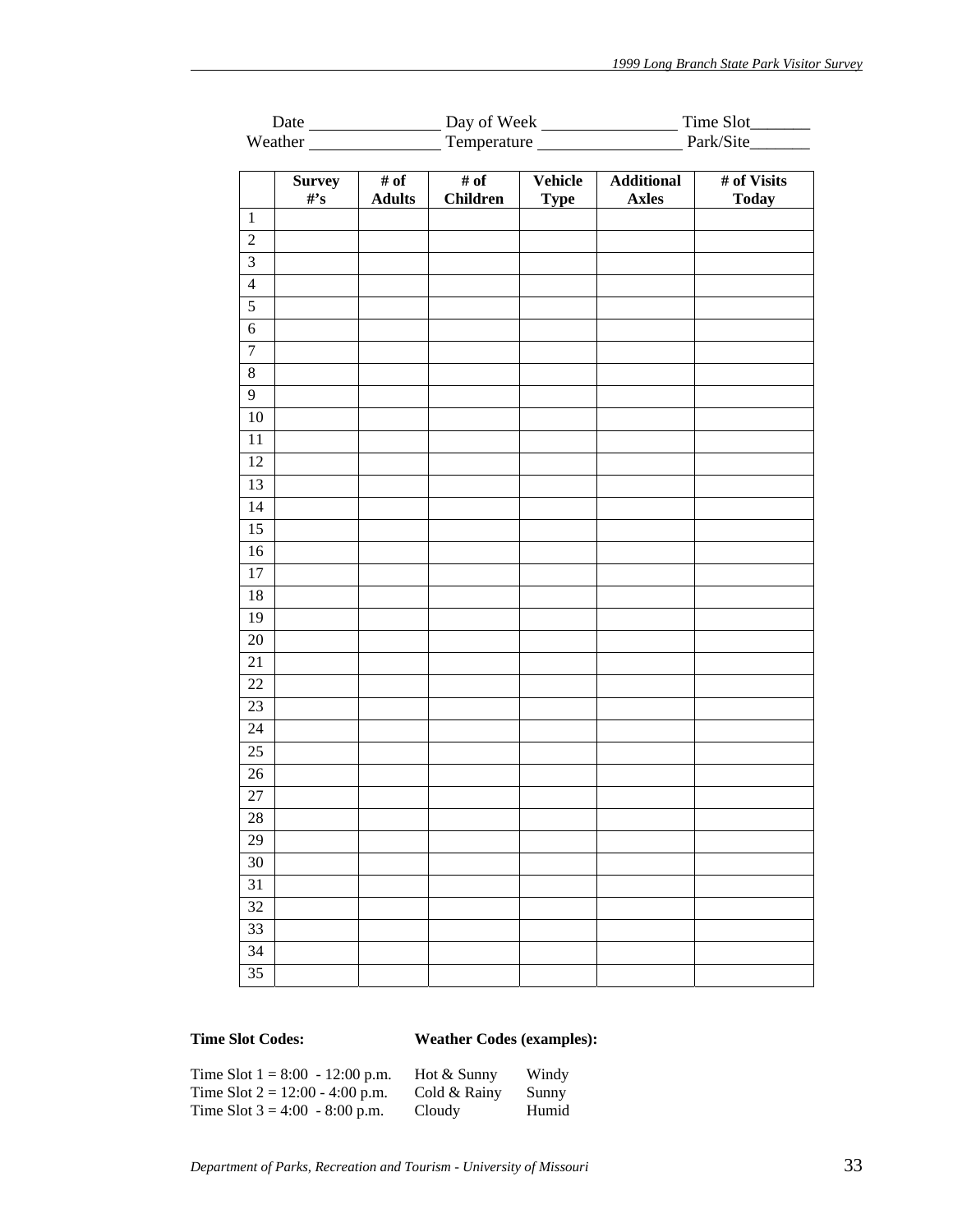# **Appendix E. Responses to Survey Questions**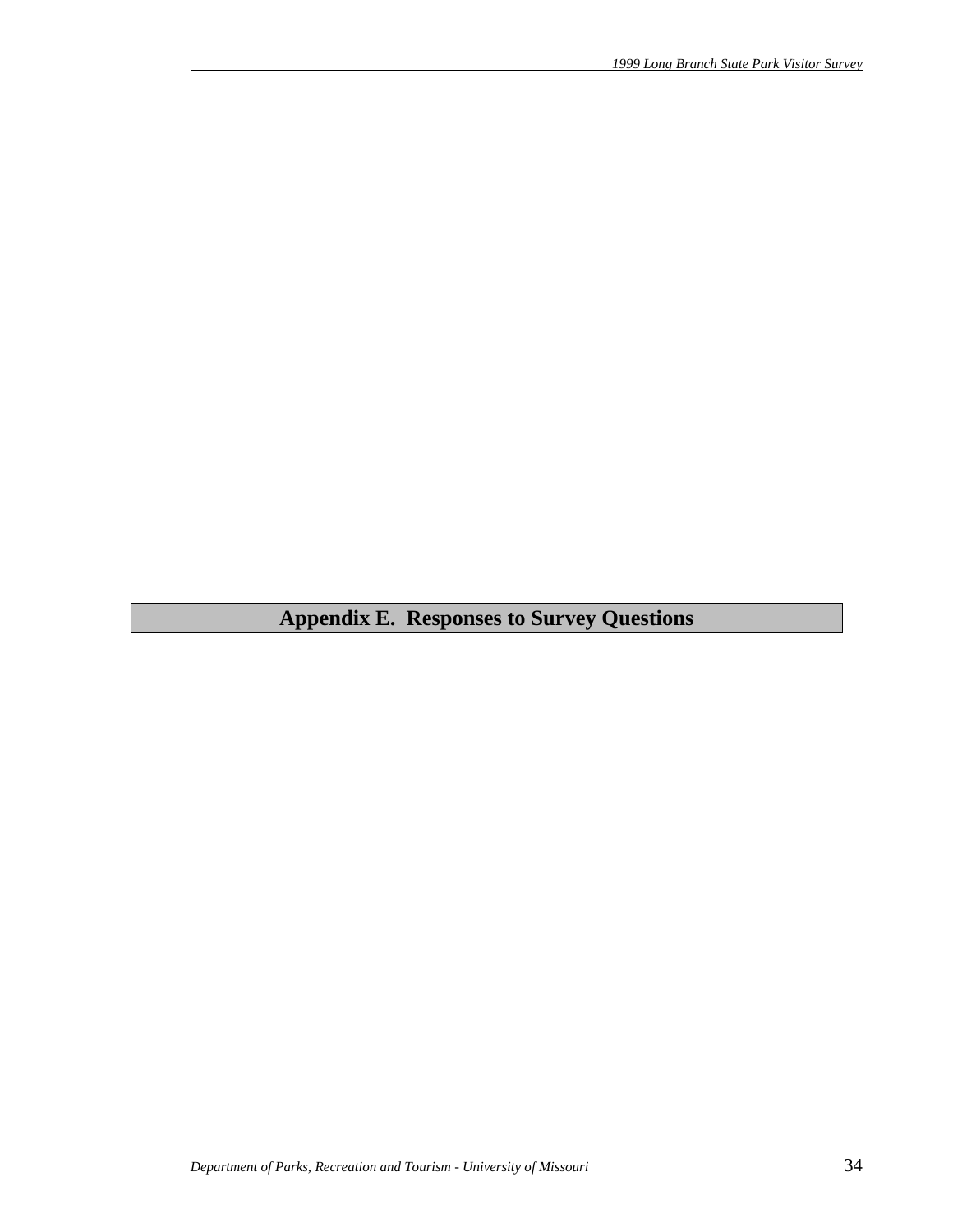# **Long Branch State Park Visitor Survey**

- **1. Is this your first visit to Long Branch State Park?** (n=294)
	- yes 15% no 85%

**If no, how many times have you visited this park in the past year?** (n=174)

*The responses from this open-ended question were grouped into the following 10 categories:*

| 0         | 5.7%  |
|-----------|-------|
| 1         | 11.5% |
| 2         | 10.3% |
| 3         | 13.8% |
| 4-5       | 12.6% |
| 6-10      | 12.6% |
| $11 - 20$ | 10.3% |
| $21 - 50$ | 9.2%  |
| 51-100    | 6.3%  |
| $101+$    | 7.5%  |

The average # of times repeat visitors visited the park in the past year was 38.5 times.

# **2. During this visit to the park, are you staying overnight?** (n=284)

 yes 28.9% no 71.1%

#### **If yes, how many nights are you staying overnight at or near the park during this visit?** (n=65)

*The responses from this open-ended question were grouped into the following 6 categories:*

| 1     | 16.9% |
|-------|-------|
| 2     | 26.2% |
| 3     | 30.8% |
| 4     | 9.2%  |
| $5-6$ | 9.2%  |
| $7+$  | 7.5%  |
|       |       |

The average # of nights respondents visiting the park for more than one day stayed was 3.9.

# **3. If staying overnight, where are you staying?** (n=80)

|                           | campground in Long Branch State Park | 81.3% |
|---------------------------|--------------------------------------|-------|
| tent                      | 46.3%                                |       |
| <b>RV</b>                 | 53.7%                                |       |
| nearby lodging facilities |                                      | 3.8%  |
| nearby campground         |                                      | 5.0%  |
| friends/relatives         |                                      | 6.3%  |
| other                     |                                      | 3.8%  |
|                           |                                      |       |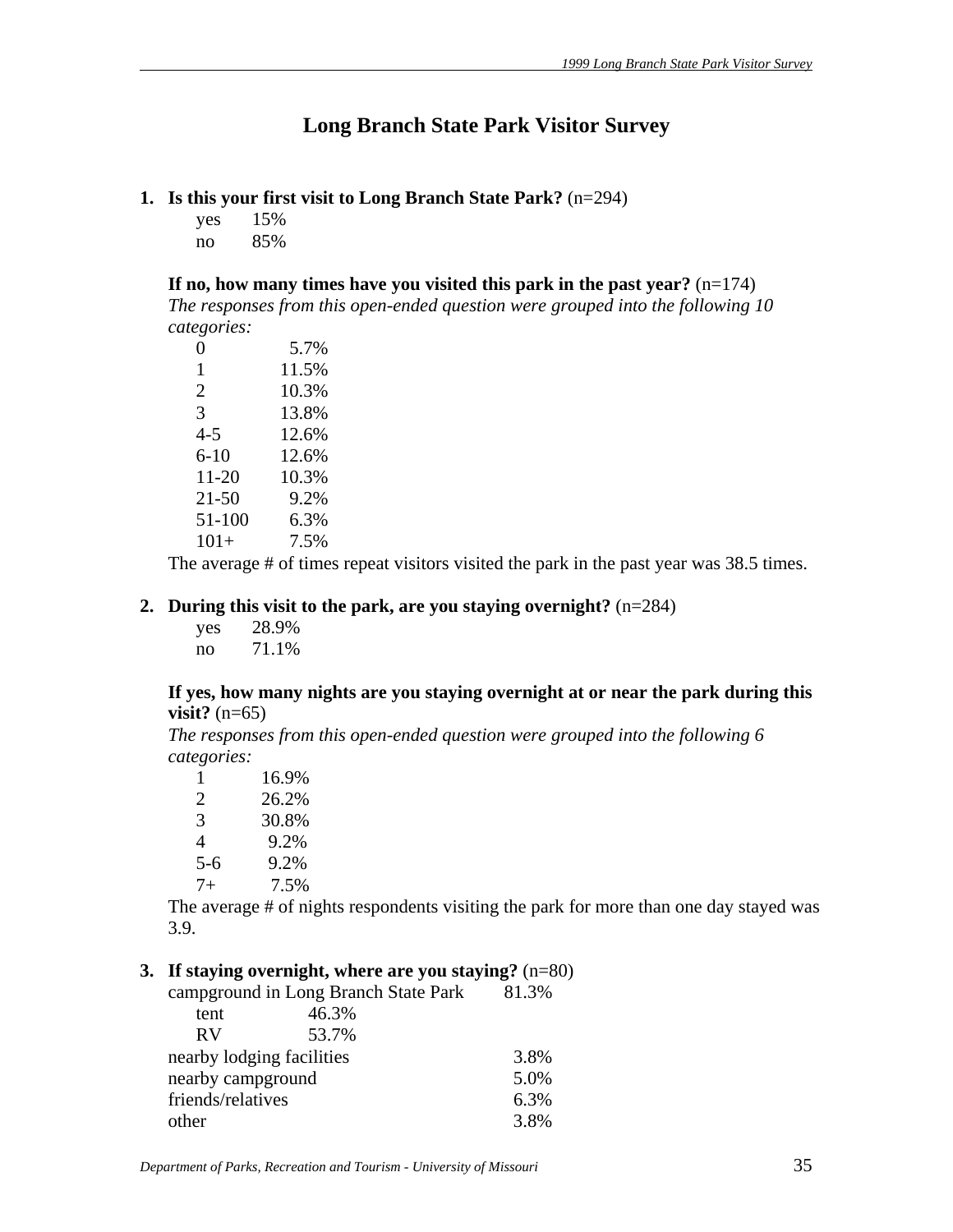#### **4. With whom are you visiting the park?** (n=255)

| alone $20.8\%$  | family $&$ friends 18.89 |       | club or organized group $1.2\%$ |         |
|-----------------|--------------------------|-------|---------------------------------|---------|
| family $42.4\%$ | friends                  | 16.5% | other                           | $0.4\%$ |

#### **5. Which recreational activities have you engaged in during this park visit?**

| picnicking 35.5% hiking |       |                       |                | 8.3% viewing wildife         | 31.9% |
|-------------------------|-------|-----------------------|----------------|------------------------------|-------|
| fishing                 | 30.6% | walking               |                | 33.9% studying nature        | 10.3% |
| camping                 |       | 27.2% running/jogging |                | 4.7% attending special event | 3.0%  |
| swimming $38.5\%$       |       | boating               | $26.2\%$ other |                              | 9.3%  |

|  | 28 visitors participated in an "other" activity. Their responses are as follows: |
|--|----------------------------------------------------------------------------------|
|--|----------------------------------------------------------------------------------|

| Bike riding.                          | Metal detecting.                |
|---------------------------------------|---------------------------------|
| Boat watching.                        | Observing.                      |
| Browsing.                             | Playing games.                  |
| Checking new campsites $\&$ wondering | Sightseeing.                    |
| why they are not electric.            | Sightseeing.                    |
| Driving through.                      | Sightseeing.                    |
| Driving through.                      | Sightseeing.                    |
| Driving through.                      | Viewing campgrounds.            |
| Driving through.                      | Viewing campgrounds.            |
| Driving,                              | Visited.                        |
| Drove around lake.                    | Visited.                        |
| Drove around lake.                    | Visiting and enjoying the park. |
| Family reunion.                       | Visiting and sight seeing.      |
| Family reunion.                       | Visitors' center.               |
| Just looking around.                  |                                 |

*In addition to percentages of responses, a mean score was calculated for each feature in questions 6, 7, 13, and 14. The score is based on a 4.0 scale with 4 = very satisfied, 3 = satisfied, 2 = dissatisfied, and 1 = very dissatisfied (Q. 6 & 14); 4 = excellent, 3 = good, 2*  $=$  fair, and  $1 =$  poor  $(Q, 7)$ ; and  $4 =$  very important,  $3 =$  important,  $2 =$  unimportant, and  $1$ *= very unimportant (Q. 13). The mean score is listed in parenthesis following each feature.* 

#### **6. How satisfied are you with each of the following in Long Branch State Park?**

|    |                           | Verv      |           |              | Very         | Don't |         |
|----|---------------------------|-----------|-----------|--------------|--------------|-------|---------|
|    |                           | Satisfied | Satisfied | Dissatisfied | Dissatisfied | Know  |         |
| a. | campgrounds (3.59)        | 51.7%     | 32.3%     | $0.7\%$      | $0.4\%$      | 14.9% | $n=269$ |
|    | b. park signs $(3.52)$    | 54.3%     | 42.1%     | 1.1%         | 1.1%         | 1.4%  | $n=278$ |
|    | c. picnic areas $(3.59)$  | 56.2%     | 38.3%     | $0.4\%$      | $0.0\%$      | 5.1%  | $n=274$ |
|    | d. swim beach $(3.50)$    | 48.3%     | 37.3%     | 2.2%         | 0.7%         | 11.4% | $n=271$ |
|    | e. boat launches $(3.47)$ | 41.9%     | 37.4%     | 1.9%         | 0.8%         | 18.1% | $n=265$ |
| f. | trail $(3.48)$            | 37.1%     | 35.1%     | 1.6%         | $0.0\%$      | 26.3% | $n=251$ |

#### **7. How do you rate Long Branch State Park on each of the following?**

|             |                                                | Excellent | Good  | Fair    | Poor    | Don't Know |         |
|-------------|------------------------------------------------|-----------|-------|---------|---------|------------|---------|
|             | a. being free of litter/trash (3.63)           | 66.7%     | 30.0% | 3.0%    | $0.3\%$ | $0.0\%$    | $n=300$ |
|             | b. having clean restrooms $(3.46)$             | 51.2%     | 34.7% | $6.5\%$ | 1.0%    | $6.5\%$    | $n=291$ |
| $c_{\cdot}$ | upkeep of park facilities $(3.61)$             | 61.5%     | 35.5% | 1.4%    | $0.0\%$ | 1.7%       | $n=296$ |
|             | d. having a helpful/friendly staff $(3.59)$    | 57.7%     | 29.0% | 3.5%    | $0.3\%$ | 9.4%       | $n=286$ |
|             | e. access for persons with disabilities (3.55) | 48.4%     | 27.6% | 3.9%    | $0.4\%$ | 19.8%      | $n=283$ |
| f.          | care of natural resources (3.55)               | 53.9%     | 36.5% | 2.0%    | $0.3\%$ | 7.2%       | $n=293$ |
|             | g. being safe $(3.60)$                         | 62.2%     | 32.0% | 1.7%    | $1.0\%$ | 3.1%       | $n=294$ |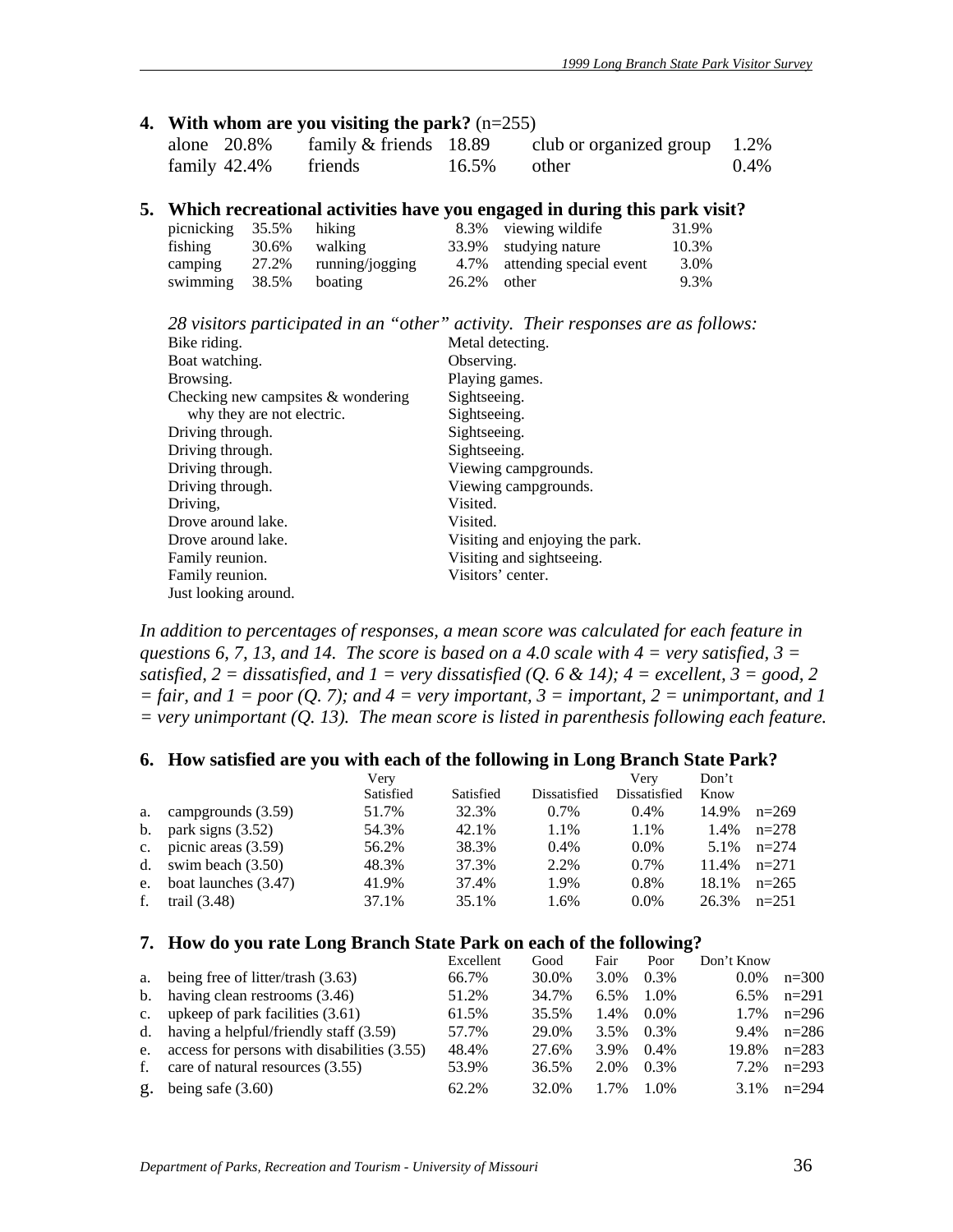# **8. If you did not rate this park as excellent on being safe, what influenced your rating?**

*49 visitors (41.4% of those who did not rate the park as excellent on being safe) responded to this with 50 comments. The 50 responses were divided into 10 categories. Frequencies and percentages of responses in each category are listed.* 

|    |                                              | Frequency      | Percent |
|----|----------------------------------------------|----------------|---------|
|    | 1. Don't know/no place is perfect            | 13             | 26%     |
|    | 2. Lack of lifeguards                        |                | 14%     |
|    | 3. Conflicts between pedestrians and traffic |                | 10%     |
| 4. | Dangerous traffic on lake                    |                | 10%     |
|    | 5. Lack of lighting                          | 4              | 8%      |
|    | 6. People not obeying speed limits           | 4              | 8%      |
|    | 7. Lack of boat docks/marina                 | 3              | 6%      |
|    | 8. Poor upkeep                               | 3              | 6%      |
|    | 9. Lack of staff patrolling                  | 2              | 4%      |
|    | 10. Other                                    | $\overline{4}$ | 8%      |
|    | Total                                        |                |         |

# **9. Which of the following would most increase your feeling of being safe at Long Branch State Park?**

*284 responses were given by 241 visitors.*

|    |                                       | Frequency | Percent |
|----|---------------------------------------|-----------|---------|
|    | 1. More lighting                      | 53        | 18.7%   |
|    | 2. Less crowding                      | 15        | 5.3%    |
|    | 3. Nothing specific                   | 101       | 35.6%   |
|    | 4. Improved upkeep of facilities      | 8         | 2.8%    |
|    | 5. Increased law enforcement patrol   | 23        | 8.1%    |
|    | 6. Improved behavior of others        | 21        | 7.4%    |
|    | 7. Increased visibility of park staff | 34        | 12.0%   |
|    | 8. Less traffic congestion            | 13        | 4.6%    |
| 9. | Other                                 | 16        | 5.6%    |
|    | Total                                 | 284       | 100.0%  |

*37 visitors (69.8% of those who indicated more lighting would most increase their feeling of safety) reported where they felt more lighting was necessary. Their answers were grouped into the following 6 categories. Frequencies and percentages of each category are listed.*

|                            | Frequency     | Percent |
|----------------------------|---------------|---------|
| 1. In the campground       | 13            | 35.1%   |
| 2. Along the dam           | 10            | 27.0%   |
| 3. Everywhere              | 5             | 13.5%   |
| 4. By the boat ramps       | 3             | 8.1%    |
| 5. Restrooms/shower houses | 3             | 8.1%    |
| 6. Other                   | $\frac{3}{2}$ | 8.1%    |
| Total                      | 37            | 100.0%  |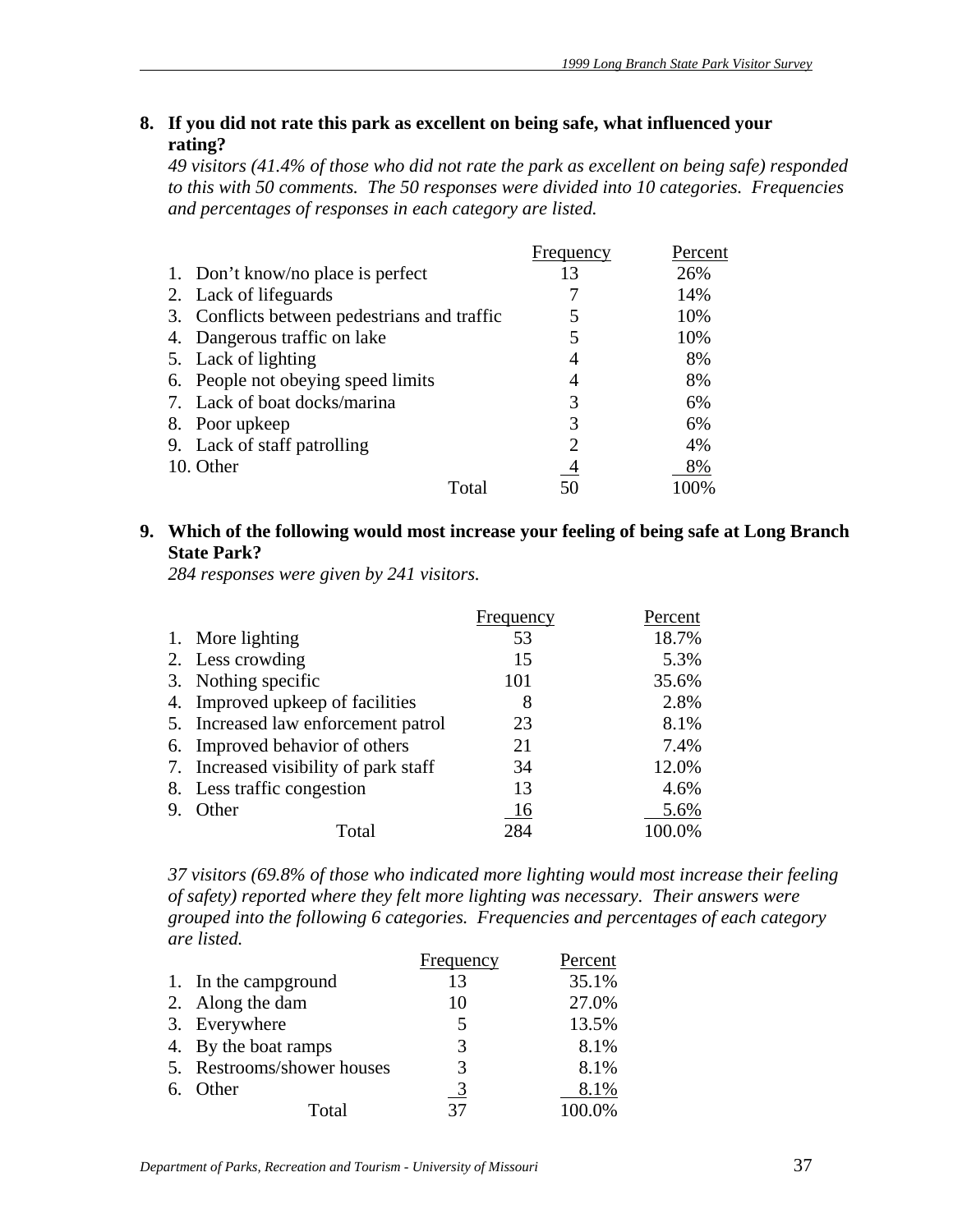*16 visitors reported that an "other" safety attribute would most increase their feeling of safety. The following are their responses:* 

| Better swim area.<br>Don't let people walk on entry road. | Speed.<br>Cleaner restrooms and water.                   |
|-----------------------------------------------------------|----------------------------------------------------------|
| Parking close to fishing area.                            | Much trash under where old marina was. We've pulled out  |
| Lifeguard.                                                | chairs, parts of buildings, steel. Unsafe for fish. Much |
| Lifeguards on duty during weekends at least.              | fishing line buildup from catfishing.                    |
| Lifeguards.                                               | Boat dock.                                               |
| Lifeguard.                                                | More boat docking facilities.                            |
| Lifeguard.                                                | Decreased law enforcement patrol.                        |
| Obey speed limit.                                         | Decreased law enforcement patrol.                        |

- **10. Do you support setting aside at least 50% of all campsites in a reservation system in order to guarantee a site, and charging a reservation fee not to exceed \$7.00?** (n=283)
	- yes 65.7% no 34.3%
- **11. Do you support a "carry in and carry" out system as a means of promoting recycling and reducing the burden of handling trash in this park?** (n=276)
	- yes 63.8% no 36.2%
- **12. A marina area with boat slips and a store has been provided at Long Branch State Park in the past. How important is this service to your enjoyment of your park visit?**  $(n=284)$

| Very      |           |             | Verv        | Don't |
|-----------|-----------|-------------|-------------|-------|
| Important | Important | Unimportant | Unimportant | Know  |
| 43.3%     | 27.8%     | 13.4%       | 4.6%        | 10.9% |

#### **13. When visiting any state park, how important are each of these items to you?**

|    |                                             | Verv      |           |             | Verv        | Don't   |         |
|----|---------------------------------------------|-----------|-----------|-------------|-------------|---------|---------|
|    |                                             | Important | Important | Unimportant | Unimportant | Know    |         |
|    | a. being free of litter/trash (3.82)        | 81.8%     | 17.9%     | $0.0\%$     | $0.0\%$     | $0.4\%$ | $n=285$ |
|    | b. having clean restrooms (3.87)            | 87.0%     | 12.6%     | $0.0\%$     | $0.0\%$     | $0.4\%$ | $n=285$ |
|    | c. upkeep of park facilities (3.79)         | 78.4%     | 20.8%     | $0.0\%$     | $0.0\%$     | $0.7\%$ | $n=283$ |
|    | d. having a helpful/friendly staff $(3.65)$ | 68.0%     | 28.2%     | 3.2%        | $0.0\%$     | $0.7\%$ | $n=284$ |
|    | e. access for disabled persons $(3.58)$     | 61.1%     | 28.3%     | 4.9%        | 0.7%        | 4.9%    | $n=283$ |
| f. | care of natural resources (3.77)            | 76.4%     | 21.5%     | 0.7%        | $0.0\%$     | 1.4%    | $n=284$ |
| g. | being safe $(3.85)$                         | 84.6%     | 14.3%     | 0.3%        | $0.0\%$     | $0.7\%$ | $n=286$ |

#### **14. Overall, how satisfied are you with this visit to Long Branch State Park?**

|                           | Verv             |       | Verv                   |                     |           |
|---------------------------|------------------|-------|------------------------|---------------------|-----------|
|                           | <b>Satisfied</b> |       | Satisfied Dissatisfied | <b>Dissatisfied</b> |           |
| (Mean score = 3.63) 64.6% |                  | 34.4% | 0.7%                   | 0.3%                | $n = 288$ |

#### **15. During this visit, how crowded did you feel?** (n=278)

On a scale of 1-9, with  $1 = Not$  at all crowded and  $9 = Extremely$  crowded, the mean response was 2.2.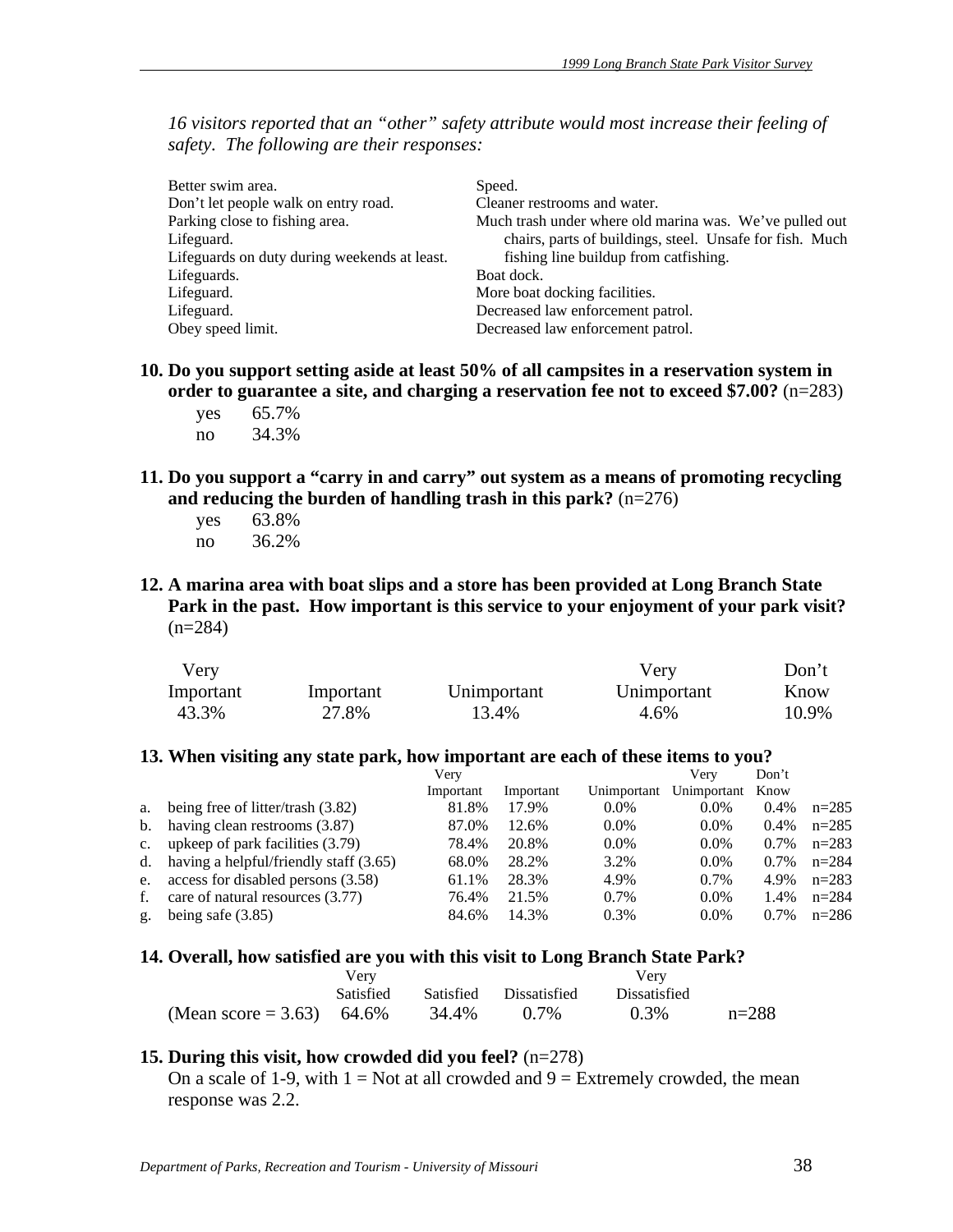#### **16. If you felt crowded on this visit, where did you feel crowded?**

*A total of 56 open-ended responses were given. The 56 responses were divided into 10 categories. Frequencies and percentages of responses in each category are listed.* 

|                            | Frequency      | Percent |
|----------------------------|----------------|---------|
| campground                 | 16             | 28.6%   |
| swimming beach             | 12             | 21.4%   |
| restrooms/shower houses    | 7              | 12.5%   |
| parking lots               | 5              | 8.9%    |
| boat ramps                 | 4              | 7.1%    |
| on the lake                | 3              | 5.4%    |
| crowded because of weekend | 2              | 3.6%    |
| dam                        | $\overline{2}$ | 3.6%    |
| park roads                 | 2              | 3.6%    |
| other                      | -3             | 5.4%    |
|                            | Total<br>56    | 100.0%  |

# **17. What is your age?** (n=273)

*Responses were divided into the following 4 categories:*

| 18-34 | 30.4%                | 55-64 | 18.3% |
|-------|----------------------|-------|-------|
| 35-54 | 31.9%                | $65+$ | 19.4% |
|       | (Average age $=$ 47) |       |       |

**18. Gender?** (n=274)

| Female | 46.4% |
|--------|-------|
| Male   | 53.6% |

#### **19. What is the highest level of education you have completed?** (n=281)

| grade school | 3.6%  | vocational school 10.0% |       | graduate of 4-year college | 10.0% |
|--------------|-------|-------------------------|-------|----------------------------|-------|
| high school  | 43.8% | some college            | 21.7% | post-graduate education    | 11.0% |

#### **20. What is your ethnic origin?** (n=275)

|  | Asian 1.1% African American 1.5%          | Native American/American Indian 7.3% |      |
|--|-------------------------------------------|--------------------------------------|------|
|  | Hispanic 0.7% Caucasian/White 89.5% Other |                                      | 0.0% |

# **21. Do you have a disability that substantially limits one or more life activities or might require special accommodations?** (n=282)

 yes 8.2% no 91.8%

#### **If yes, what disability or disabilities do you have?** (n=17)

*The following is a list of all responses to this open-ended question.* 

| Access to the oxygen hookup. | Heart and lung. Arthritis.            |
|------------------------------|---------------------------------------|
| Arthritis.                   | Heart surgery.                        |
| Back and heart.              | Heart, cancer, diabetes.              |
| Back and knee problems.      | Hip, two artificial knees, and heart. |
| Bad back and bad knees.      | I don't walk too good – bad left leg. |
| DJD.                         | MR.                                   |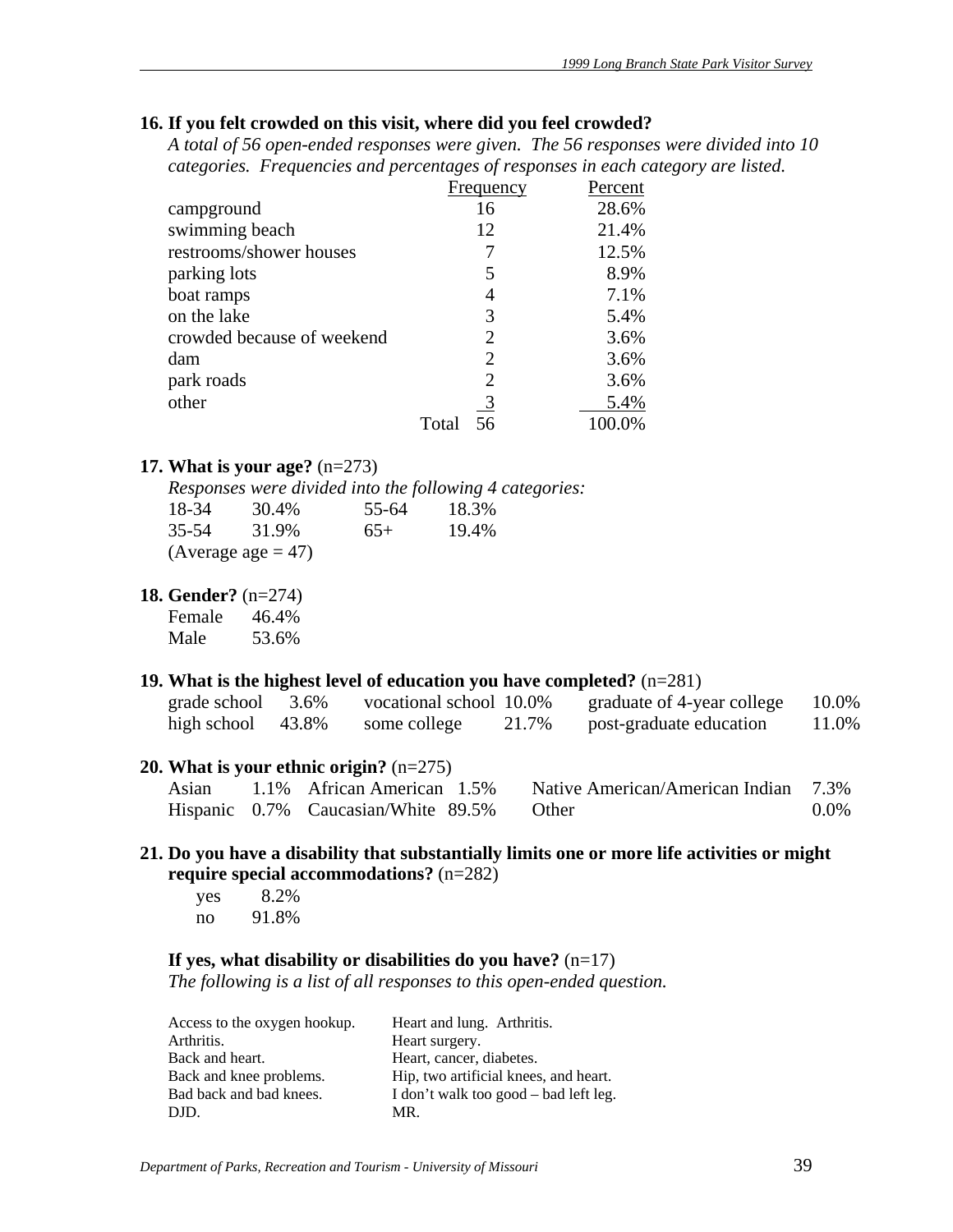Emphysema, diabetes. Tire easily; found a spot where could rest for half hour or so. Emphysema. Walking.

**22. What is your 5-digit zip code** *(or country of residence, if you live outside the U.S.)***?** (n=264) *The states with the highest percentages of respondents were:* 

Missouri (87.9%) Illinois  $(5.3\%)$ Iowa (2.7%) Texas (1.5%)

#### **23. What is your annual household income?** (n=243)

| less than $$25,000$ | 25.9% | $$50,001 - $75,000$ | 17.7% |
|---------------------|-------|---------------------|-------|
| $$25,000 - $50,000$ | 39.1% | over \$75,000       | 17.3% |

**24. Please write any additional comments about your park visit or suggestions on how the Missouri Department of Natural Resources can make your experience in Long Branch State Park a better one.** 

*82 of the 301 visitors (27.2%) responded to this question. A total of 100 responses were given, and were divided into 10 categories. Frequencies and percentages of responses in each category are listed.*

|                                                       | Frequency      | Percent |
|-------------------------------------------------------|----------------|---------|
| 1. General positive comments                          | 35             | 35%     |
| 2. Comments/suggestions about campground              | 18             | 18%     |
| 3. Improve facilities/provide additional facilities   | 13             | 13%     |
| 4. Need a marina                                      | 12             | 12%     |
| 5. Comments/suggestions about restrooms/shower houses | 6              | 6%      |
| 6. Suggestions about stocking the lake                | $\overline{4}$ | 4%      |
| 7. Need better signage                                | 3              | 3%      |
| 8. Comments/suggestions about swimming beach          |                | 3%      |
| 9. Comments/suggestions about reservation system      | റ              | 4%      |
| 10. Other                                             | 4              | 4%      |
| Total                                                 |                | 100%    |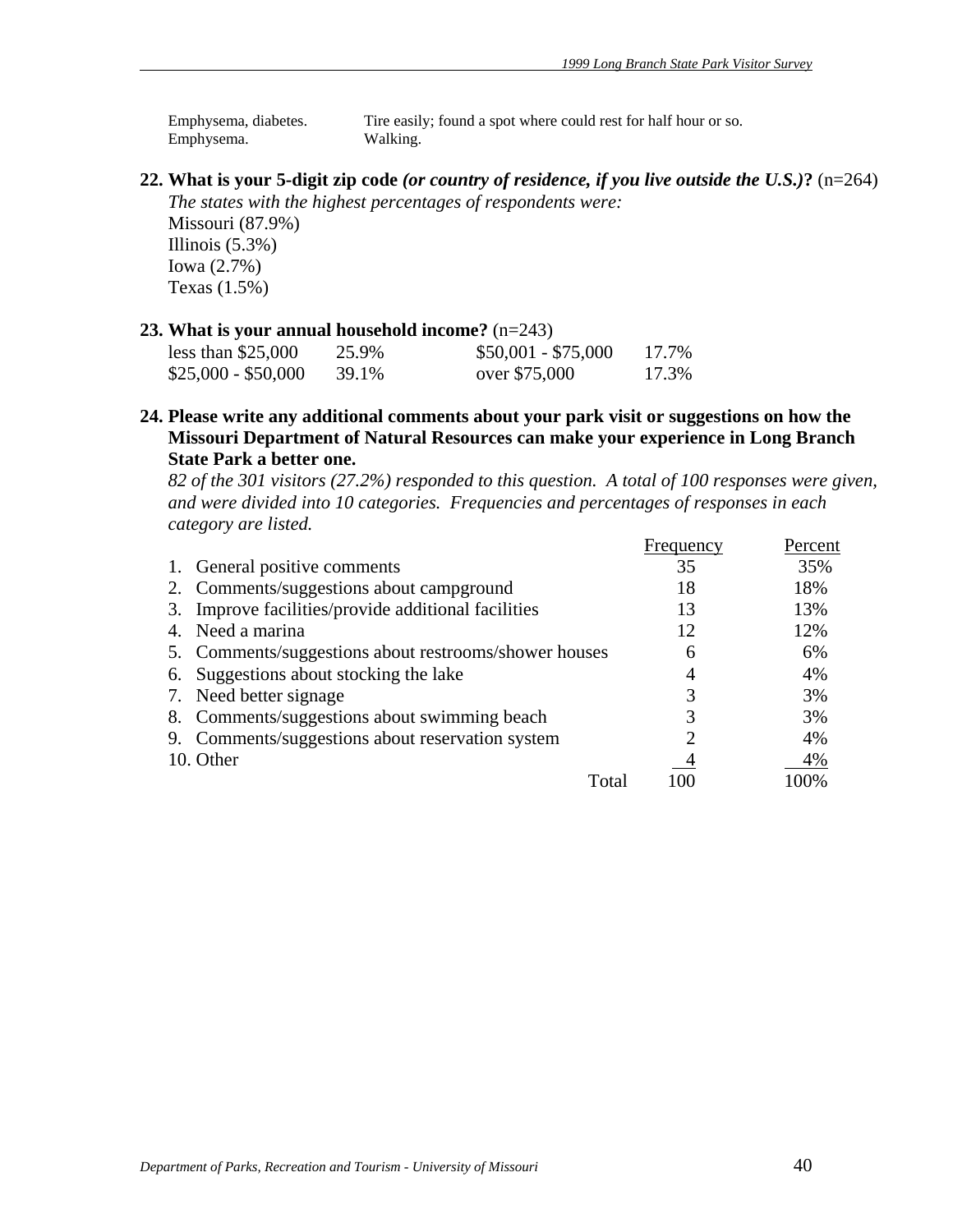**Appendix F. List of Responses for Safety Concerns (Q 8)**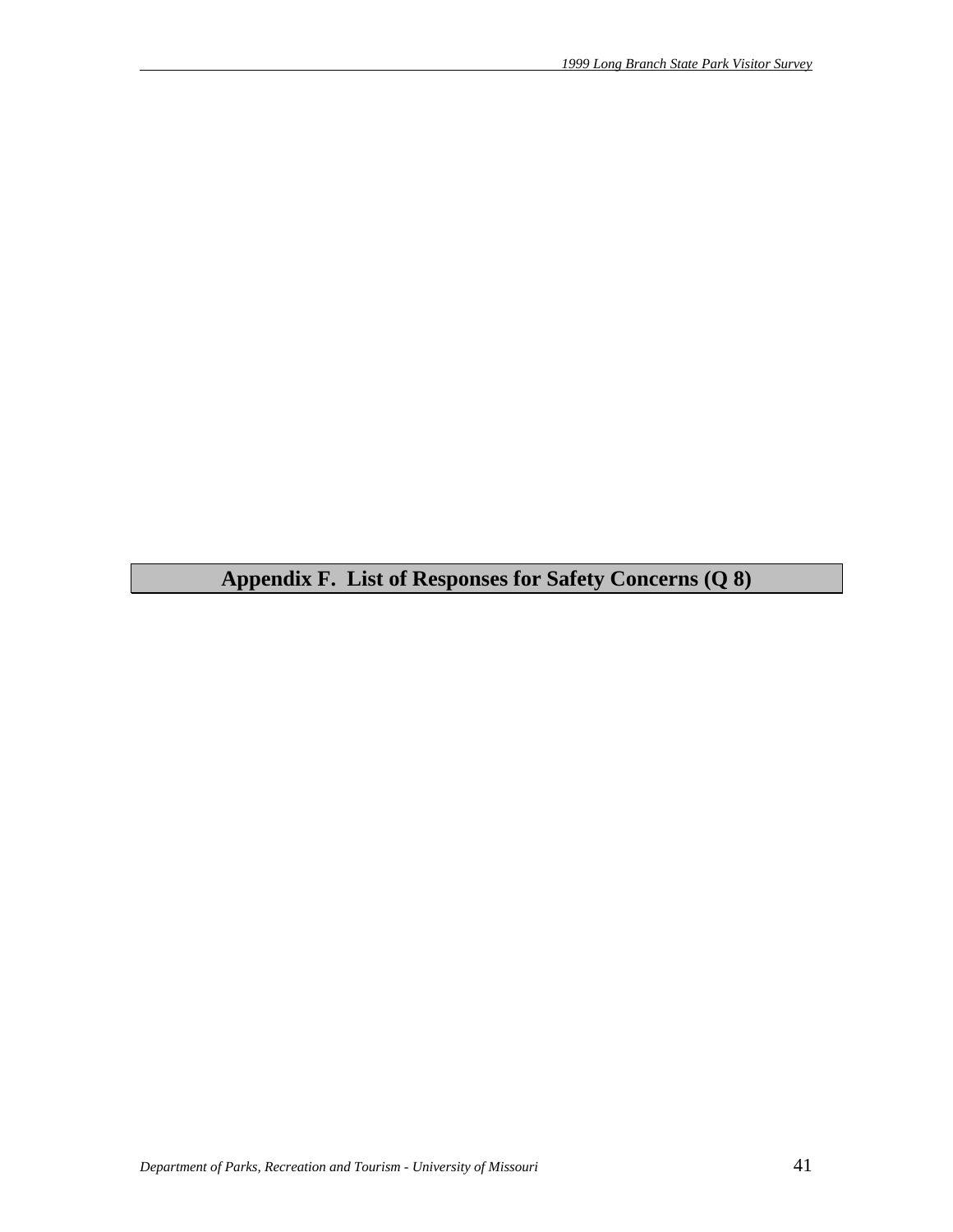# **Responses to Question # 8**

**If you did not rate this park as excellent on being safe** *(Question 7, letter g.),* **what influenced your rating?** 

# **Don't know/no place is perfect**

- Always can improve.
- Always room for improvement.
- Didn't have enough knowledge to give excellent rating.
- I don't know of any information to make it unsafe.
- No body is or no place is excellent.
- No reason.
- Not enough time on site to know if excellent is accurate.
- Not familiar with any safety.
- Nothing in particular.
- Nowhere is excellent on being safe.
- Only been here one day.
- Only here a short time.
- Only rated on swimming did not use any other facilities.

# **Lack of lifeguards**

- Drowning victims and no one for immediate first aid/CPR.
- Life guard at beach.
- My friend and I had to save someone's life.
- Needs a life guard.
- No lifeguard.
- People have drowned out here, a life guard would be nice.
- Someone drown last year.

# **Conflicts between pedestrians and traffic**

- Motorist.
- No paths along roadside for people to walk by the dam.
- People walking on the entry road seemed somewhat dangerous.
- Traffic and having to cross road from parking to fishing area.
- Walk paths outside of curb on dam.

# **Dangerous traffic on lake**

- Crazy speed boats.
- Jet skis not abiding to No Wake zone.
- Jet skis.
- Jet skis.
- People are unsafe on jet skis and wave runners.

# **Lack of lighting**

- It is very dark around dam area at night where people walk.
- Need more lighting in campground.
- Needs more lighting.
- Very dark at night.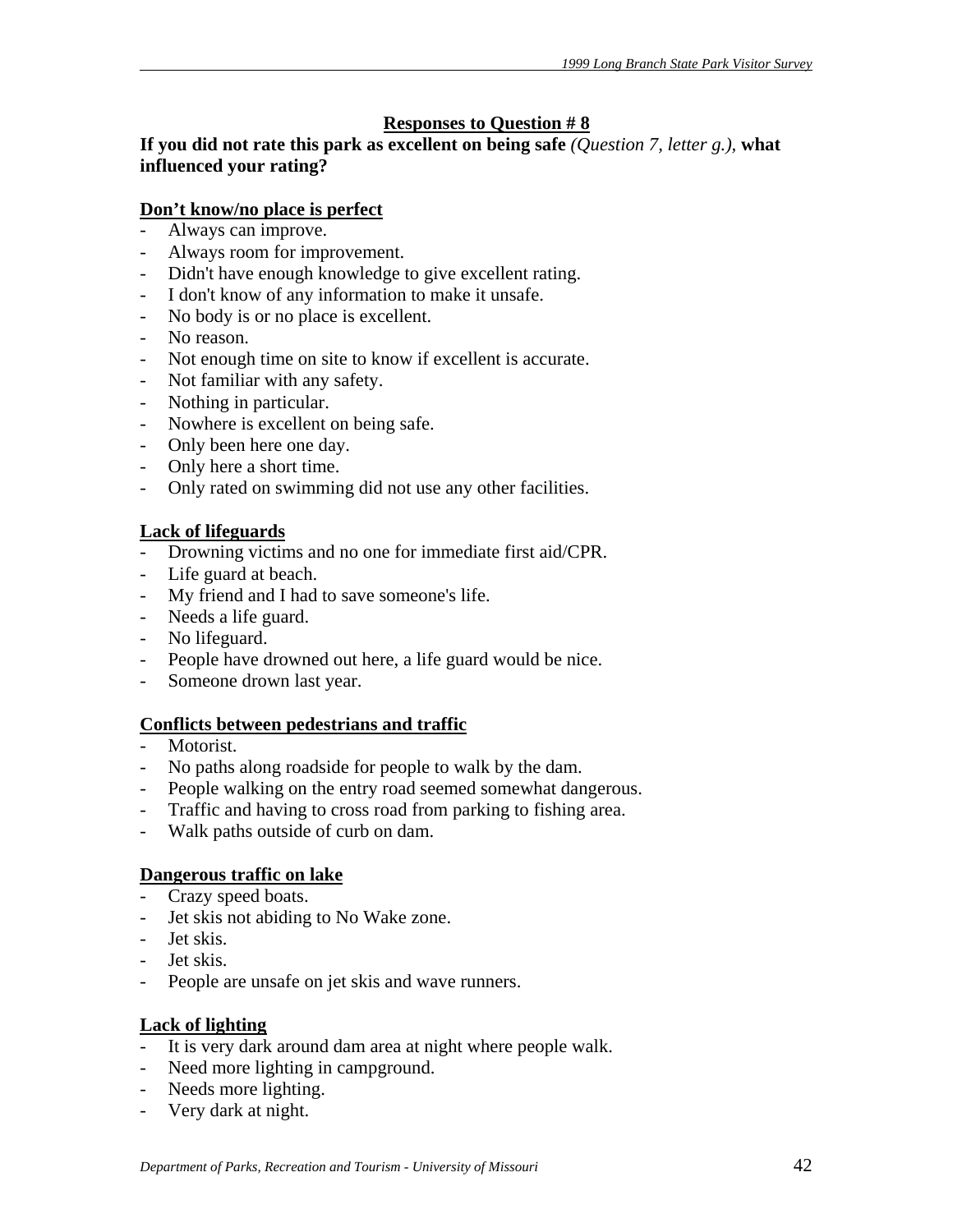# **People not obeying speed limits**

- Cars going above speed limit.
- Need more patrols--someone to control cars going TOO fast.
- People wanting to speed and riding our bumper with children.
- Traffic on dam; excessive speed.

# **Lack of boat docks/marina**

- Lack of boat docking.
- Lack of facilities at boat ramp--lighting--docking--lack of marinas and bank fishing access.
- More boat docks.

# **Poor upkeep**

- Sometimes there is broken glass beer bottles in swimming area.
- The trash along the water line.
- The trees in the middle of the lake need to be removed.

# **Lack of staff patrolling**

- Lack of visible park staff.
- Need more patrols--someone to control cars going TOO fast.

# **Other**

- By putting better locks on the bathroom.
- Lack of facilities at boat ramp--lighting--docking--lack of marinas and bank fishing access.
- No phone--pay phone.
- Poison ivy in close proximity to camp area.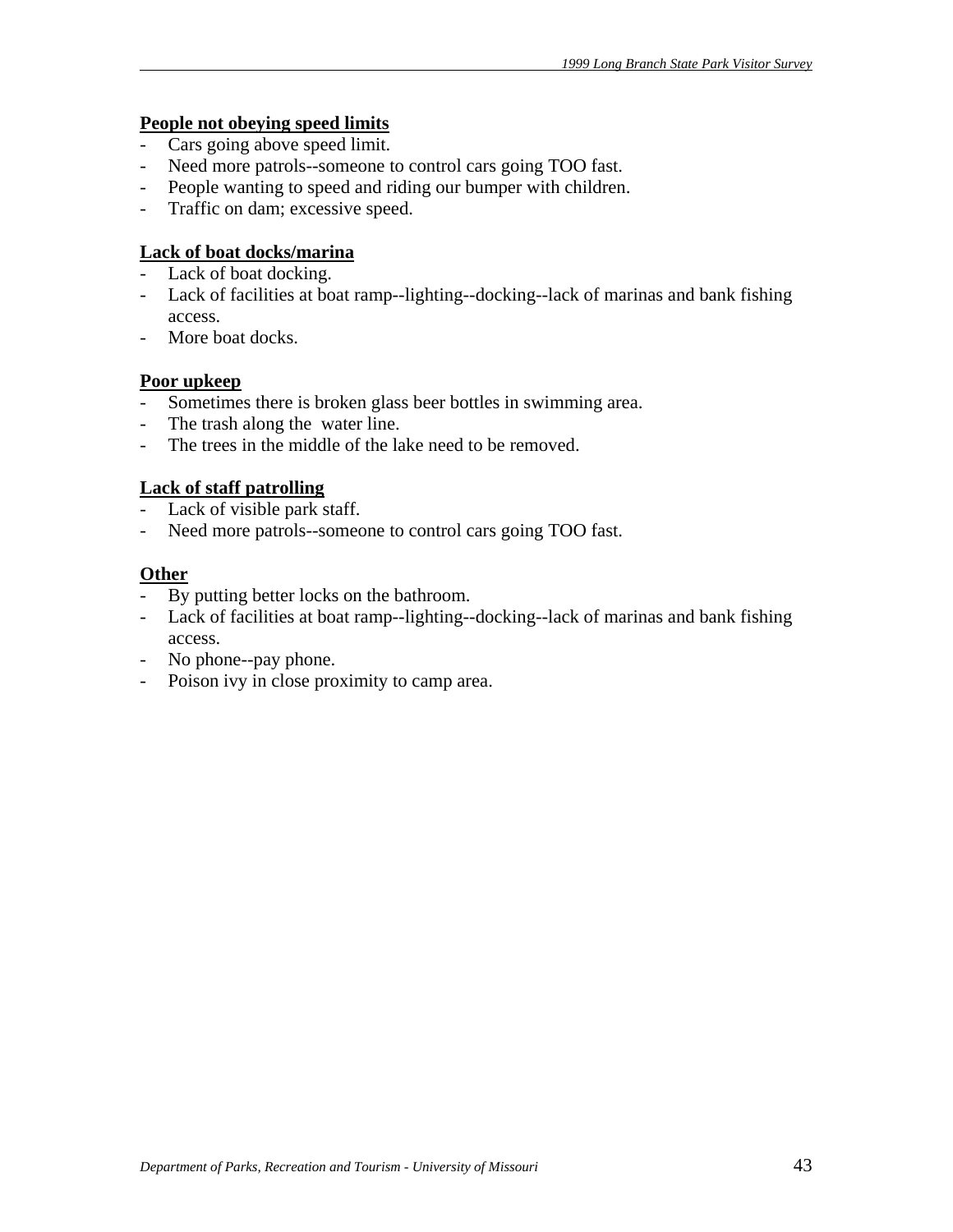**Appendix G. List of Responses for Additional Comments (Q 24)**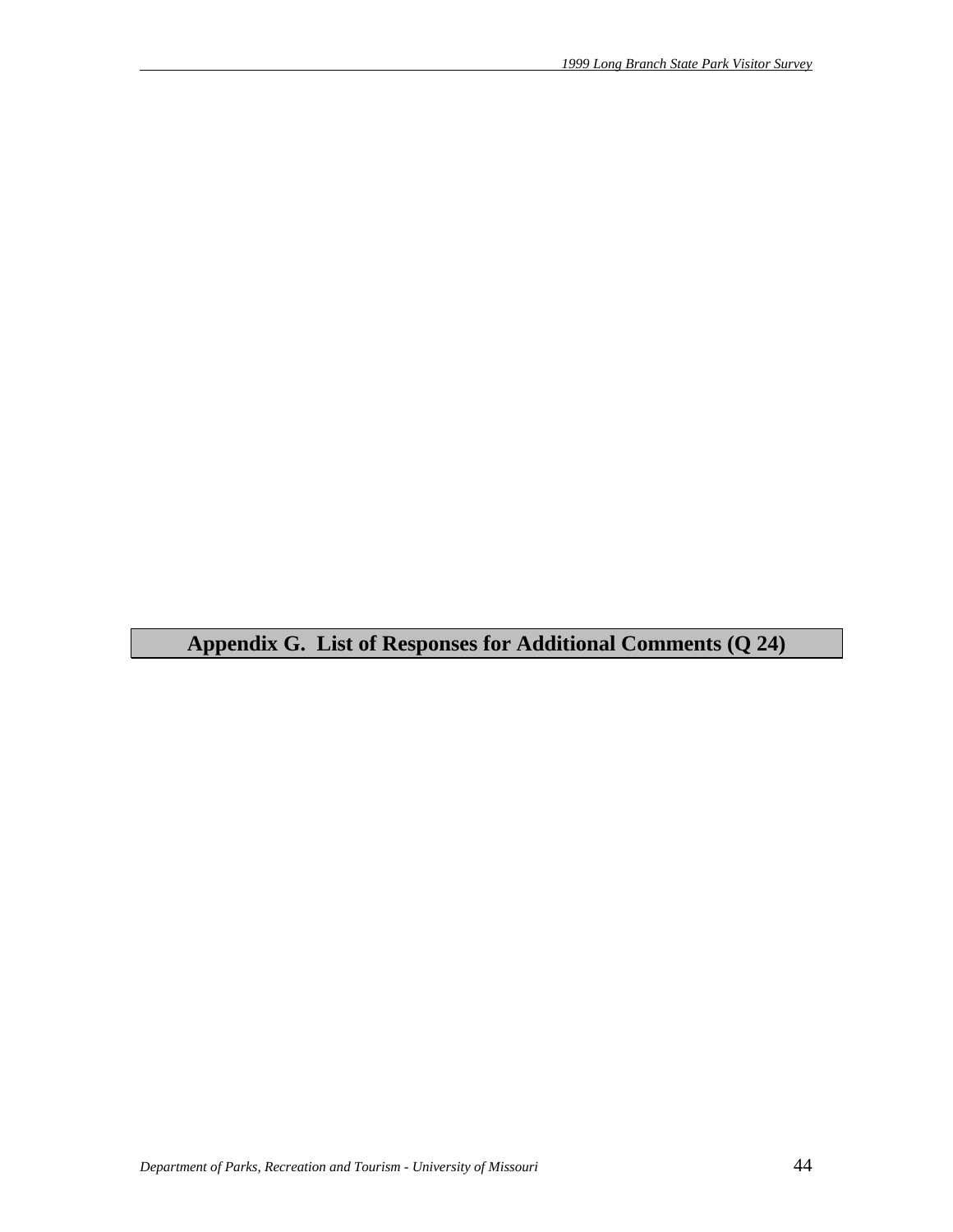# **Responses to Question #24**

**Please write any additional comments about your park visit or suggestions on how the Missouri Department of Natural Resources can make your experience in Long Branch State Park a better one.** 

# **General positive comments**

- Advertise; this is a beautiful park and camping area!
- Beautiful! Keep up the good work.
- By being here only a short time and live within 25 miles of area (Keytesville) I feel like it is a good experience- keep it up.
- Doing a very fine job!
- Enjoyed the freshly cut lawns in activity areas and the shrubs artistically planted at Shelter House #1 and care of young trees and birds around; also a large bird flying maybe an eagle.
- Good time.
- Great place to visit.
- Had hard exiting need signs. Loved the park great resource.
- I enjoy all of Long Branch.
- I like it.
- I think LBSP is the nicest MO State Park I've ever encountered. A marine would really set it off. Keep up the good work staff!
- I think this place is a nice place to be.
- I'm very happy with Long Branch Park!
- Keep up the great care and safety. I appreciate the time and effort put in. Have a good day.
- Like it the way it is.
- Like the new camping area. Need shower house.
- Love the new campsites, it should really help.
- New campsites are really nice, should help with not so many people in overflow campground on holiday weekends.
- Some of your questions are too personal, but I like your parks.
- Thank you.
- The activities along the trail were quite funny.
- The park is great! Keep up the good work. Thanks for all the good times we've had here!
- The park is great.<br>- The superintender
- The superintendent does a great job- and all his employees Thanks.
- Very clean and safe.
- Very good and good park.
- Very good park.
- Very nice park!
- Very nice state park.
- Very proud of our park.
- Very relaxing place to visit.
- We enjoy this park very much.
- We love Long Branch and are proud to live so close to it. Your personnel are great!
- We think LBSP is a wonderful facility.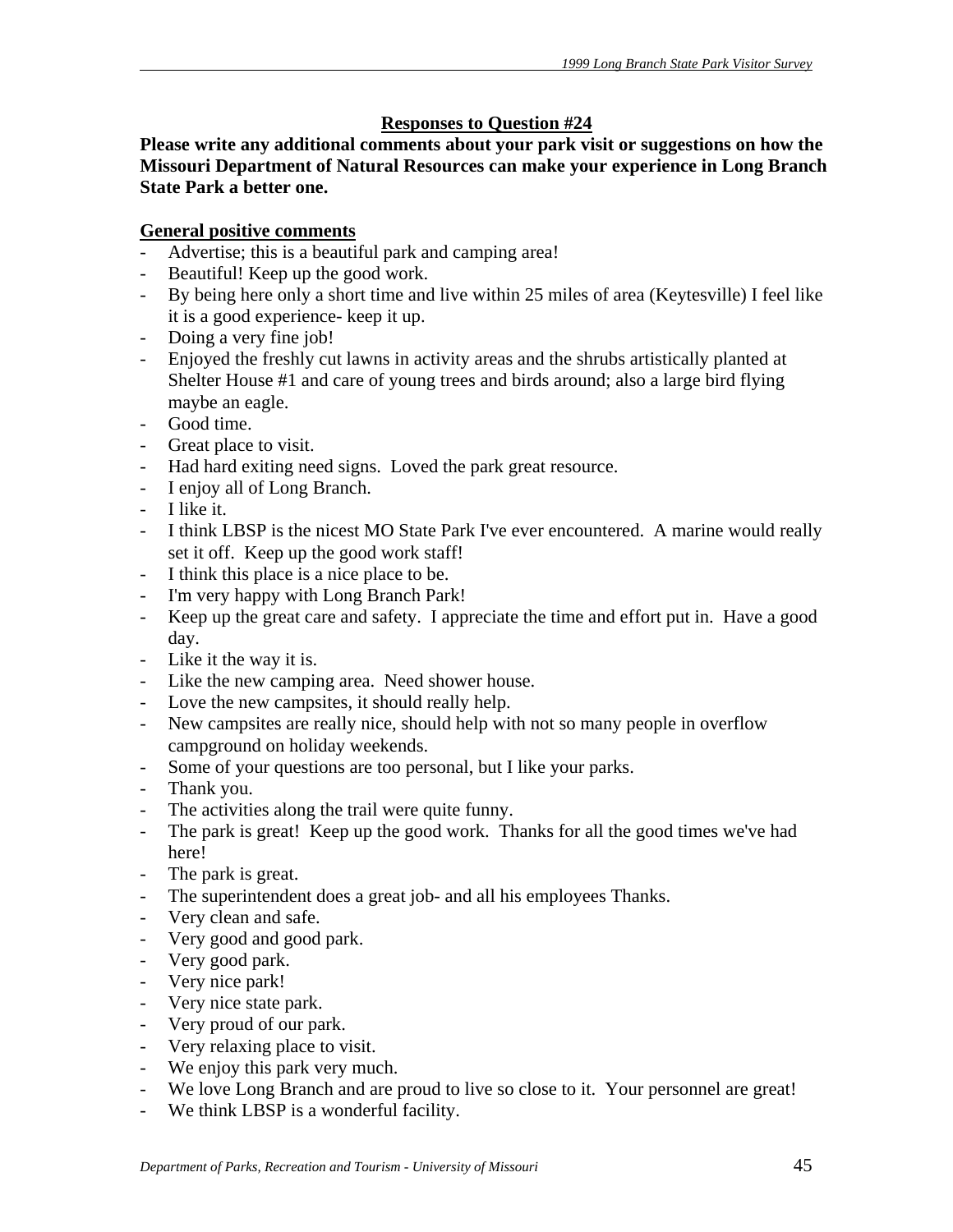- You're Welcome.

# **Comments/suggestions about campground**

- Addition of full hookups for camping (e.g. electric, water and sewer/septic system at every campsite.)
- Clean up the lower part of the older camp ground.
- Do not like the idea of no electric at new sites. Can't use bug zapper--why?
- Hope electricity and sewer can eventually be added to the new campsite additions.
- Install electricty and water to new camp sites.
- More camp sites.
- More camping spots and maybe some full hook-ups.
- Need electric at new sites--Quit allowing noisy generators but prohibiting bug zappers-- Both are VERY noisy when trying to relax and sleep. Bath house at new sites!
- Need electricity at new sites and also need bath facility at new sites.
- Need more campsites with electric.
- Need more electricity at campsites.
- Put water and sewer hookups in campgrounds.
- The new camp sites should be made electrical. And They need an additional shower house.
- Water and sewer hookups at campsites.
- We are senior citizen campers and were shocked when we saw the new sites were all good sites without electricity. Bad planning.
- We are senior citizens and are shocked to see there's no electric in some sites. They are beautiful camping sites otherwise.
- We stayed in lot 77. I would like to see a facility (bathroom) down there! Very unhandy. A shower would help, too.
- Why not install electric to new sites?

# **Improve facilities/provide additional facilities**

- Adding additional picnicking areas would be nice.
- Additional boat ramp with beach and picnic area.
- All modern restrooms. More showers.
- Boat ships bigger boat docks small store, more small picnic shelter houses.
- I feel there should be a shoulder on the road all the way to the beach for us runners to run on. Plus a water fountain at the dam.
- Like the new camping area. Need shower house.
- More shower houses.
- Need electric at new sites--Quit allowing noisy generators but prohibiting bug zappers-- Both are VERY noisy when trying to relax and sleep. Bath house at new sites!
- Need electricity at new sites and also need bath facility at new sites.
- Put in more faucets.
- The new camp sites should be made electrical. And They need an additional shower house.
- We stayed in lot 77. I would like to see a facility (bathroom) down there! Very unhandy. A shower would help, too.
- Would like to reserve campsite and additional shower.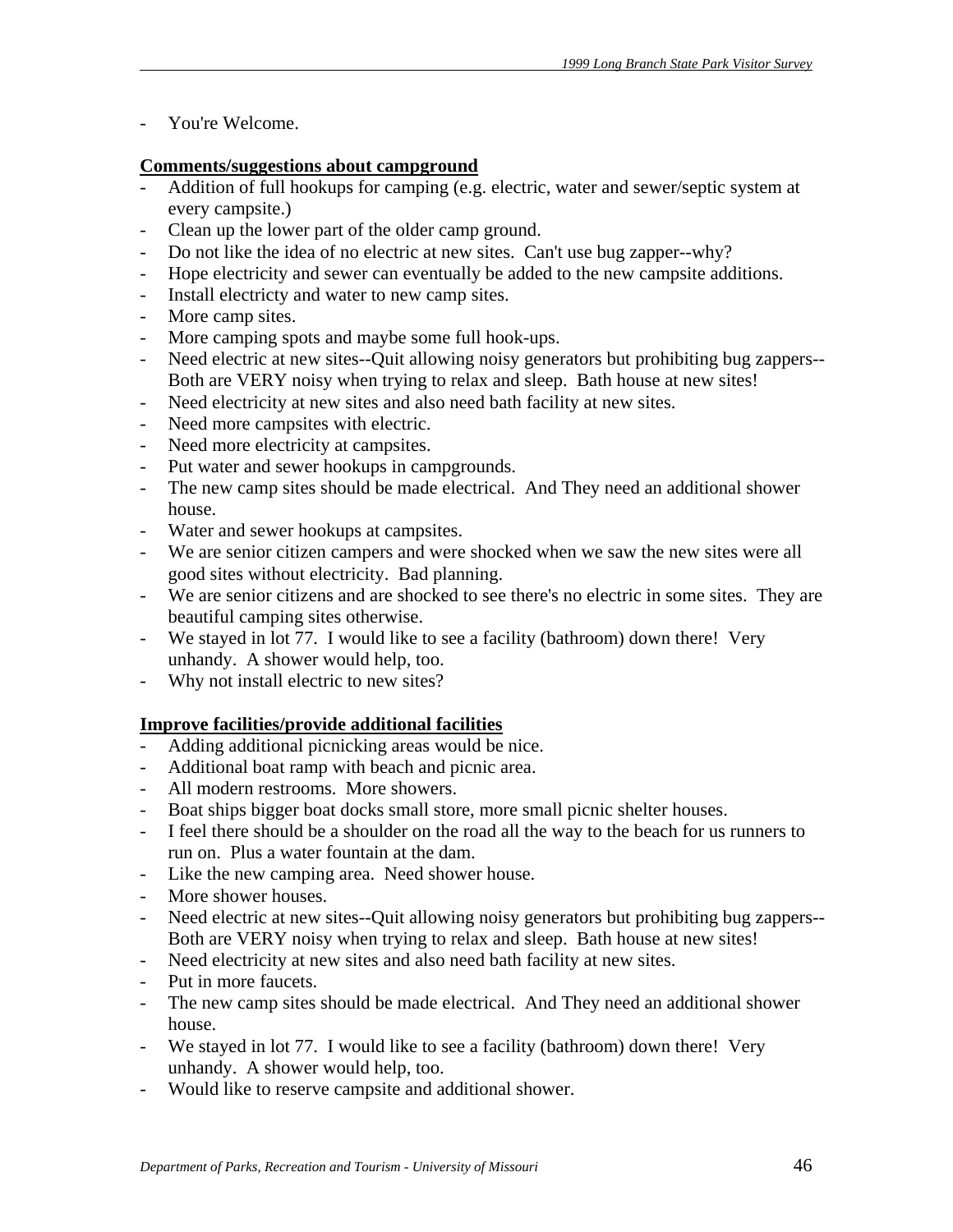# **Need a marina**

- Be nice to have a marina again.
- Boat ships bigger boat docks small store, more small pinic shelterhouses.
- Can you fire and take the pension away from the idiot that lost the marina.
- Get the marina back please!
- Have food and concessions available along a marina that rents things out. For example, boats, rafts, volleyball, horseshoes.
- I think LBSP is the nicest MO State Park I've ever encountered. A marine would really set it off. Keep up the good work staff!
- It really needs a full service marina.
- Need lifeguards on duty during beach hours and a marina put back.
- Need the marina back.
- This park needs a marina.
- Try for a marina.
- We need a marina.

# **Comments/suggestions about restrooms/shower houses**

- All modern restrooms. More showers.
- Like the new camping area. Need shower house.
- More shower houses.
- The new camp sites should be made electrical. And They need an additional shower house.
- There could be more ventiliation in the restroom too stuffy and odor.
- Would like to reserve campsite and additional shower.

# **Suggestions about stocking the lake**

- Better cat fishing.
- Needs more bass.
- Needs more bass.
- Stock some catfish in the lake.

# **Need better signage**

- Had hard exiting need signs. Loved the park great resource.
- Signs to Lake area on 63 HWY.
- Signs.

# **Comments/suggestions about swimming beach**

- I think the summer of '96 this was a great beach. I attended daily with 4 children under age 7. I wouldn't now.
- It would be nice for a bigger swimming place.
- Need lifeguards on duty during beach hours and a marina put back.

# **Comments/suggestions about reservation system**

- Reservation system would increase our use of campsite.
- Would like to reserve campsite and additional shower.